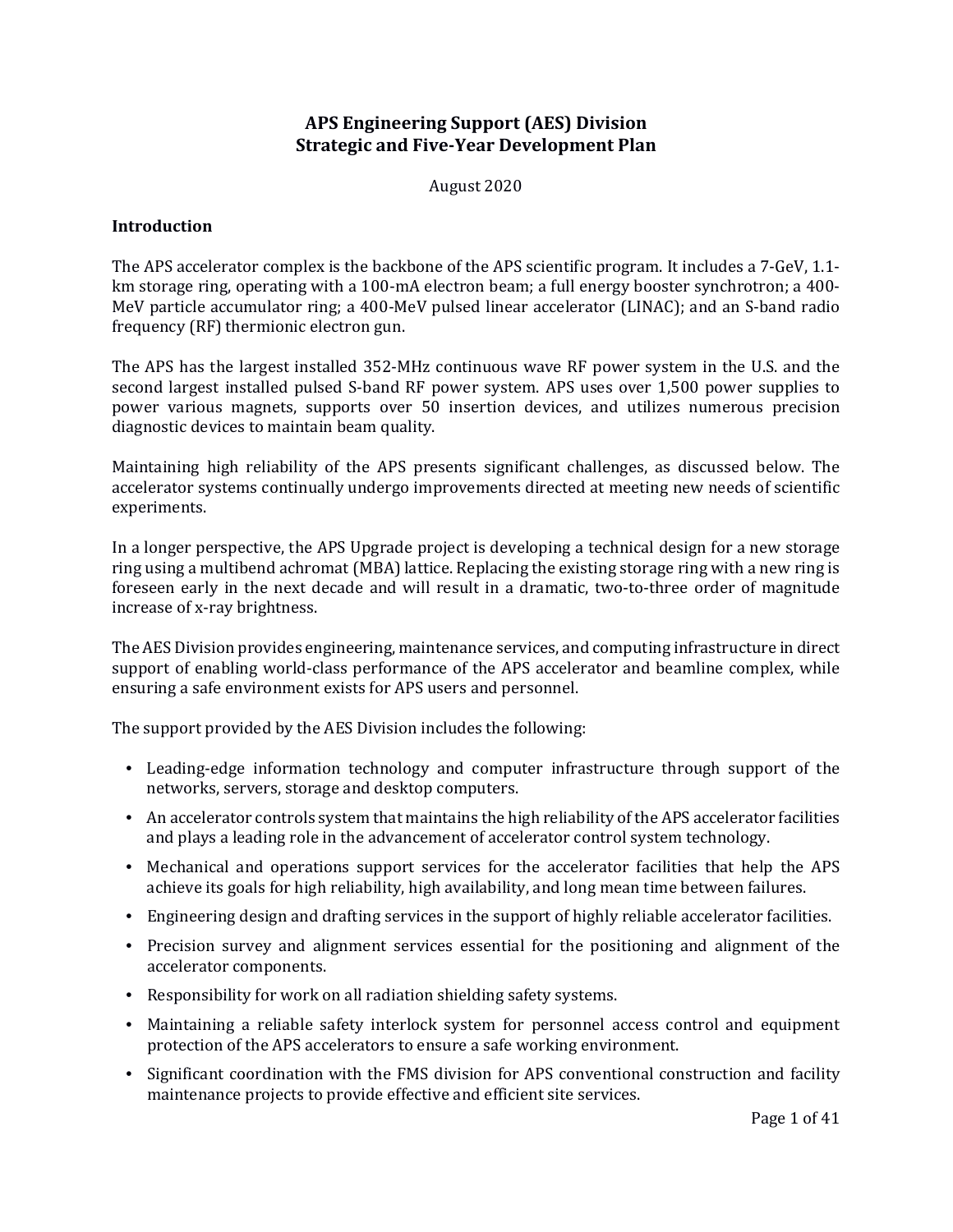### **AES Strategic and Five-Year Development Plan**

The main purpose of this document is to describe the budget needs of the AES Division to support APS operations as well as other engineering projects and technology developments grouped by the following categories:

- 1. Major (non-recurring) purchase of spares and replacement of "end-of-lifetime" equipment.
- 2. Obsolete hardware and equipment reliability issues.
- 3. Infrastructure development.
- 4. R&D projects in support of improvement and upgrades to accelerator hardware.
- 5. R&D projects in support of new or improved capabilities of the APS accelerators beneficial for APS Upgrade.

The summary tables in the introduction section give budget totals for each AES group, while more detailed information for individual AES groups is provided in the body of the document.

Not all options will be able to be implemented within the expected constraints in the current fiscal year, hence a complementary document, will be developed to list a balanced selection of projects with a globally assigned execution priority. It is intended that this document be used as the basis of a broad consultation across the APS, to help prioritize the suite of developments according to available funding and resource limitations.

This 5-year plan doesn't include activities directly funded by the APS Upgrade, but does make reference to active efforts in the specific group sections.

Beyond projects, this document includes a brief description of group's missions, operational responsibilities and group's staffing. A brief plan for personnel developments in each AES group is also given.

Critical skills matrices have been developed by group, retained and updated by Group Leaders, then combined by the Division Director for a divisional view. These are utilized in discussions and considerations for headcount backfill or hiring, to ensure staffing occurs in areas of skill gaps.

In individual group sections, risk prioritizations of projects are given for each category that are based on risk assessments of consequences of completing or postponing a project (c-column) on the scale from 1 to 4 (with 4 being the highest priority) and probabilities of these consequences to materialize (p-column). Cost estimates do not include an indirect (overhead) burden.

Finally, this plan is a working document and it is updated on an annual basis or as needed. It is used to guide planning and decision making by AES and APS management.

From this document, one should be able to find:

- a) What will be accomplished in the next 5 years with more focus on the current year,
- b) Additional project requests from each AES group,
- c) Staffing needs and personnel development plans for each AES group and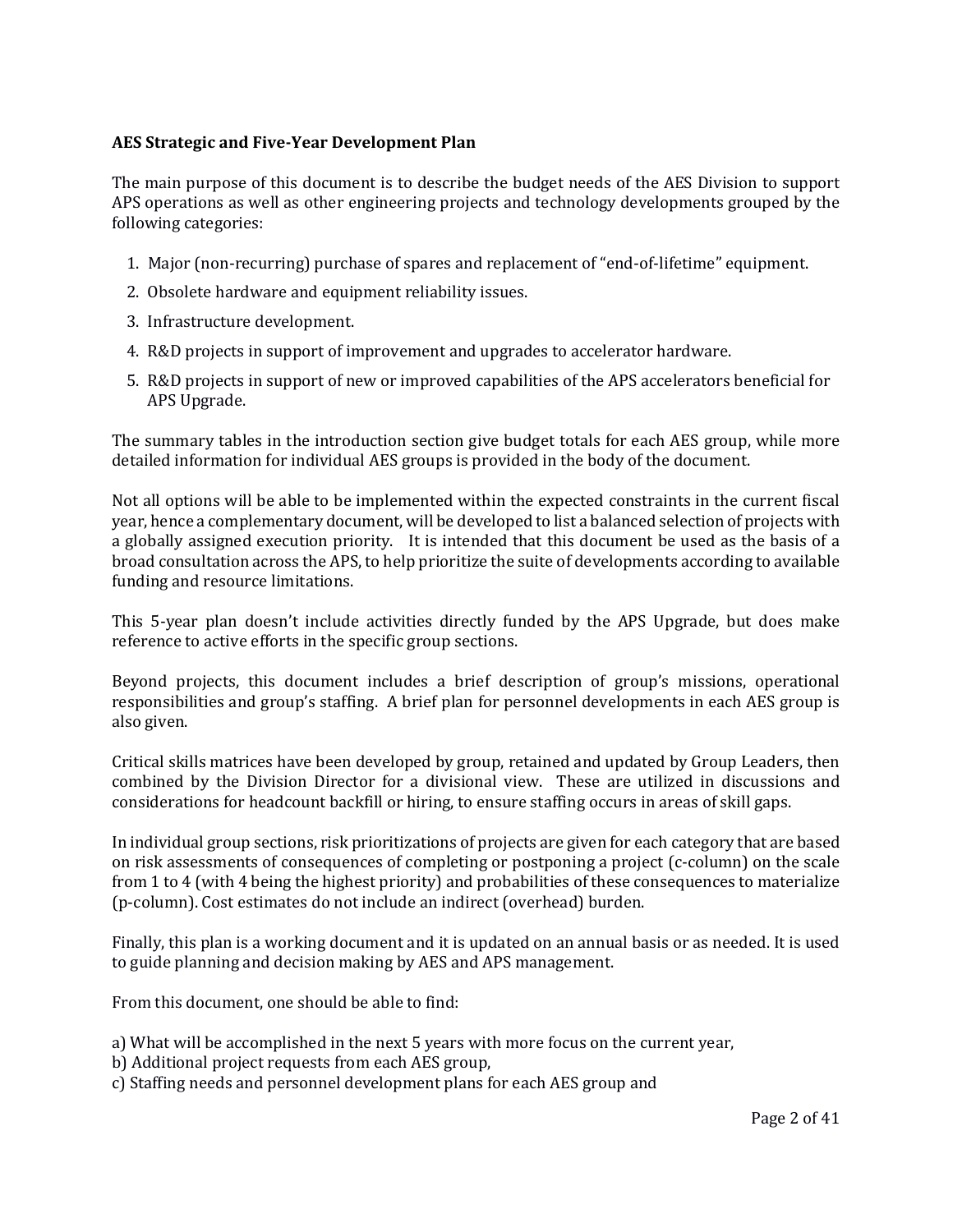d) Supportive AES efforts targeting LDRD and Work For Others / SPP projects.

### **Guiding Principles**

The overarching Strategic Plan is, first, that of the Department of Energy, listed as Reference 1 in this document. Namely, there are 4 priorities listed that AES directly supports:

#### *Goal 1 (Science and Energy)*

*Strategic Objective 3 – Deliver the scientific discoveries and major scientific tools that transform our understanding of nature and strengthen the connection between advances in fundamental science and technology innovation.*

In the hard x-ray sciences initiative published by the APS, it is noted that the facility is an essential international resource for advancing mankind's science and engineering knowledge across a large number of fields, and is essential to maintaining a leadership in these fields by advancing the forefront of hard x-ray science. The APS is a core capability at Argonne - its capabilities are a critical enabling component of Argonne's broad R&D programs, and serve an extraordinarily diverse user community.

The AES Division is a direct enabler in ensuring the accelerator complex design and facility is safe, operable and available at a level that permits users to conduct research to enable major scientific breakthroughs.

#### *Goal 3 (Management and Performance)*

*Strategic Objective 9 – Manage assets in a sustainable manner that supports the DOE mission Strategic Objective 10 – Effectively manage projects, financial assistance agreements, contracts and contractor performance. Strategic Objective 11 – Operate the DOE enterprise safely, securely and efficiently*

*Strategic Objective 12 – Attract, manage, train and retain the best federal workforce to meet future mission needs*

While the DOE Strategic Plan is written from the perspective of how DOE will oversee and manage facilities such as national laboratories and their respective assets, these strategic objectives relate directly to how the AES Division should carry out its work in the course of operating the APS. Efficient use and retirement of assets, oversight and diligence in completing projects and managing contractors, ensuring operation of the APS is done safely and within the bounds of governing DOE directives and attracting and retaining a qualified, diverse and inclusive workforce all translate directly to AES Division priorities.

More locally, the Photon Sciences Directorate (PSC) maintains a vision of:

*"Operate and develop hard X-ray facilities and advance the forefront of X-ray science, transforming exploration of energy, biological and other functional materials, chemistries and systems to create a better world by overcoming global challenges to sustainable energy, health, and national security."*

And a PSC strategy, to achieve that vision, of: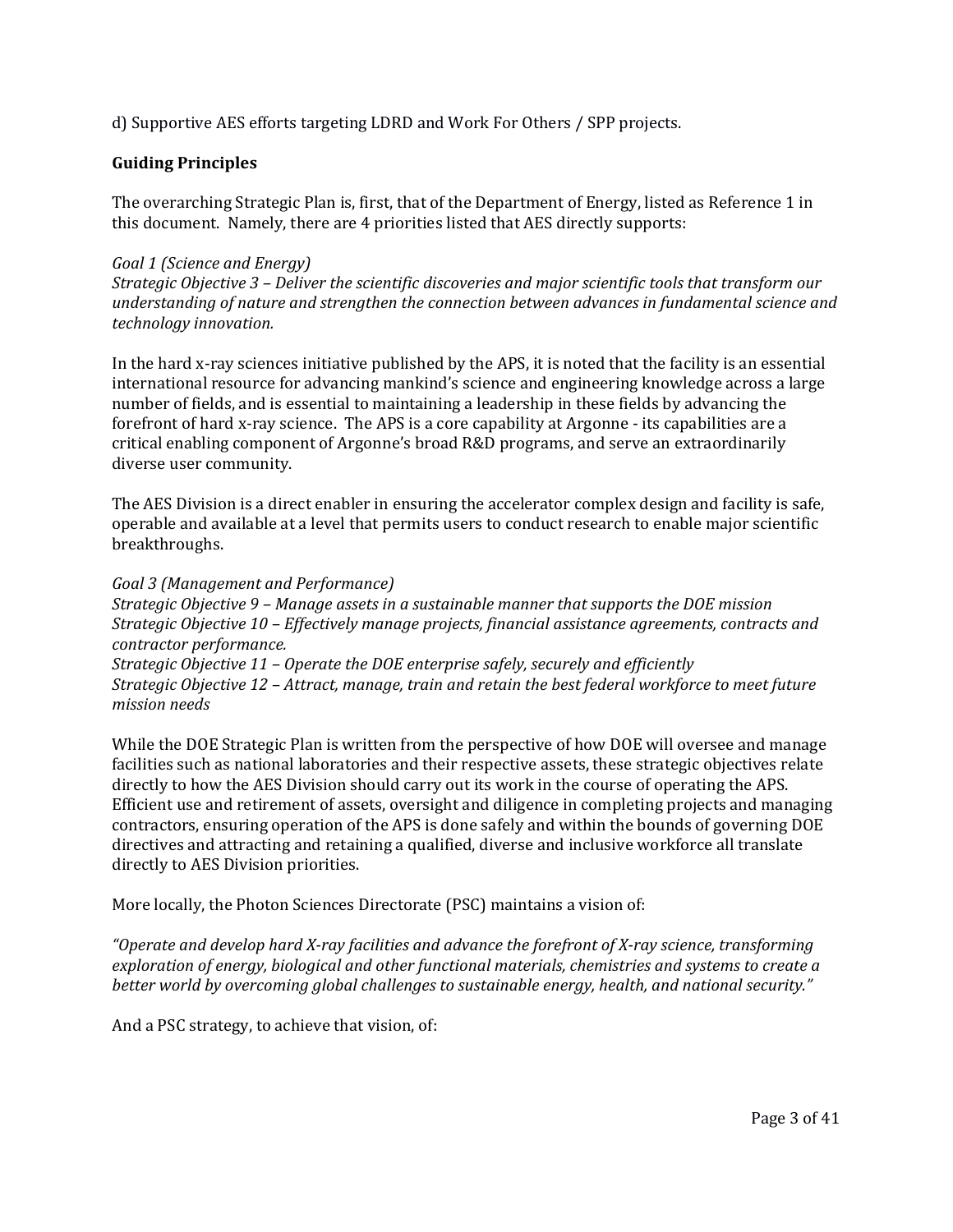- Upgrade APS to maintain world leadership and attain the Basic Energy Sciences Advisory Committee (BESAC) vision of building the world's leading high-brightness hard x-ray storagering user facility
- Sustain excellence and improve efficiency in current APS operations
- Continue to improve accelerator and beamline capabilities
- Advance hard X-ray science and technology (S&T) to exploit APS-U energy, brightness, and coherence, to meet grand challenges in science and engineering
- Leverage Argonne leadership computing, mathematics and computer science to meet data science challenges
- Leverage Argonne leadership in hard X-ray science to support programs across Argonne, and draw from expertise in other divisions (CSE, IME, MSD, NST)
- Develop concepts for future sources and accelerator technologies

### **Vision**

The goals for FY2020 and beyond required by the AES mission are:

- Provide world-class engineering, design, maintenance services and computing infrastructure in the most efficient manner to enable outstanding user science.
- Provide modern software and hardware systems to sustain excellence in operations and take full advantage of scientific aspirations.
- Enable the realization of APS Upgrade's state of the art designs and future operation through efficient transfer of resources and oversight of performance with the Project.
- Attract, develop and retain Human Capital to enable the AES mission. Maintain a vibrant, challenging, open, diverse and inclusive work environment where innovation, excellence, and perseverance flourish.

# **Strategy**

To achieve the AES vision, we must concentrate on:

• People: The AES staff is key in providing the expertise in system and component design and maintenance for the accelerator complex, including beamline support. Retention of staff is vital due to the facility complexity, demands of the APS Upgrade project and unique design criteria and requirements, which are difficult to draw a comparison to in most commercial environments, with few exceptions. Knowledge transfer is crucial as earlier career staff are hired to develop system ownership, as late career staff move to retirement. Opportunities have to be provided to employees to pursue next generation designs, as well as R&D efforts, whether on APS Upgrade, LDRD, SPPs or other funding mechanism.

AES will make full use of Argonne HR best practices including Talent Reviews as well as the performance appraisal process steps to reinforce workforce planning. Critical skills matrices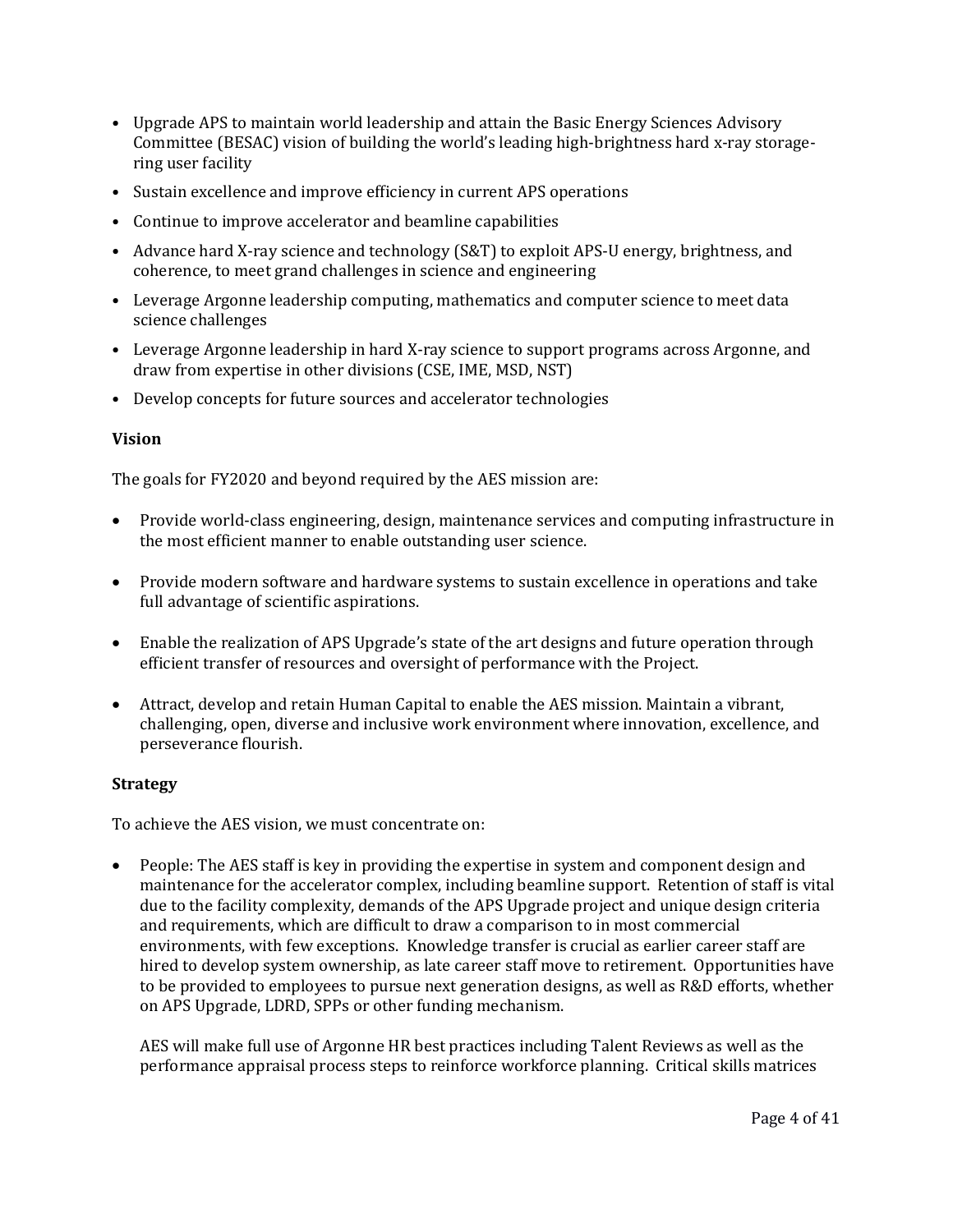have been developed for the division to anticipate skill gaps that could form with attrition and plan for training, job rotations or mentoring to fill these gaps before they materialize.

• Processes: The AES Division must rely on safe, diligent and thorough processes in the course of daily operations. Convoluted, redundant and wasteful steps should be eliminated, replaced by lean processes that represent a unified APS facility approach, rather than divisional mandates. Policies and procedures should follow suit in order that a documentation standard is maintained.

AES Division is currently undertaking a host of efforts related to APS facility and process improvements. A white paper has been issued proposing enhancements to the design review process as well as number and type of safety committees in practice. A document management system is well underway, based on best practices gleaned from prior working groups and other DOE laboratories. Lastly, enhancements are being made to the shutdown planning process, to bolster the fidelity already in place for preparation ahead of the three annual shutdowns.

One of the major undertakings starting in FY18 for all divisions in PSC was the development of a master project register, now referred to as the Interface Portfolio. A significant effort has continued into FY19 to outline those projects that each division shall complete before the anticipated dark time associated with the APS Upgrade Project implementation phase. Project funding and execution started in FY19 and included a large implementation effort in FY20.

While this listing is the dominant list, the projects that are included in the Interface Portfolio are a direct result of this prioritization effort from previous years, as they had already been loaded into the ServiceNow database for tracking and conversion to active projects, contingent on financial and resource availability.

The prioritization tables and categories have been included in this document to demonstrate the origin of the projects and their associated rankings. A number of projects were authorized from the Interface Portfolio starting in FY19, thus the FY20 update for this divisional project includes a new formatting of this document.

• Technology: Many AES groups have an implied mandate to modernize legacy hardware and software systems, due to obsolescence or driven by increased operating requirements, such as those of the APS Upgrade project design. Engineering, design, survey, control, diagnostic and monitoring tools should challenge state-of-the-art principles in support of ongoing operations.

AES Division has already implemented state-of-the-art rendering tools for 3D models, instituting a burgeoning reverse engineering capability that has received tremendous demand once publicized, and has started the supply of 3D printed not only for models but for direct beamline installation, drastically reducing conventional production durations. In R&D, the MED group continues a current project for acoustic levitation on 2- and 3-axis sample holders as well as developing advanced COMSOL multiphysics simulation predictive capability for next generation synchrotron light source compact vacuum chambers under an SBIR effort.

#### **Implementation**

The following summary tables and group-by-group summaries outline how AES Division will invest in efforts, projects and people to provide required support to the APS. The group reports outline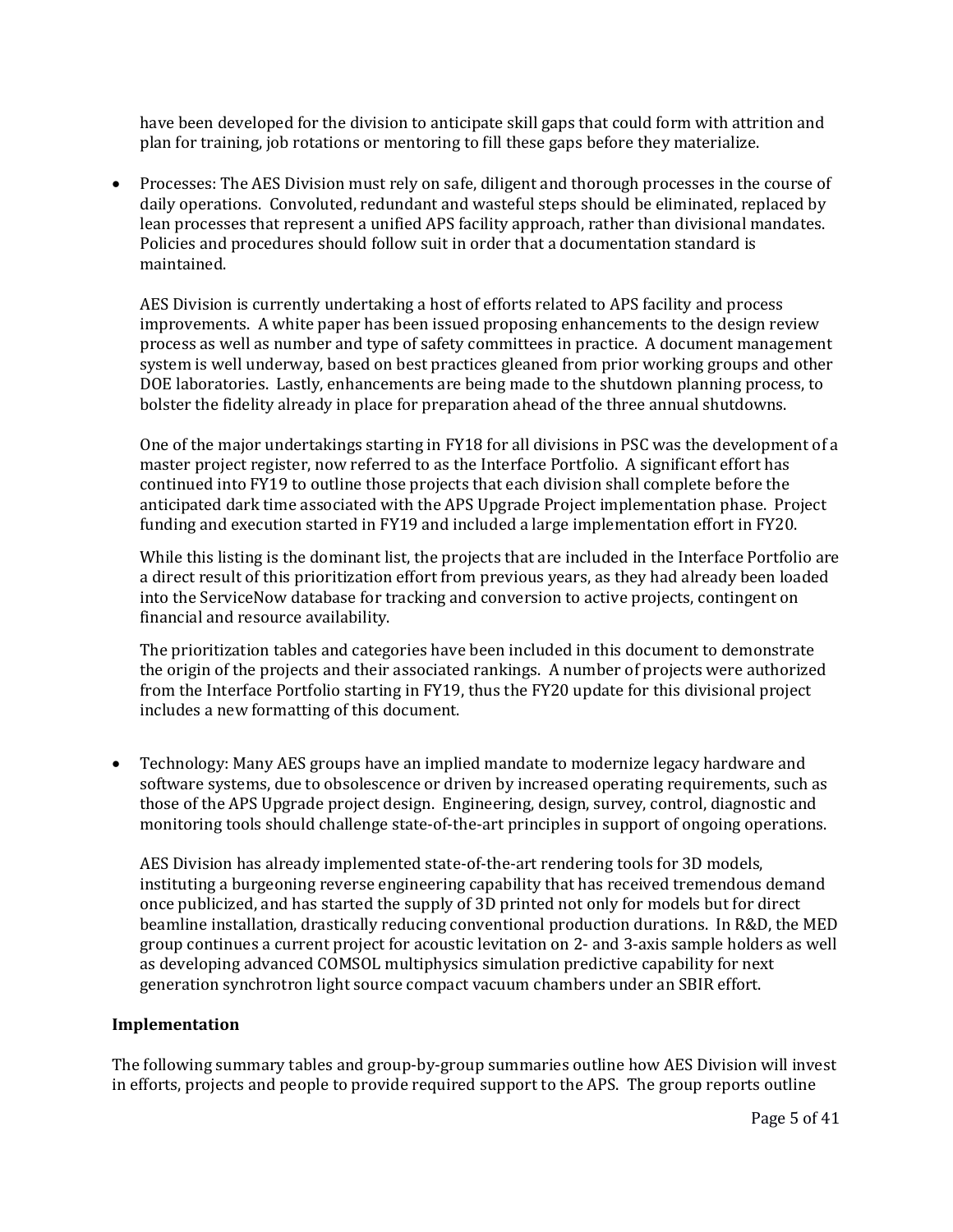their staff's mission, operational responsibilities, projects for addressing end of life hardware or software concerns, obsolescence issues, infrastructure development needs, R&D undertakings or direct support of SPPs.

Anticipated staffing levels by fiscal year are summarized at the conclusion of each group report. Also of note is, in FY19, the Controls Group moved to the ASD division, and the EFOG (Floor Coordinator) group moved into AES in FY20, now included as part of this report.

PSC has undertaken a substantial task in FY20 to outline effort levels for the APS during the "dark time" for implementation of the APS Upgrade Project scope and machine commissioning. These PSC figures are focal estimates for the division, as they were done as a full facility planning effort.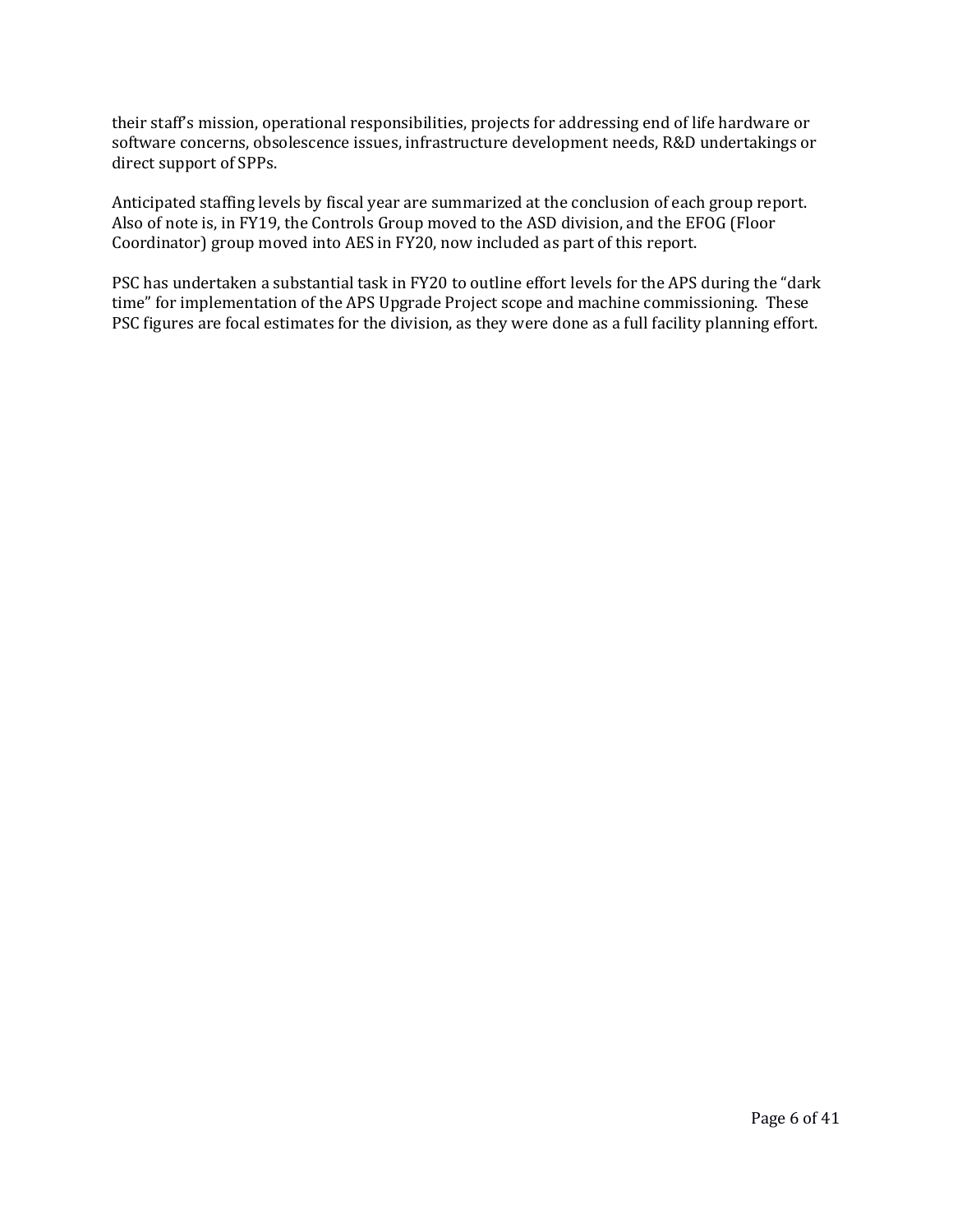# **1. AES Controls (CTRLS) Group – Five-Year Development Plan**

#### **1.1 Mission**

*The Controls Group moved to the Accelerator Systems Division (ASD) in FY19 but the information below is retained for reference and to minimize formatting impact.*

The AES Controls Group mission is to provide remote control and monitoring of the diverse accelerator technical sub-systems to allow them to be operated as a single integrated machine. A large spectrum of technology is utilized to achieve this end, including distributed control system software (EPICS), real-time operating systems, Field Programmable Gate Arrays (FPGAs), industrial single board computers, programmable logic controllers (PLCs), high speed communication links, and numerous software tools and languages.

#### **1.2 Operation Responsibilities**

The Controls Group has primary responsibility for the engineering, integration, and lifecycle management of the hardware and software to operate the APS accelerator systems to a high reliability. The group also assists with deployment of non-accelerator control systems when needed. The accelerator controls hardware is distributed around the entire accelerator complex and comprises more than 10,000 replaceable components. The software has more than 950 control applications and approximately 75 FTE years of customized code. The system operates continuously 24/7 monitoring and reporting over 500,000 process variables, each representing a machine parameter. The subsystems controlled or supported by the group include: (RF) radio frequency, timing, feedback, power systems, vacuum, diagnostics, magnetic devices, liquid nitrogen distribution, conventional facility monitoring, and many of the control room accelerator operations tools.

Each year, numerous additional components in use at the APS become harder to maintain due to obsolescence or end-of-life designation. As we look toward the APS Upgrade, several technical subsystems will be decommissioned yet other systems will be expected to lengthen their lifetime to another 20-30 years. Since we now have a preliminary idea of the APS-U requirements, the Controls Group will do a fresh and exhaustive analysis (in FY2018 and FY2019) of obsolete and aging components/subsystems and develop a plan to address the most critical ones in the next five years. Some systems can be properly supported with additional spares (Section 1.3) while other systems will require new technology and reengineering to sustain them through the expected lifetime (Section 1.4).

### **1.3 Major (non-recurring) Purchase of Spares or Direct Replacement of "End-of-Lifetime" Equipment**

Much of the instrumentation used in the control system is more than 20 years old and numerous items are approaching end-of-life and have become difficult to procure. For items in this section, procuring or fabricating additional spare components is the most effective way to mitigate this risk. Listed below are items of significant cost.

#### • **VME Crate Power Supplies**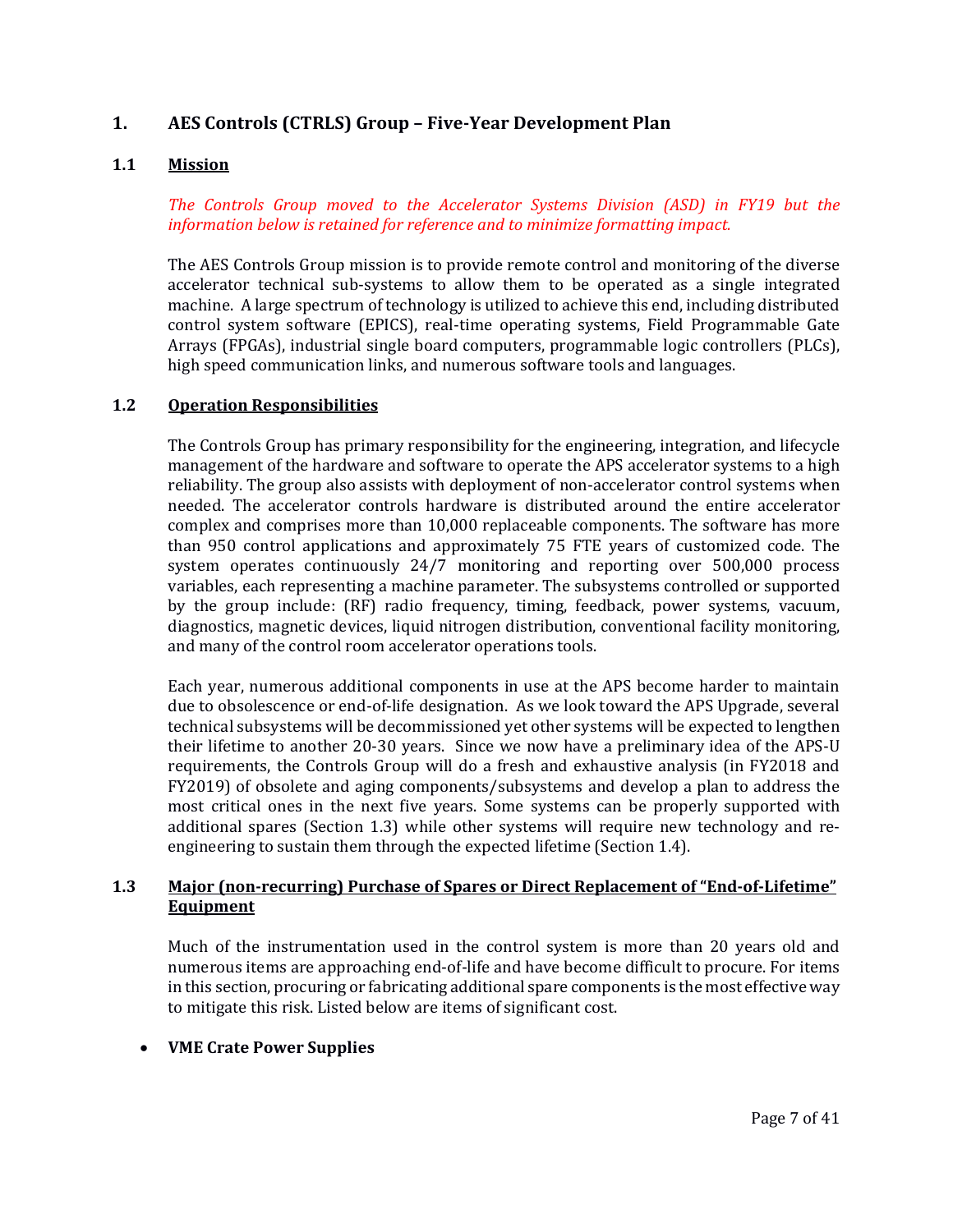Rather than replacing the entire VME chassis, we are in the process of swapping out original power supplies in the Tracewell crates with a more recent design that has also demonstrated higher reliability.

#### • **DG535 Timing Generators – Replace with Comparable Units**

There are 34 Stanford Research Systems DG535 Timing Generators installed that provide critical triggers to accelerator equipment. Many of these are at least 20 years old, so increasing our spares count is necessary. Very similar instruments (DG645s) will be purchased to replace several of the DG535s, thereby increasing our spare count of the old units and improving the performance of certain subsystems with the new units.

#### • **Increase spares of custom VME modules**

Numerous custom VME modules are utilized in the control system and many contain components that are increasingly difficult to procure. This project covers building additional spares of several modules to increase the longevity of our support.

### • **VM Cluster Replacement**

Controls runs hundreds of "soft IOCs" and other software services on Linux servers. These servers require updated hardware every 4-5 years to ensure maintainability and security.

#### • **Database Servers**

Controls runs several database applications and other high-level engineering tools on linux servers. These servers require updated hardware every 4-5 years to ensure maintainability and security.

#### • **Insertion Device Control Systems**

There are over 50 insertion device control IOCs which are critical to user operation. Many of these components are reaching end-of-life. Additional spares must be procured to keep these systems operational until the APS Upgrade design for ID control systems is available.

| Description                                   | J | P | <b>Risk</b> | <b>FY19</b><br>(\$k) | <b>FY20</b><br>\$k\$ | <b>FY21</b><br>\$k\$ | <b>FY22</b><br>\$k\$ | <b>FY23</b><br>\$k\$ |
|-----------------------------------------------|---|---|-------------|----------------------|----------------------|----------------------|----------------------|----------------------|
| <b>VME Crate Power Supplies</b>               | 2 | 2 | 4           | 22                   | $\Omega$             | 0                    | $\Omega$             | 0                    |
| <b>DG535 Timing Generators</b>                | 3 | 2 | .5          | 30                   | $\Omega$             | 0                    | $\Omega$             | 0                    |
| <b>Custom VME Module Spares</b>               | 3 | 2 | .5          | 10                   | 10                   | 10                   | $\theta$             | 0                    |
| VM Cluster for control system                 | າ | 2 | 4           | $\theta$             | 40                   | 0                    | $\theta$             | 0                    |
| Database Servers                              | 2 | 2 | 4           | 0                    | $\Omega$             | 0                    | $\Omega$             | 0                    |
| <b>Insertion Device Control System Spares</b> | 3 | 2 | 5           | 50                   | 30                   | 0                    | $\Omega$             | 0                    |

# TABLE 1.1 Spares and Replacement of End-of-Life Equipment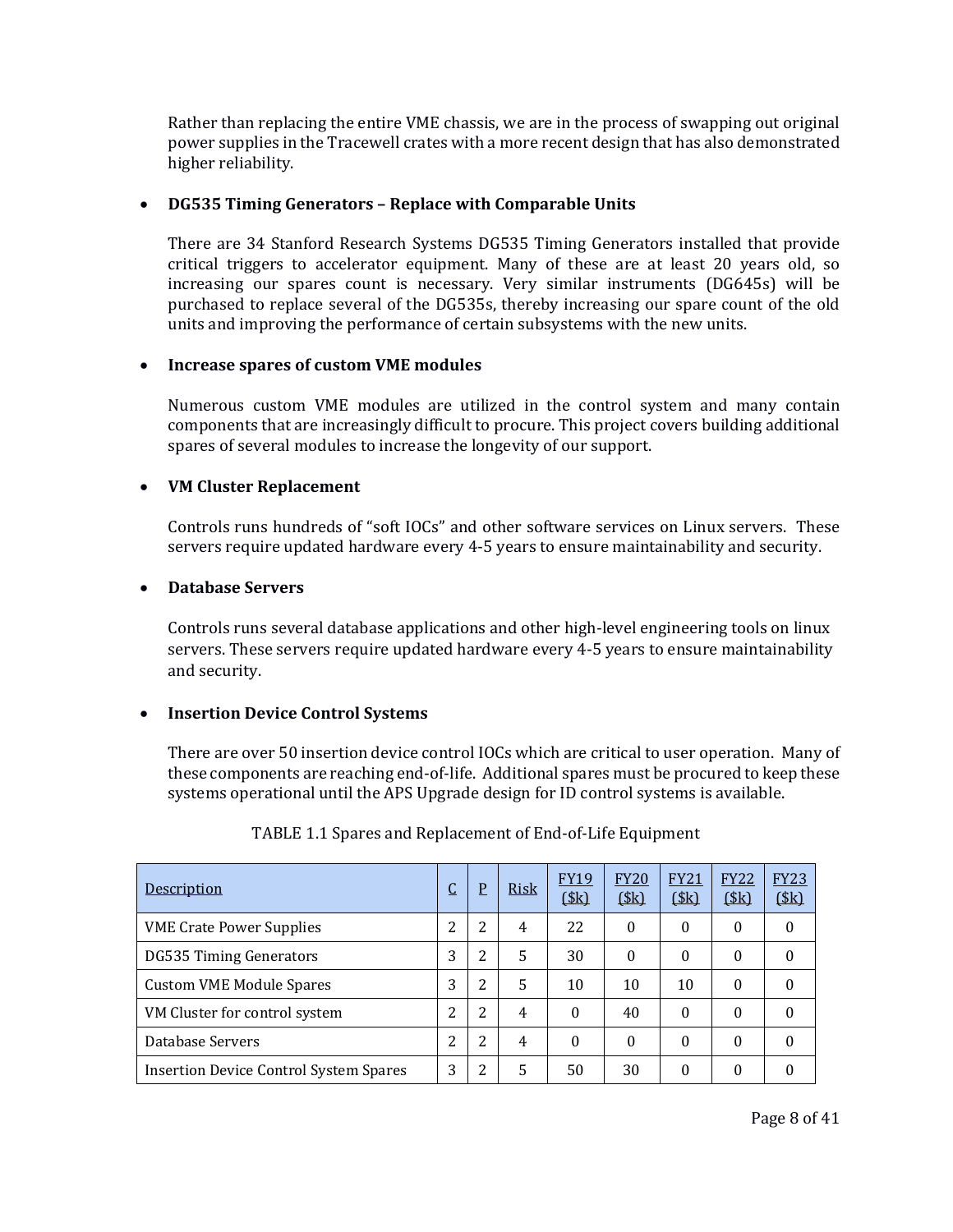| <b>Description</b> | $\sqrt{2}$<br><u>u</u> | D<br>÷ | <b>Risk</b> | FY19<br>$ -$<br>(\$k) | <b>FY20</b><br>\$k\$ | <b>FY21</b><br>(\$k) | <b>FY22</b><br>\$k\$ | <b>FY23</b><br>(\$k) |
|--------------------|------------------------|--------|-------------|-----------------------|----------------------|----------------------|----------------------|----------------------|
| <b>TOTAL</b>       |                        |        |             | 112                   | 80                   | 10                   |                      |                      |

#### **1.4 Obsolete Hardware Replacement**

The items in Table 1.2 are identified as hardware which is either technologically obsolete or no longer supported for service or parts by original manufacturers and should be replaced in a timely fashion. In these cases, acquiring additional spares is not possible or is insufficient, so proper mitigation will require some re-engineering around new technology. There will be labor resources associated with these replacements because the replacement components are unlikely to be "plug-compatible".

# • **Extending the Lifetime of non-APSU Systems that must Remain Functional**

This section addresses those systems which cannot be sustained simply by procuring additional spares. In addition to procuring new technology, re-engineering a portion of the system will be necessary. Detailed plans will be completed in FY2018 and FY2019, so the out years in the table below are rough estimates prior to this exercise.

| Description                            | ⌒<br>U | D | <b>Risk</b> | <b>FY19</b><br>(\$k) | <b>FY20</b><br>\$ | <b>FY21</b><br>(\$k) | <b>FY22</b><br>\$k\$ | <b>FY23</b><br>(\$k) |
|----------------------------------------|--------|---|-------------|----------------------|-------------------|----------------------|----------------------|----------------------|
| Extending Lifetime of non-APSU systems | 4      | 4 |             | 50                   | 50                | 50                   | 50                   | 50                   |
| <b>TOTAL</b>                           |        |   |             | 50                   | 50                | 50                   | 50                   | 50                   |

#### TABLE 1.2 Obsolete Hardware Projects

#### **1.5 Infrastructure Development Plan**

The following items are systems that require upgrades or enhancements to provide facilities necessary to support present and future R&D and maintenance activity.

# • **VME Crates with Redundant Power Supplies**

Critical control systems (e.g. RF, timing, MPS, etc.) would benefit in having VME chassis with redundant power supplies to maintain a high level of availability. These would be selectively upgraded over a period of time.

#### • **LINAC Timing System**

The timing system in the LINAC is still the original design that was engineered to fulfill the original requirements. There are frequent requests for more precise triggering (higher resolution, less jitter) for applications that were not originally envisioned (e.g. injector test stand, photocathode guns, LEA, etc.). Replacement of this system with newer technology would benefit several R&D efforts.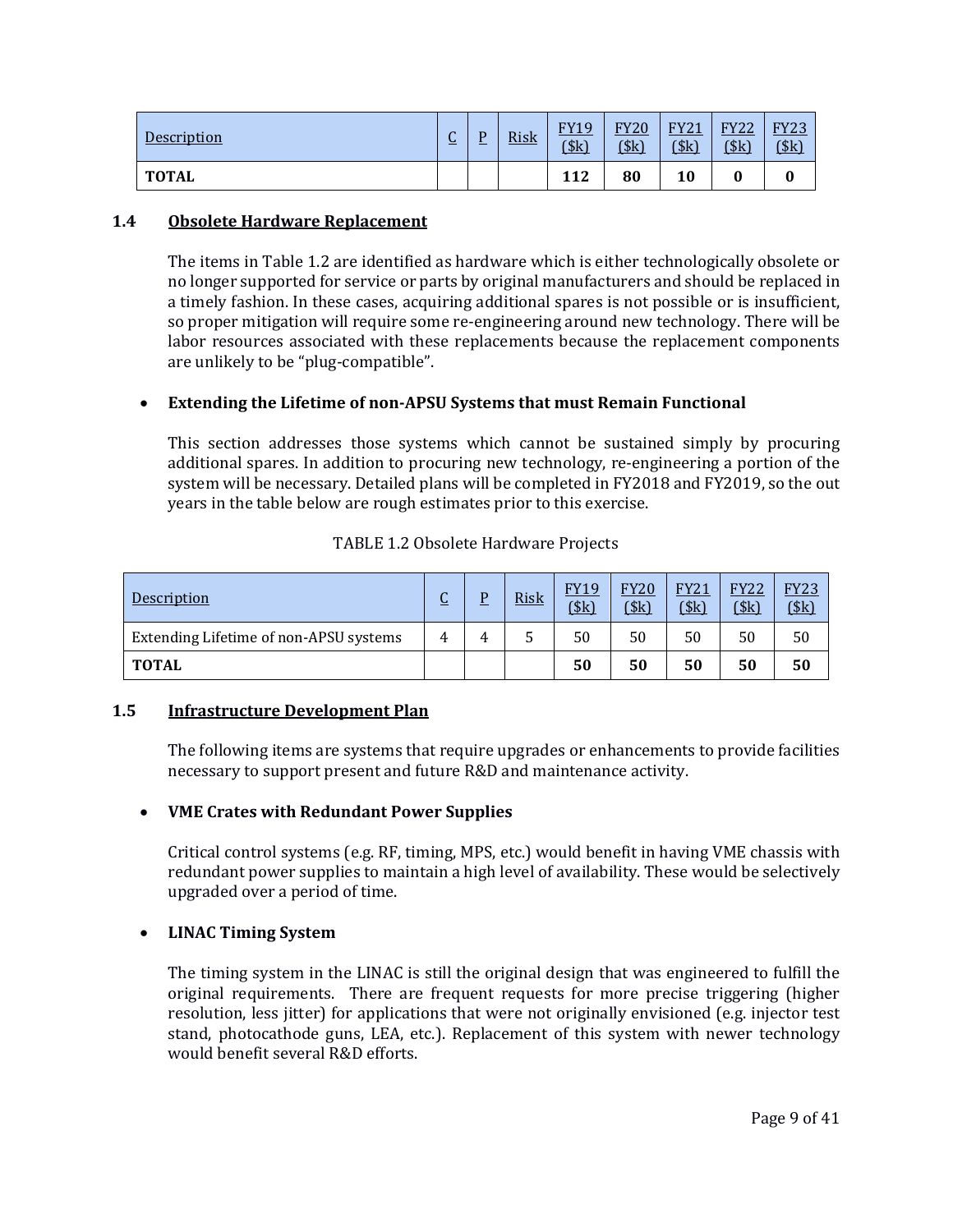| Description                              | C<br><u>u</u> | P      | <b>Risk</b> | <b>FY19</b><br>$($ \$k $)$ | <b>FY20</b><br>(\$k) | <b>FY21</b><br>(\$k) | <b>FY22</b><br>(\$k) | <b>FY23</b><br>$($ \$k $)$ |
|------------------------------------------|---------------|--------|-------------|----------------------------|----------------------|----------------------|----------------------|----------------------------|
| VME crates with redundant power supplies | 2             | っ<br>▵ |             | 30                         | 0                    | 0                    |                      |                            |
| <b>LINAC Timing System</b>               | 3             | 3      | h           | 100                        | 0                    |                      |                      |                            |
| <b>TOTAL</b>                             |               |        |             | 130                        |                      | 0                    | 0                    |                            |

# TABLE 1.3 Infrastructure Development

#### **1.6 R&D Projects in Support of Improvement and Upgrades to APS Hardware**

There are some R&D initiatives with intent to pursue, but they are not significant cost and will be funded from annual recurring M&S.

### **1.7 R&D Projects in Support of New or Improved Capabilities of the APS and APS Upgrade**

There are some R&D initiatives with intent to pursue, but they are not significant cost and will be funded from annual recurring M&S. Examples include  $\mu$ TCA-based BPM will be funded from annual recurring M&S. instrumentation platform and improved timing signals to beamlines.

### **1.8 R&D Projects in Support of a Future Light Source**

### • **EPICS Collaboration Support**

The Controls Group's contribution to the EPICS Collaboration is an example of an on-going R&D project in support of future light sources. This contribution is entirely labor and it is covered in the recurring annual budget, estimated to be about 0.5 FTE / year.

#### **1.9 Personnel Development Plan**

Promotions, hires/replacements and student hires (graduate, summer co-op, etc.) are now all coordinated through the annual staffing plan. FY20 included a significant data collection and planning effort for all of APS Operations. Promotions are captured annually for the division on a priority list during the performance appraisal calibration period.

#### **1.10 Staffing Summary**

Refer to the monthly and year ends AES (PSC) financials for most recent staffing summary. Online organizational charts are available in the public domain as well

# **LDRD projects**

None identified.

# **Work for Others (Strategic Partnership Projects) projects**

None identified.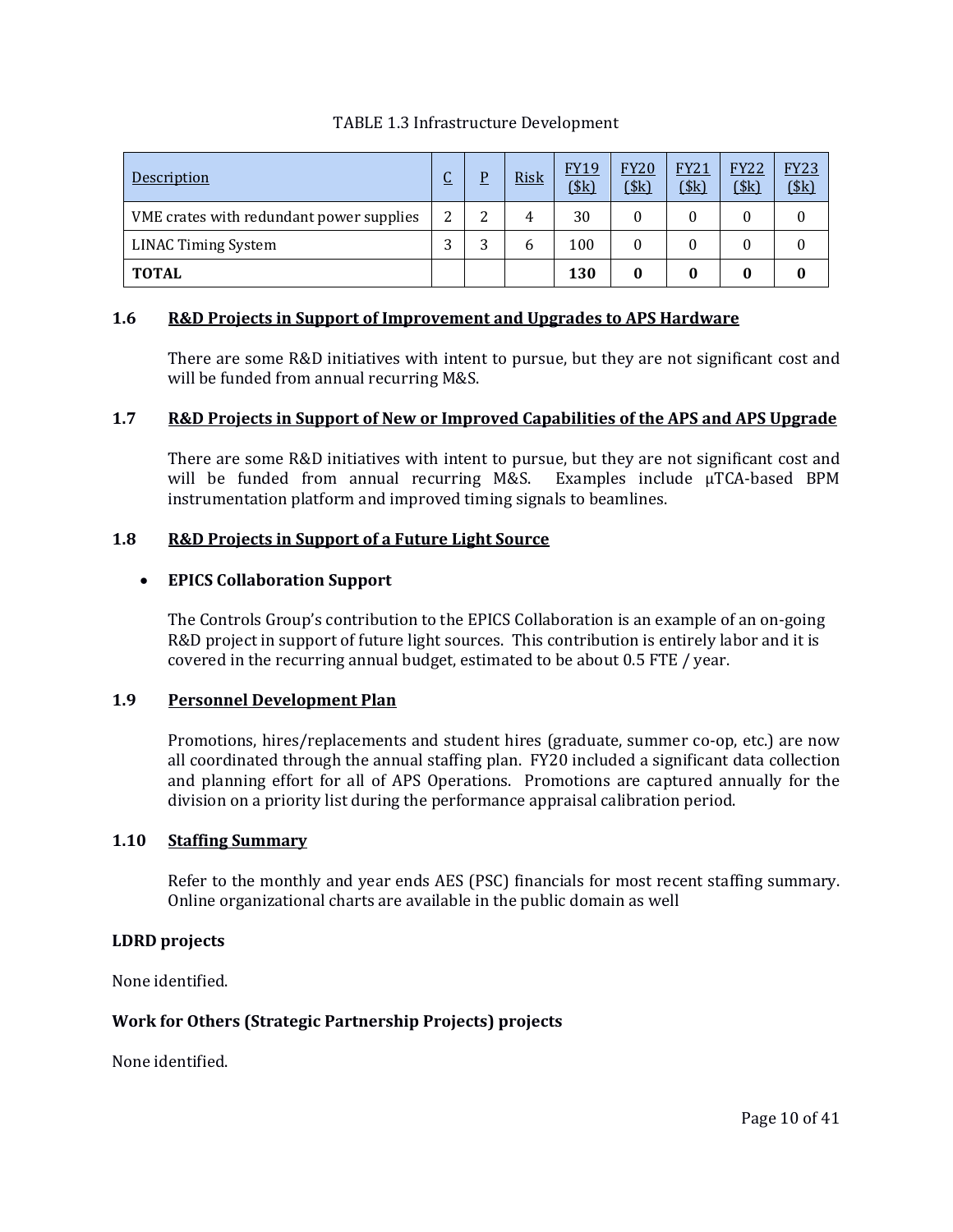# **2. AES Design and Drafting (DD) Group - Five-Year Development Plan**

# **2.1 Mission**

The AES Design and Drafting Group supports the ASD, XSD and AES Divisions' continued improvement of the accelerator as well as the scientific community's continued development of advanced research at the APS.

#### **2.2 Operation Responsibilities**

Assist the engineering and scientific staff in producing documentation to create components to perform leading edge science and to maintain the operational effectiveness of the APS in producing reliable x-rays.

# **2.3 Major (non-recurring) Purchase of Spares and Replacement of "End-of-Lifetime" Equipment**

None identified

#### **2.4 Obsolete Hardware Replacement**

#### • **Computer Obsolescence**

The 840 computers purchased in FY17 show a great improvement in performance from the existing 820's. During FY18 to FY20 the remaining computers will be replaced with this generation of machine.

A new generation of laptops, the HP ZBook, has been released providing a workstation class computer in a 12 inch tablet format, the Surface Pro's will be replaced with these machines as funds become available. The start of this replacement began in earnest in FY20.

#### • **Printer / Scanner**

The first generation of printer/scanner combination is reaching end of life, it was purchased 10 years ago and is still on Windows XP since the scanner software cannot be upgraded. The system is still functional but needs to be replaced soon. This was completed in FY20.

| Description           | $\sqrt{ }$<br>U | <b>Risk</b> | <b>FY20</b><br>\$k\$ | <b>FY21</b><br>\$k\$ | <b>FY22</b><br>\$k\$ | <b>FY23</b><br>\$k\$ |
|-----------------------|-----------------|-------------|----------------------|----------------------|----------------------|----------------------|
| Computer Obsolescence | ົ<br>∸          | ົ<br>ັ      | 60                   | 60                   | 60                   | 60                   |
| <b>TOTAL</b>          |                 |             | 60                   | 60                   | 60                   | 60                   |

#### TABLE 2.1 Obsolete Hardware Projects

#### **2.5 Infrastructure Development Plan**

#### • **Wet Laboratory Development**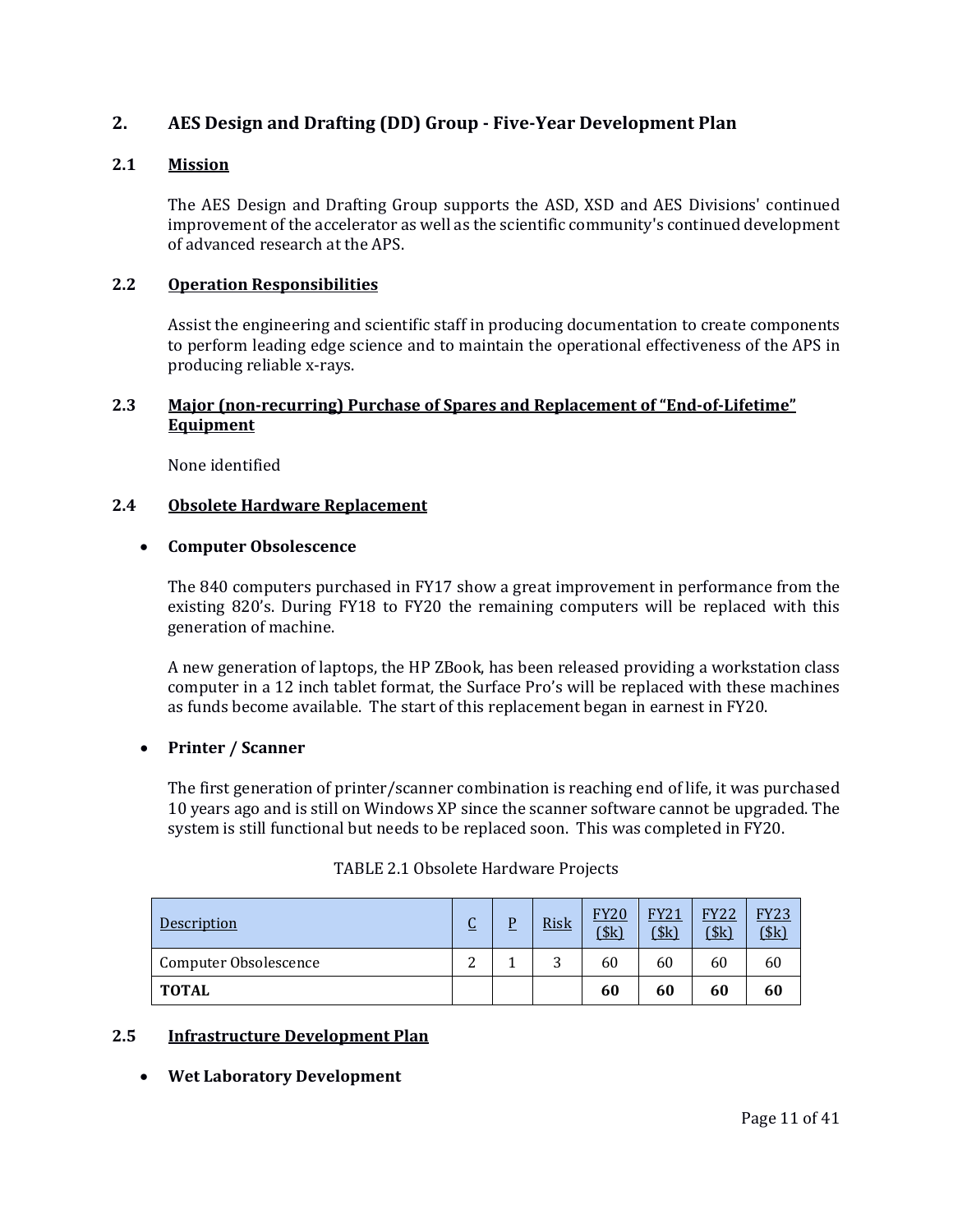Transition an available space to house the rapid prototype production and post processing facility. The area will need to have water, drain and venting. This will centralize a process that is using space in three different areas currently. The renovation of existing space has been proposed, and will be phased in over the next 3 years as funding is available.

Large progress was made in FY20 as space was obtained in XSD exiting laboratory space in immediate proximity to the AES/DD Group. A small scle water jet machine was moved over, and as of this writing significant infrastructure preparation work has been undertaken to accommodate a future move of dual 3D resin printers. A future 3D metals printer (see section below on large scale FDM printer) is also planned for the space, as the vision is a small production cell in direct support of the scientific mission for beamline and facility support.

| Description                | <u>u</u> | D | <b>Risk</b> | <b>FY20</b><br>$($ \$k $)$ | <b>FY21</b><br>(\$k) | <b>FY22</b><br>\$k\$ | <b>FY23</b><br>\$k\$ |
|----------------------------|----------|---|-------------|----------------------------|----------------------|----------------------|----------------------|
| Wet Laboratory Development |          |   | ົ           | 30                         |                      |                      |                      |
| <b>TOTAL</b>               |          |   |             | 30                         |                      |                      |                      |

# TABLE 2.2 Infrastructure Development

### **2.6 R&D Projects in Support of Improvement and Upgrades to APS Hardware**

None identified

### **2.7 R&D Projects in Support of New or Improved Capabilities of the APS and APS Upgrade**

# • **Large Format FDM Printer**

FDM improvements and the current demand from the user base for large enclosure type parts has made this a viable solution for some of the non-precision components that we are currently creating. This technology has made strides forward in the last few years making this a cost effective method to create inert gas experimental enclosures and sample holders. The additional build size provided by these inexpensive machines provides an added capability that would be cost prohibitive in the PolyJet style machines.

# • **Metal Printer System**

Metal FDM uses the same technique as plastic FDM, by extruding a binder material mixed with a high concentration of metal powder. This technology uses sintering to provide the final product, removing the binder material extruded during the part creation. This technology has begun to shown promise with a significant increase in the material that it can print, which includes Aluminum 6061 and 2024, Copper, Tungsten Heavy Alloy, Stainless Steel 316L, and low expansion material such as Invar and Kovar, all materials used daily at the laboratory level.

#### • **Scanning Development**

Procure and utilize new 3D scanning technology, this will include a second handheld scanner for large objects as well as a borescope type 3D scanner for internal geometry. This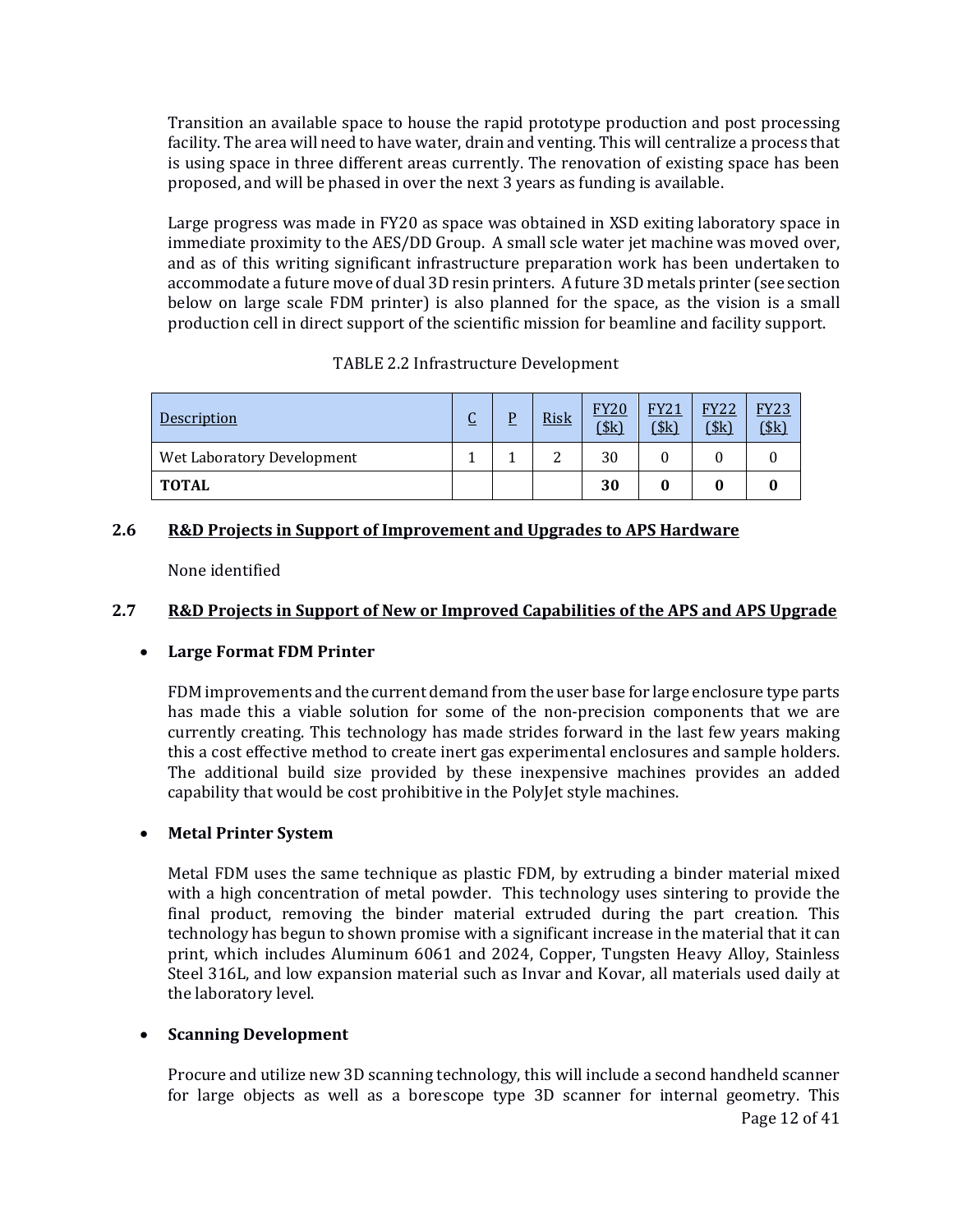technology is advancing forward and can be utilized for quality control and inspection. Investigation into using inexpensive medium range scanners for as-built construction layouts during the upgrade installation is underway.

| Description                 | $\overline{\mathsf{C}}$ | $\overline{P}$ | <b>Risk</b> | <b>FY20</b><br>(\$k) | <b>FY21</b><br>(\$k) | <b>FY22</b><br>(\$k) | <b>FY23</b><br>(\$k) |
|-----------------------------|-------------------------|----------------|-------------|----------------------|----------------------|----------------------|----------------------|
| Large Format FDM Printer    |                         |                | 2           | 6                    | 6                    | 6                    | 6                    |
| <b>Scanning Development</b> |                         |                | 2           | 8                    | 8                    | 8                    | 8                    |
| Metal FDM System            |                         |                | 2           | 10                   | 10                   | 10                   | 10                   |
| <b>TOTAL</b>                |                         |                |             | 24                   | 24                   | 24                   | 24                   |

### TABLE 2.3 R&D for New and Improved Capabilities

#### **2.8 R&D Projects in Support of a Future Light Source**

None identified

### **2.9 Personnel Development Plan**

Promotions, hires/replacements and student hires (graduate, summer co-op, etc.) are now all coordinated through the annual staffing plan. FY20 included a significant data collection and planning effort for all of APS Operations. Promotions are captured annually for the division on a priority list during the performance appraisal calibration period.

#### **2.10 Staffing Summary**

Refer to the monthly and year ends AES (PSC) financials for most recent staffing summary. Online organizational charts are available in the public domain as well

#### **LDRD projects**

None identified

# **Work for Others (Strategic Partnership Projects) projects**

None identified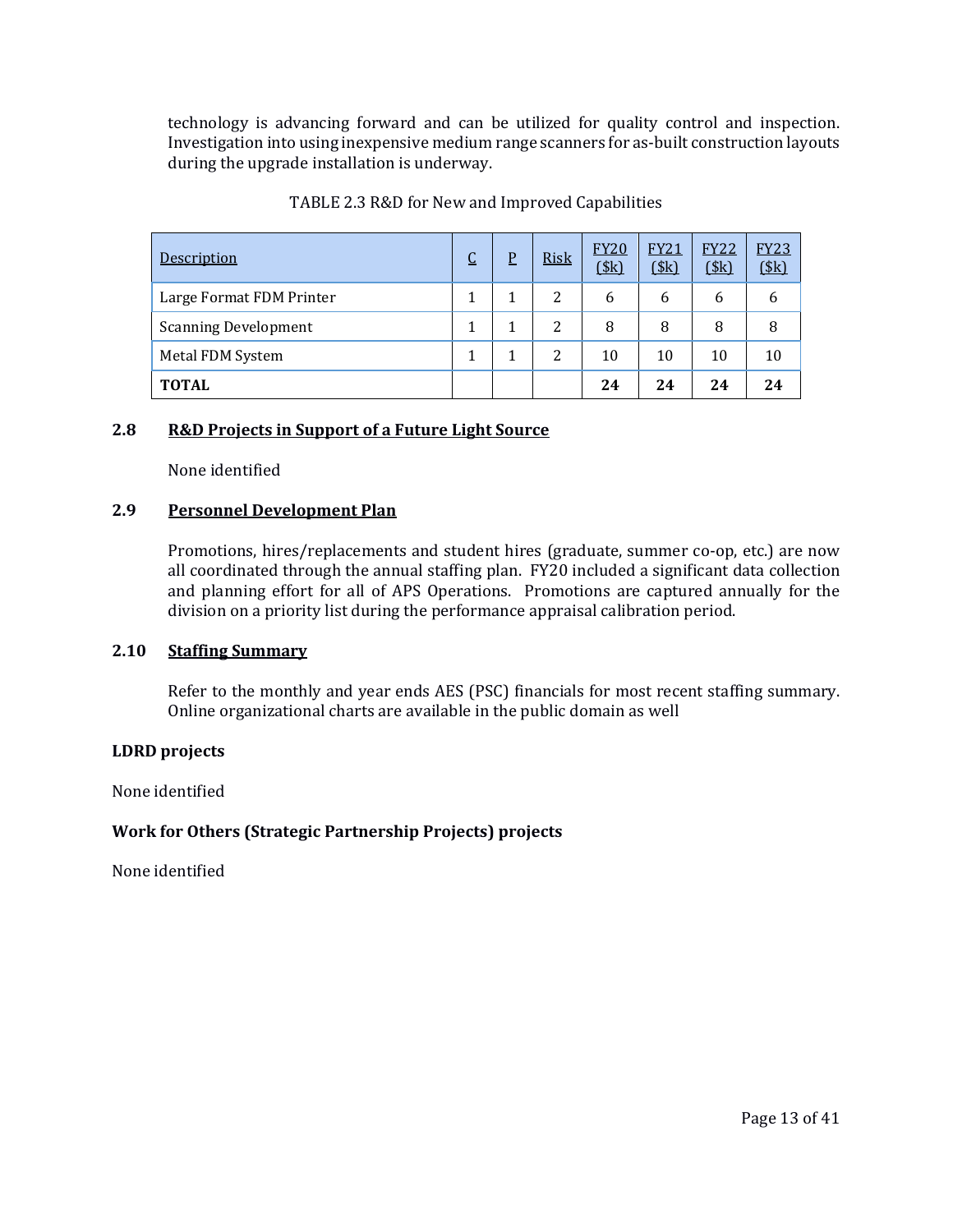# **3. AES Information Solution (IS) Group – Five-Year Development Plan**

# **3.1 Mission**

The Information Solution Group is a business software development group within the AES Division, committed to developing effective and innovative software that:

- Helps users conduct scientific experiments at APS, from user registration and proposal submission, to publication.
- Empowers APS scientists, engineers, and administrators to work efficiently.
- Manages APS Operations to meet DOE requirements and regulations.

### **3.2 Operation Responsibilities**

The group is responsible for developing and maintaining business enterprise software applications, web services and computing scripts to support:

- Users conducting experiments on-site and remotely at APS Beamlines
- APS Operations
- APS Upgrade Project
- APS Web Site backend process and data sources
- DOE, ANL and CATs (Collaborative Access Team) Data Services
- Facility Document Management

# **3.3 Major (non-recurring) Purchase of Spares and Replacement of "End-of-Lifetime" Equipment**

#### • **Replace Oracle SQR module**

Oracle SQR module has been widely used in programming the APS Oracle applications and system scripts. It provides comprehensive enterprise reporting capabilities through a graphical report creation environment and a powerful 4GL reporting language (called SQR) for advanced reporting and data processing. The IS Group has been using the SQR module to create formatted reports and using it as CGI to interact with scripting languages.

According to Oracle, SQR will be on end-of-life in two or three years, thus the need to replace Oracle SQR with different business intelligence products is evident.

| Description               |   | D | <b>Risk</b> | <b>FY20</b><br>\$k\$ | <b>FY21</b><br>\$k\$ | <b>FY22</b><br>(\$k) | <b>FY23</b><br>\$k\$ |
|---------------------------|---|---|-------------|----------------------|----------------------|----------------------|----------------------|
| Replace Oracle SQR module | 4 |   |             |                      | 48                   |                      |                      |
| <b>TOTAL</b>              |   |   |             |                      | 48                   |                      |                      |

# TABLE 3.1 Spares and Replacement of End-of-Life Software

#### **3.4 Obsolete Software Replacement**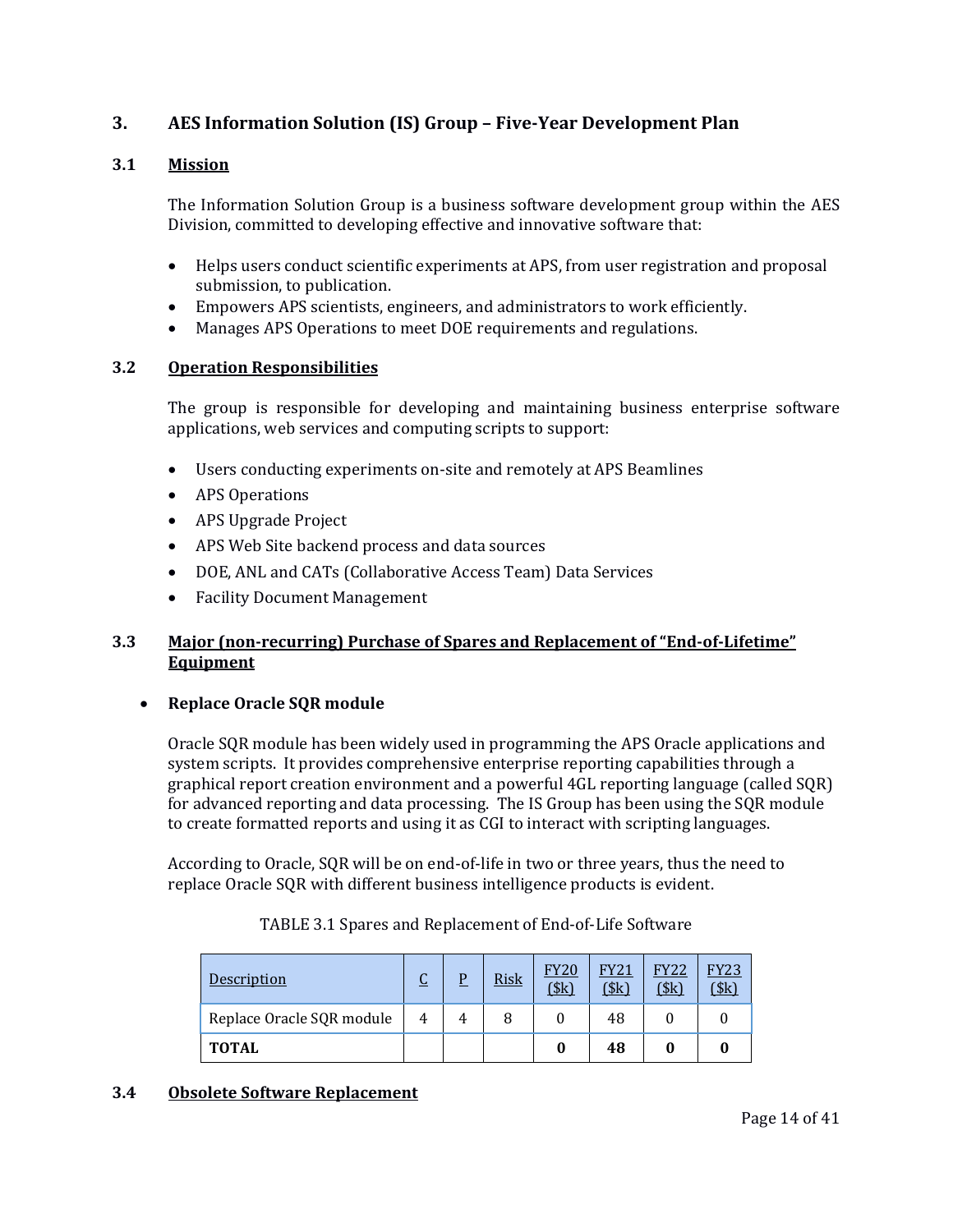# • **Upgrade Sencha Ext JS JavaScript Framework**

There are a few critical business applications developed with Ext JS 4 JavaScript Framework to build the web user interfaces, implement asynchronous web applications, and generate Work Request Gantt Charts.

The following applications are using Ext JS 4:

- APS User Portal
- APS User Administration
- Project proposal system
- Work Request System
- Network Tracking (IT-ETS)
- XOP

Sencha Ext JS 6 is the latest version released in June 2015. With this new release, Ext JS framework provides a single framework for creating applications that run across all types of devices, from phones and tablets to desktops.

While the Ext JS 6 release is out, the Ext JS 4 Standard Support is ending on Dec 31, 2016. The desire is evident to upgrade Ext JS 4 to Ext JS 6 and adjust applications to run with the Ext JS 6.

#### • **Oracle License Management**

In the APS computing network, there are multiple Oracle database instances installed for supporting different applications. The APS Oracle license agreement was modified while the Oracle products were changed or replaced. Because these changes were made over the past 15 years, there is no up-to-date clear license agreement with Oracle.

A consultant was hired to review the Oracle license agreement and the installed Oracle instances in the APS computing network.

One of the actions implemented from this report was the move of ICMS was moved to Standard Edition 2 in FY19.

| Description                                | $\overline{C}$ |   | <b>Risk</b> | <b>FY20</b><br>\$k\$ | <b>FY21</b><br>\$k\$ | <b>FY22</b><br>(\$k) | <b>FY23</b><br>\$k\$ |
|--------------------------------------------|----------------|---|-------------|----------------------|----------------------|----------------------|----------------------|
| Upgrade Sencha Ext JS JavaScript Framework | 3              | 2 | 6           | 10                   | 10                   |                      |                      |
| Oracle License Management                  | 4              | 4 | 8           | 0                    | 75                   |                      |                      |
| <b>TOTAL</b>                               |                |   |             | 10                   | 85                   |                      |                      |

| TABLE 3.2 Obsolete Software Projects |  |
|--------------------------------------|--|
|--------------------------------------|--|

#### **3.5 Infrastructure Development Plan**

#### • **APS Integrated Management System (AIMS)**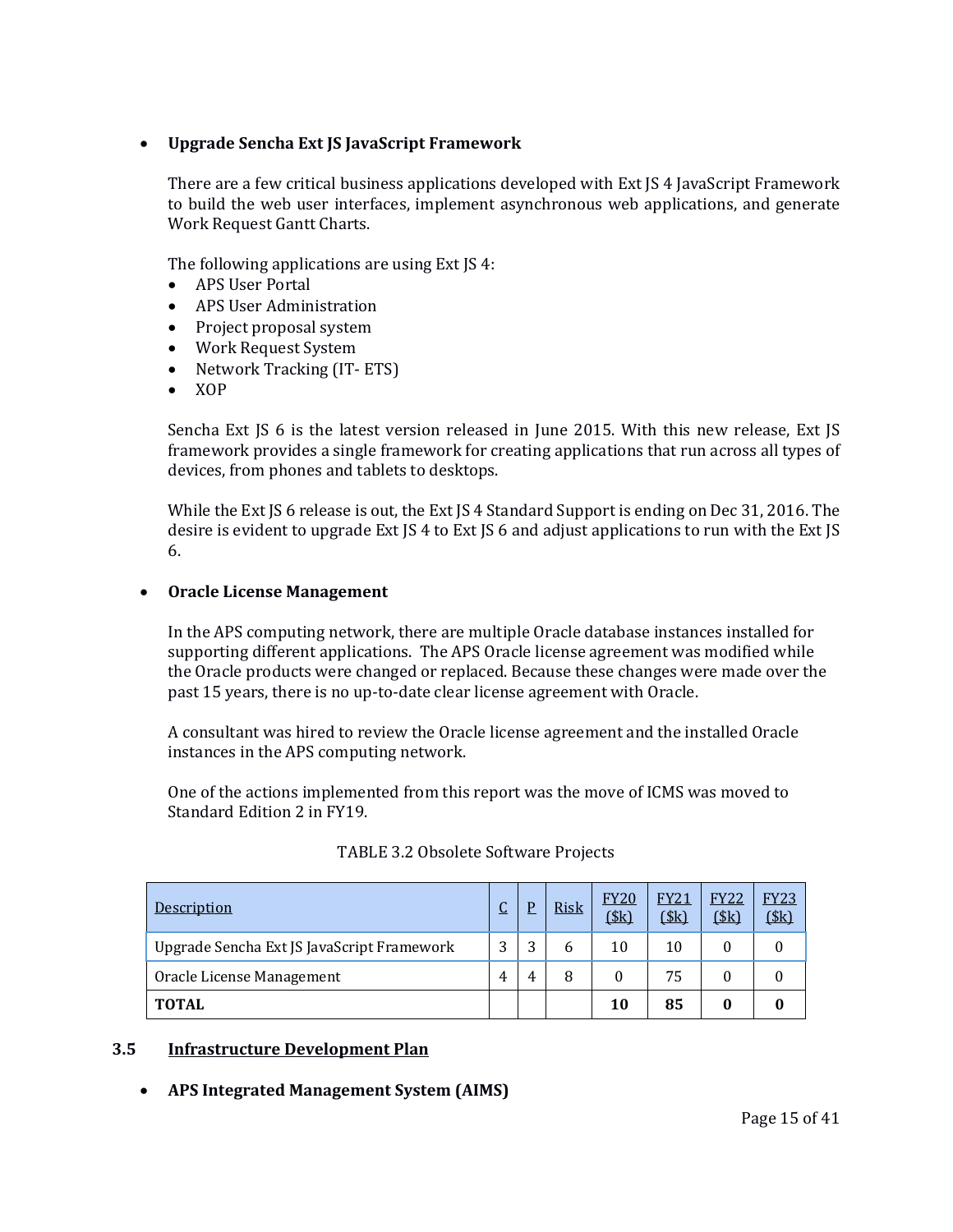The IS Group continues to support and develop new features for the APS Integrated Management System (AIMS) as directed by the APS AIMS Implementation Team and AIMS Committee. The group is also developing solutions to integrate AIMS components in the Argonne ServiceNow cloud platform with the on-premises software systems at APS computing network.

#### • **Document Management System (DMS)**

As a subset of the AIMS project, the IS Group continues to develop the DMS software tool in a series of 3 releases, to increase the efficiency of APS document management.

### • **Business Intelligence and Data Warehouse**

The IS Group will acquire a modern business intelligence tool to allow users to tailor datarich reports from a subset of available data and fields. This tool is a modern data warehouse tool to extract, transform, summarize and store temporal data for ease of data analysis and decision-making.

### • **Integrated Component Management System**

The IS Group plans to consolidate the beamlines, machines, and general parts management into one integrated component management system. One approach is to extend the Component Database (CDB) with more functions that are currently implemented in two individual web applications: Beamline Component Database and Machine Component Database. Then, the current obsolete versions of the Beamline Component Database and Machine Component Database can be retired.

#### • **Web Application Framework**

In order to rapidly respond to APS business needs with effective and efficient software tools, the IS Group will need to move to modern web application frameworks within the best industry standards. The IS Group will adopt the best practices and develop user-friendly, reliable, secured, and scalable business software with innovative technologies.

#### • **Implementation of Agile and ITIL methodologies**

We plan and implement Agile and ITIL methodologies on the ServiceNow platform to improve the efficiency and effectiveness of IS group business software development and business service support.

The IS group is implementing release and configuration management policies for software development and will use phased environment based deployments and testing.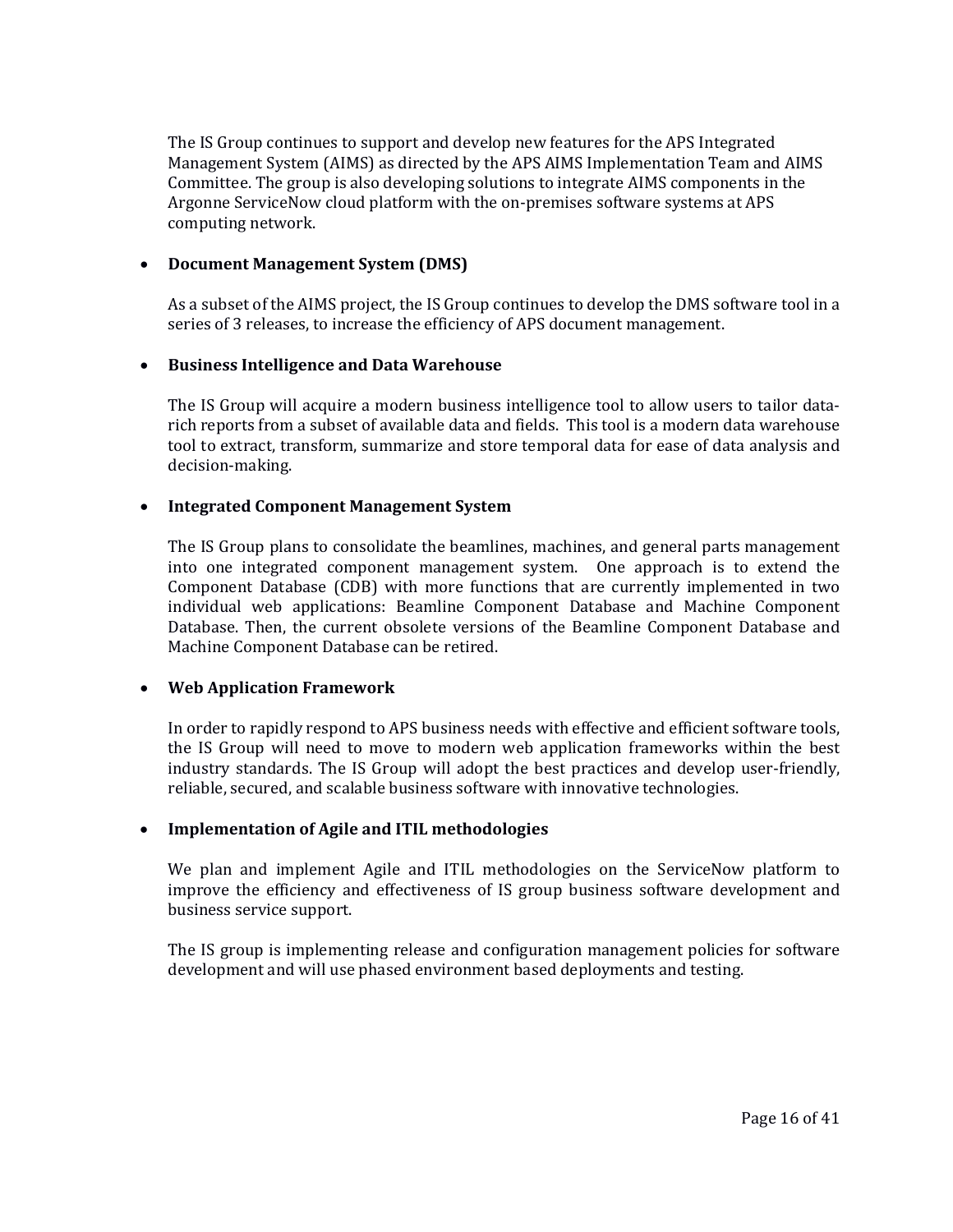| Description                                     | <u>يا</u> | P | Risk | <b>FY20</b><br>(\$k) | <b>FY21</b><br>\$k\$ | <b>FY22</b><br>\$k\$ | <b>FY23</b><br>\$k\$ |
|-------------------------------------------------|-----------|---|------|----------------------|----------------------|----------------------|----------------------|
| APS Integrated Management System (AIMS)         | 4         | 4 | 8    | 7                    | 7                    | 7                    | $\Omega$             |
| Document Management System (DMS)                | 4         | 4 | 8    | 48                   | 20                   | 80                   | $\Omega$             |
| <b>Business Intelligence and Data Warehouse</b> | 3         | 3 | 6    | 90                   | 25                   | 25                   | $\theta$             |
| <b>Integrated Component Management System</b>   | 3         | 3 | 6    | $\theta$             | $\Omega$             | $\theta$             | $\theta$             |
| Implementation of Agile and ITIL methodologies  | 3         | 3 | 6    | 25                   | 5                    | 5                    | $\theta$             |
| Web Application Framework                       | 4         | 4 | 8    | 64                   | 20                   | 20                   | $\Omega$             |
| <b>TOTAL</b>                                    |           |   |      | 234                  | 77                   | 137                  | 0                    |

# TABLE 3.3 Infrastructure Development Projects

Note: The listed cost for AIMS is only for IS Group's training and seminars in support of the ServiceNow platform, since the AIMS project is an ALD-level project.

# **3.6 R&D Projects in Support of Improvement and Upgrades to APS Hardware**

None identified

# **3.7 R&D Projects in Support of New or Improved Capabilities of the APS and APS Upgrade**

# • **Single Sign-on**

There are three authentication credentials for accessing APS business applications and systems.

- Oracle web account: Used for accessing APS in-house developed business applications, such as, APS User Portal, Beam Time Request (user proposals), ESAF, Work Request System, etc.
- APS LDAP server account: Used for accessing APS ICMS document management system, and for APS employees to login to APS in-house developed business applications.
- Argonne Domain account: Used for accessing Argonne Lab owned applications and systems.

A Single Sign-on solution means the user only need to sign on just one single time to access multiple applications and services.

The IS Group plans to implement a single sign-on solution for APS business software systems when Argonne CIS provides an enterprise identity management infrastructure for lab-wide use.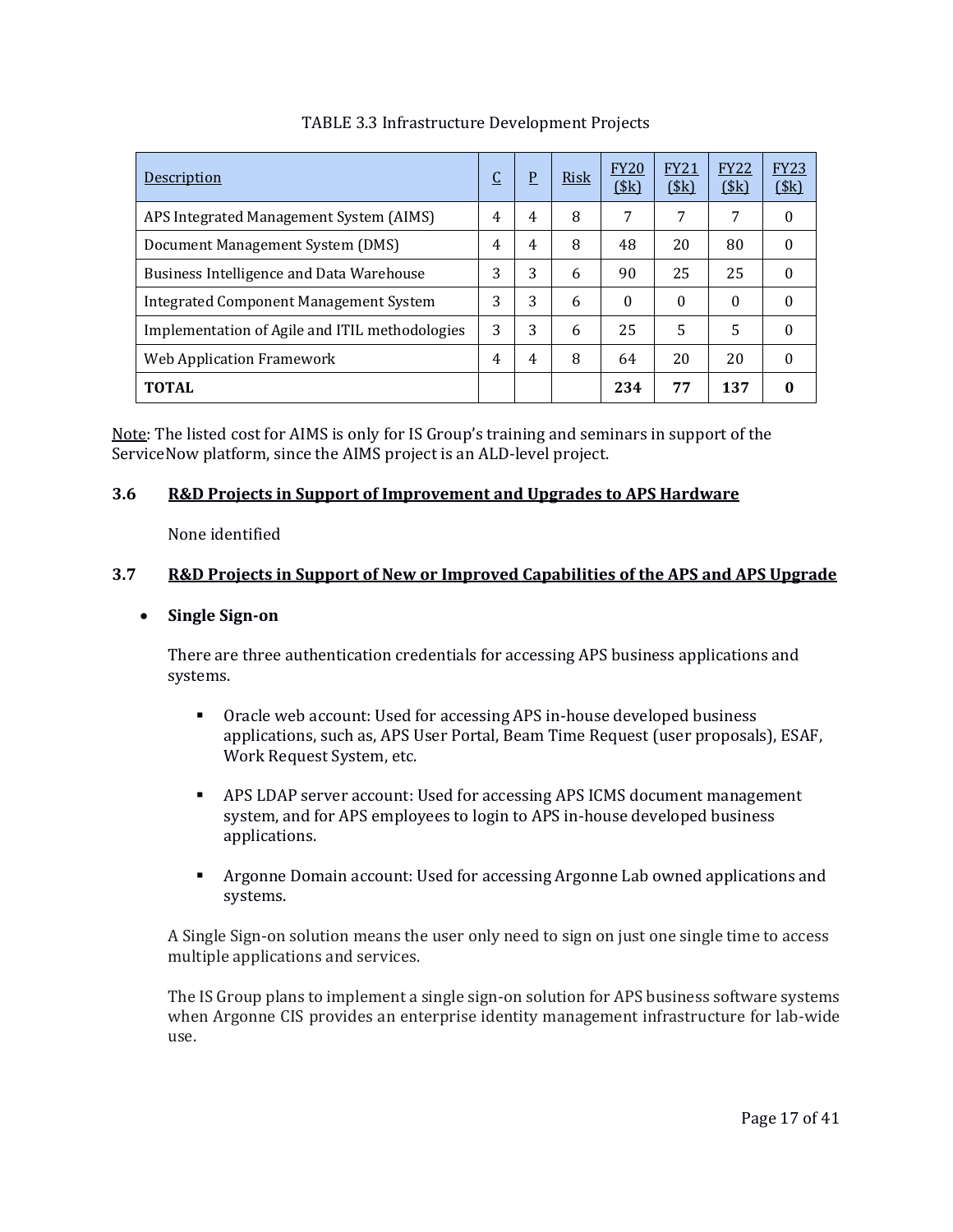The single sign-on solution can greatly reduce the number of passwords a user has to remember, provide convenience to users, improve compliance and security capabilities, reduce help desk costs, and boost productivity.

IS Group is moving towards a "One-Account" framework where users will be able to login to applications with their ANL domain accounts.

This project was funded in FY20 and remains in progress.

### • **Web Services for Beamline Systems**

In the past decade, APS groups and CATs have developed many applications using various programming languages on various different platforms. These heterogeneous applications need some sort of communication to interact between them. The Web services architecture is designed for highly dynamic program-to-program interactions.

The IS Group plans to design and implement web services architecture to provide a common platform that supports the integration and communication between IS Group business software systems and XSD beamline data management, CATs owned systems, Argonne publications and DOE publication libraries, as well as other systems.

| <b>Description</b>   | $\overline{\mathsf{C}}$ | P | <b>Risk</b> | <b>FY20</b><br>(\$k) | <b>FY21</b><br>(\$k) | <b>FY22</b><br>\$k\$ | <b>FY23</b><br>(\$k) |
|----------------------|-------------------------|---|-------------|----------------------|----------------------|----------------------|----------------------|
| Single Sign-on       |                         |   | 4           | 20                   |                      |                      |                      |
| Web Services and API | 3                       |   | b           | 64                   | 10                   | 10                   |                      |
| <b>TOTAL</b>         |                         |   |             | 84                   | 10                   | 10                   |                      |

TABLE 3.5. R&D for New and Improved Capabilities

# **3.8 R&D Projects in Support of a Future Light Source**

None identified

# **3.9 Personnel Development Plan**

Promotions, hires/replacements and student hires (graduate, summer co-op, etc.) are now all coordinated through the annual staffing plan. FY20 included a significant data collection and planning effort for all of APS Operations. Promotions are captured annually for the division on a priority list during the performance appraisal calibration period.

#### **3.10 Staffing Summary**

Refer to the monthly and year ends AES (PSC) financials for most recent staffing summary. Online organizational charts are available in the public domain as well

#### **LDRD projects**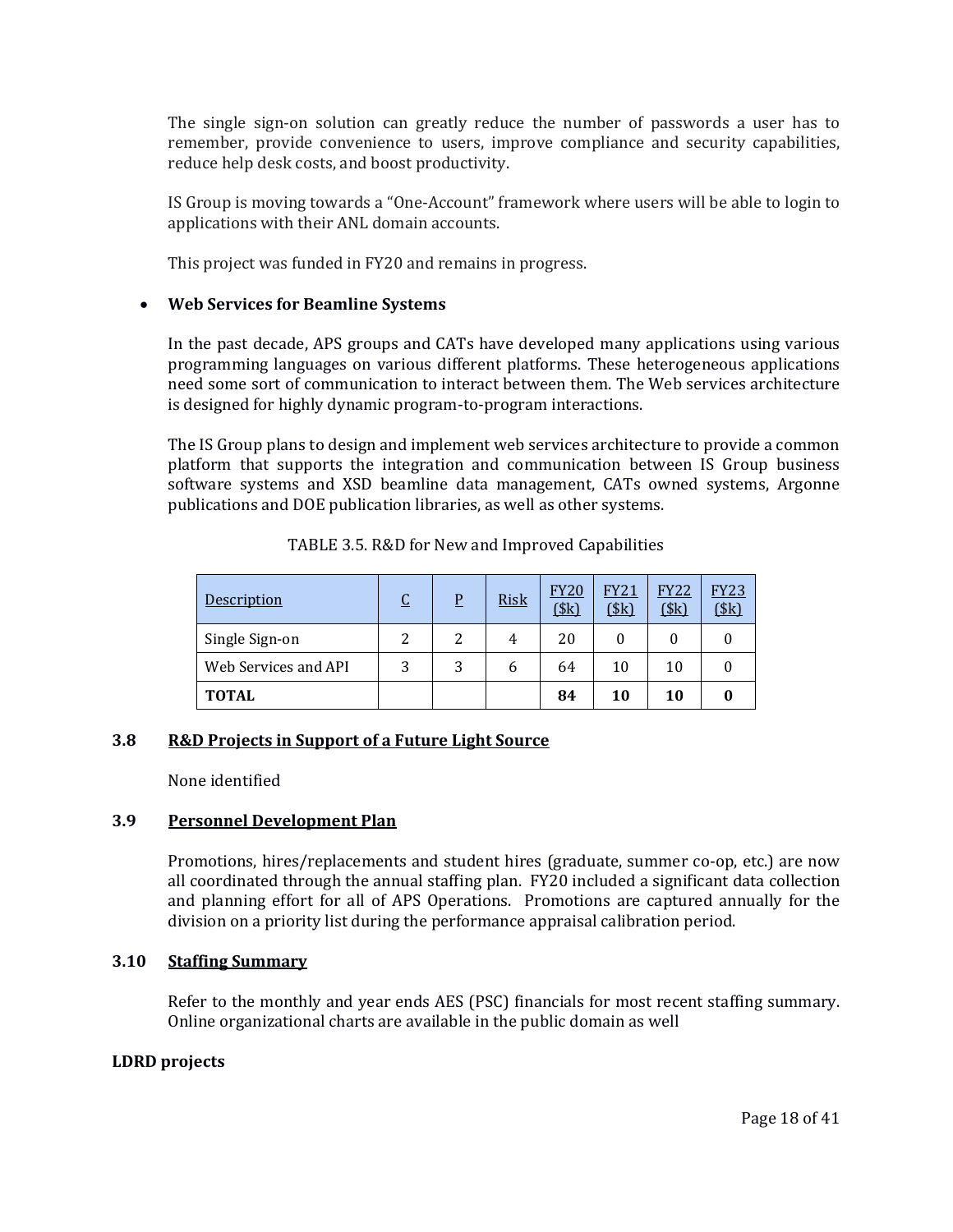None identified

### **Work for Others (Strategic Partnership Projects) projects**

The IS Group continues to support the Nanoscience & Technology (NST) division in the following areas:

• NST user program support

Support of the NST user registration, user data, institution data, user proposal and ESAF related information.

• NST document repository support

Support of the NST computer accounts for accessing ICMS, NST staff privileges, and ICMS help requests.

| Description                         | <b>FY20</b>       | <b>FY21</b>       | <b>FY22</b>       | <b>FY23</b>       |
|-------------------------------------|-------------------|-------------------|-------------------|-------------------|
| NST User Program and NST using ICMS |                   |                   |                   |                   |
| <b>FTEs</b>                         | 0.1               | 0.1               | 0.1               | 0.1               |
| M&S (\$k)                           | 5%<br><b>ICMS</b> | 5%<br><b>ICMS</b> | 5%<br><b>ICMS</b> | 5%<br><b>ICMS</b> |
| Effort (\$k)                        | 0                 | 0                 | 0                 | 0                 |
| TOTAL (\$k)                         | 12                | 12                | 12                | 12                |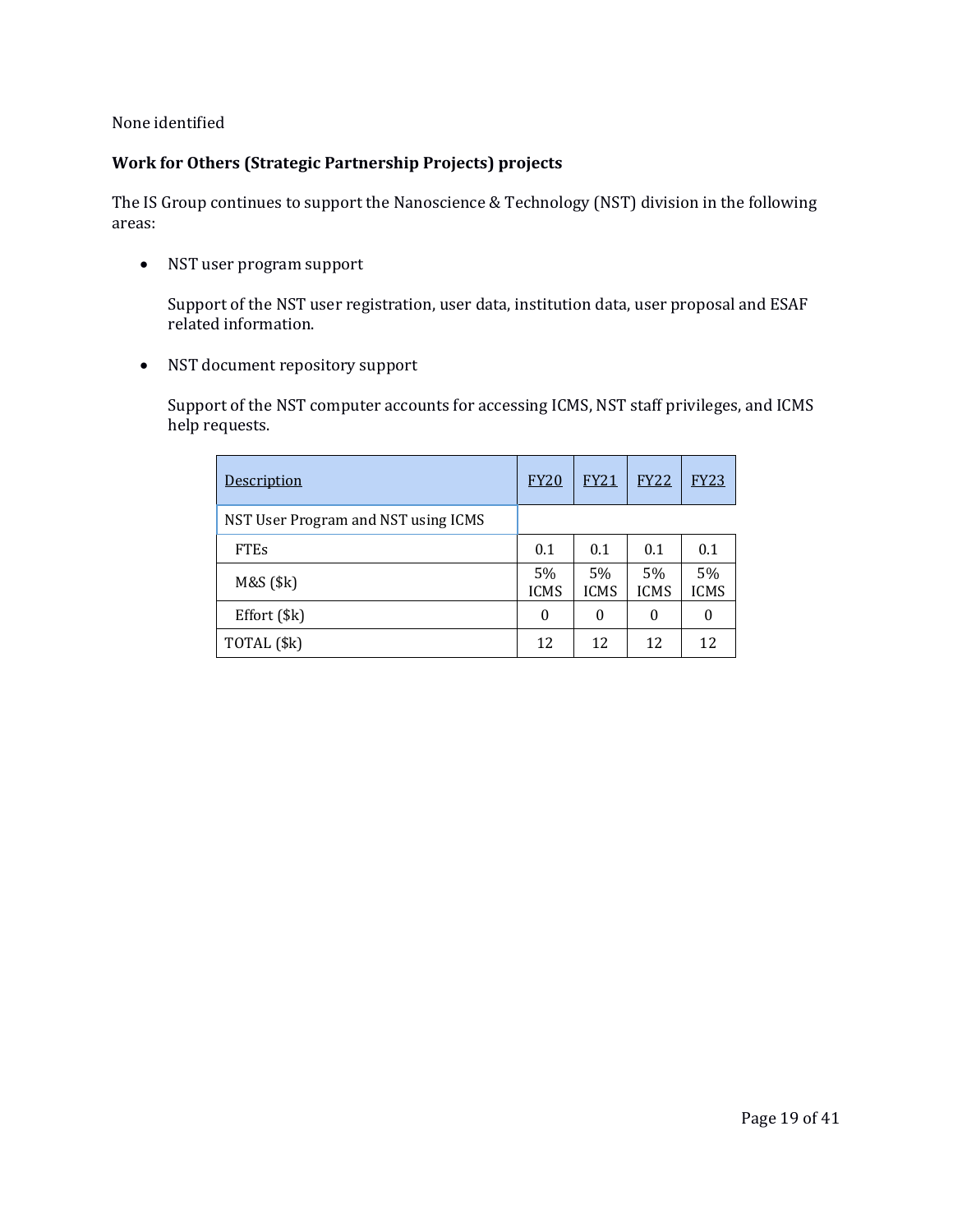# **4. AES-Information Technology (IT) Group – Five-Year Development Plan**

# **4.1 Mission**

The mission of the Information Technology Group is to support the strategic goals of the APS and to provide APS access to the latest computer and network technology for the purposes of enhancing science, the operation of the APS, and furthering the goals set by the APS management.

### **4.2 Operation Responsibilities**

- Set up, maintain and support the APS computer infrastructure including managing APS Enterprise networks and CAT backbone networks, managing tier 2 firewalls, Internet access tools, computer servers, and printers, server and desktop backups, and supporting all Laboratory cyber security policies.
- Provide technical support to the APS beamlines in the planning, acquisition, and operation of computers and networking equipment. Scientists do not have to deal with computers and networks, cyber security, backups so they can concentrate on science.
- Provide support for the APS staff in the use of software tools and computer technology to be effective and efficient in their work. Provide hardware and software support for all APS beamline, accelerator, and central servers and software support for all Linux, Windows and Macintosh desktop computers.
- Provide software support, including installation of software purchased by and for the performance of Laboratory business.

# **4.3 Major (non-recurring) Purchase of Spares and Replacement of "End-of-Lifetime" Equipment**

None identified since summarized in next section with obsolete replacements and approaching end of life equipment.

#### **4.4 Obsolete Hardware Replacement**

# • **Increase NetApp Storage Capacity**

IT began the process of replacing aging beamline storage devices in fiscal year 2016 with the purchase of a NetApp FAS8040 storage system. That resource allowed the replacement of Xray dserv servers with virtual machines (VMs), and the migration of much of the storage to the NetApp appliance. The total capacity of the NetApp appliance was approximately half of the total storage space currently used by XSD beamlines. The migration of data from older storage to the NetApp appliance continued in FY 2017 with the addition of two new NetApp controller nodes and approximately 240 terabytes of additional storage. Once all of the data on the remaining older beamline storage servers is moved, which is targeted for the January, 2018 shutdown, the Xray NetApp system will be greater than 90% full. The IT best practice for storage devices is to consider adding capacity once more than 60% of the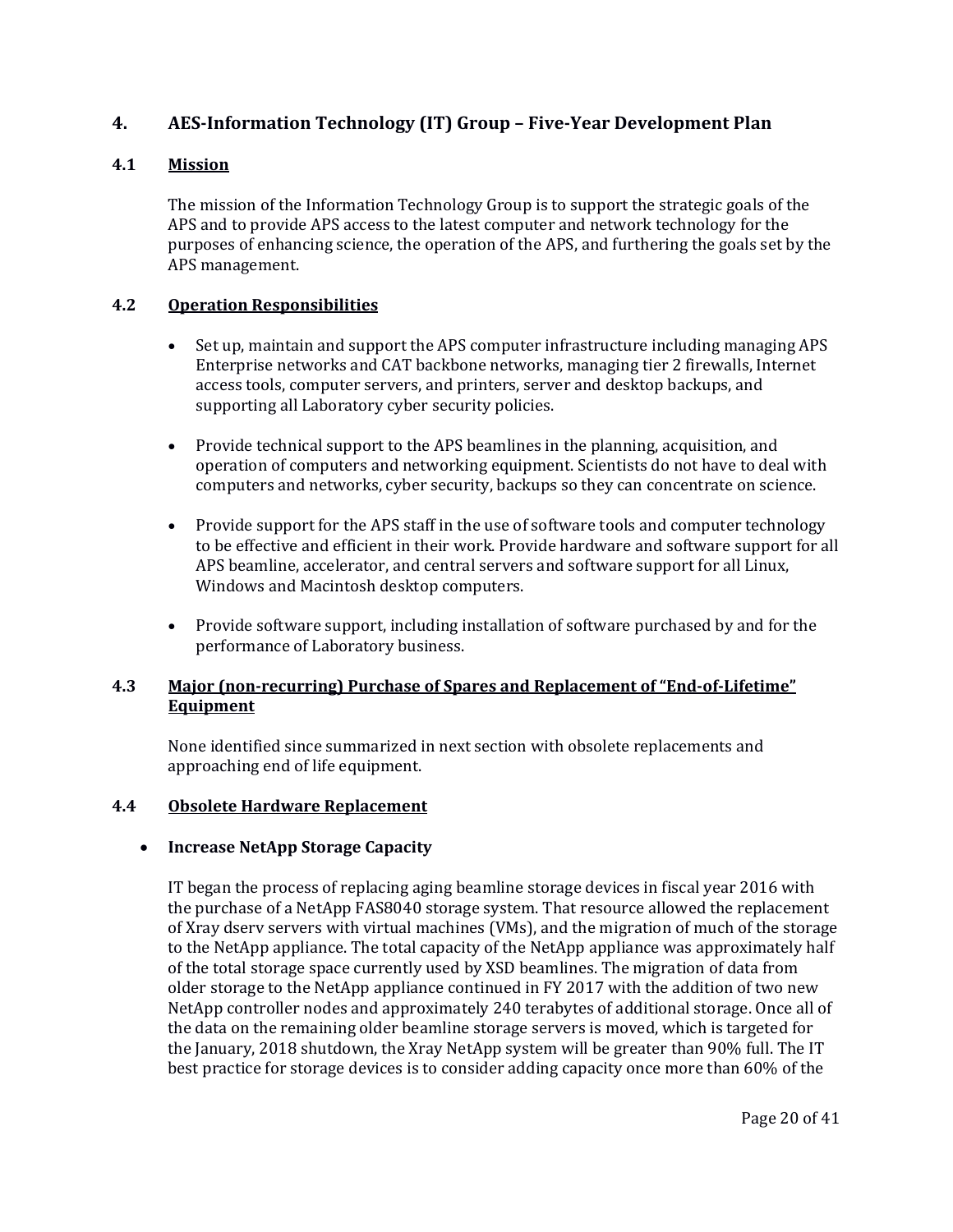space is allocated, to make sure there is sufficient capacity to fill urgent needs. The capacity of the storage system can be increased by adding a pair of disk shelves.

Failure to add additional storage space will result in requests from XSD beamlines for additional storage space for scientific data to be unfulfilled.

The hardware requested are two NetApp DS4246 disk shelves with 8 TB SATA drives for the FAS8040 storage appliance  $(\sim $130k)$ .

This project was identified for SMT funding in FY20.

#### • **Experimental Floor and LOM Wireless Network Upgrade**

APS is currently using 2010 technology 802.11n wireless controllers and access points. The wireless access points are becoming unreliable and beginning to fail at an alarming rate. Support for the outdated equipment is requiring administrator intervention on a daily basis. Over half of the access points (155/238) are dual radio 150 Mbps/radio limited.

Currently, wireless devices are being equipped with 802.11ac gigabit wireless capable network interface hardware. However, these devices must function at 802.11n 150 Mbps on the APS network. The Lab Office Modules supports engineers, scientists, operations staff and administrators and a host of visitors whose aggregated traffic would benefit from increased wireless throughput on each access point radio.

HPE/Aruba has now announced and end-of-life date for the HP Procurve WLAN equipment APS is currently using: 12/31/2016. Although HPE/Aruba will continue to provide technical support for another 3 years, after 12/31/2016, APS will not be able to purchase additional (compatible) wireless controllers or access points.

In the Lab Office Modules, aggregate wireless client network throughput will be limited to 150 Mbps/AP-radio, even though many clients are gigabit wireless capable. Wireless service will continue to be unreliable and access points will continue to fail at an alarming rate. Users report poor wireless performance in some areas, which APS-IT can only address one at a time using spares.

On the Experimental Floor, aggregate wireless client network throughput will be limited to 150 Mbps/AP-radio, even though many clients are gigabit wireless capable. Wireless service will continue to be unreliable and access points will continue to fail at an alarming rate. Users report poor wireless performance in some areas, which APS-IT can only address one at a time using spares.

The APS has operated an HP Procurve Wireless LAN solution since 2010. HP recently purchased Aruba Networks. HP/Aruba has confirmed that they are selling the Aruba Wireless LAN product line exclusively going forward and are abandoning the HP Procurve Wireless LAN product line. If the APS doesn't upgrade, they risk being in a position of needing support for an obsolete technology.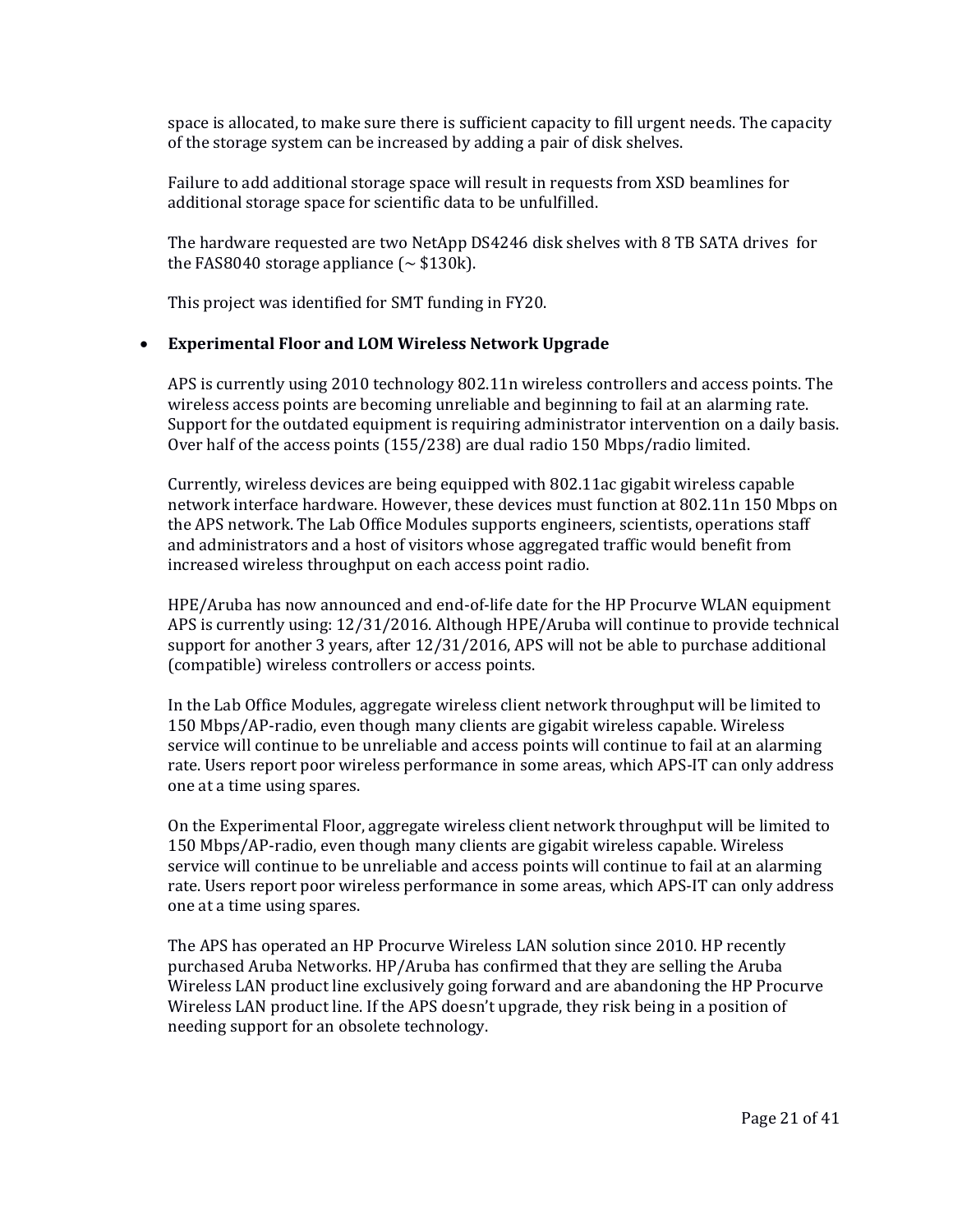Once APS WLAN equipment goes EOL on 12/31/2016, APS-IT will no longer be able to provide wireless service in new areas, as we have done in the past, because HPE/Aruba will no longer sell HP Procurve WLAN equipment.

The hardware requested are:

LOMs

- 1 each Aruba 7205 WLAN Controller
- 45 each AP-335 Aruba Wireless Access Points

Experiment Floor

- 32 each Aruba AP-335 Wireless Access Points
- 22 each External Omni-antennas

| <u>Description</u>                    |               | p | <b>Risk</b> | <b>FY20</b><br>$$\left($ $\frac{1}{2}k\right)$ | <b>FY21</b><br>\$k\$ | <b>FY22</b><br>(\$k) | <b>FY23</b><br>\$k] |
|---------------------------------------|---------------|---|-------------|------------------------------------------------|----------------------|----------------------|---------------------|
| Experiment Floor/LOM Wireless Network | $\mathcal{P}$ | 4 |             | 80                                             |                      |                      |                     |
| Accelerator Control NetApp Storage    |               | 3 |             | 80                                             |                      |                      |                     |
| <b>TOTAL</b>                          |               |   |             | 160                                            |                      |                      |                     |

### **4.5 Infrastructure Development Plan**

None identified

#### **4.6 R&D Projects in Support of Improvement and Upgrades to APS Hardware**

None identified

# **4.7 R&D Projects in Support of New or Improved Capabilities of the APS and APS Upgrade**

None identified

# **4.8 R&D Projects in Support of a Future Light Source**

None identified

#### **4.9 Personnel Development Plan**

Promotions, hires/replacements and student hires (graduate, summer co-op, etc.) are now all coordinated through the annual staffing plan. FY20 included a significant data collection and planning effort for all of APS Operations. Promotions are captured annually for the division on a priority list during the performance appraisal calibration period.

#### **4.10 Staffing Summary**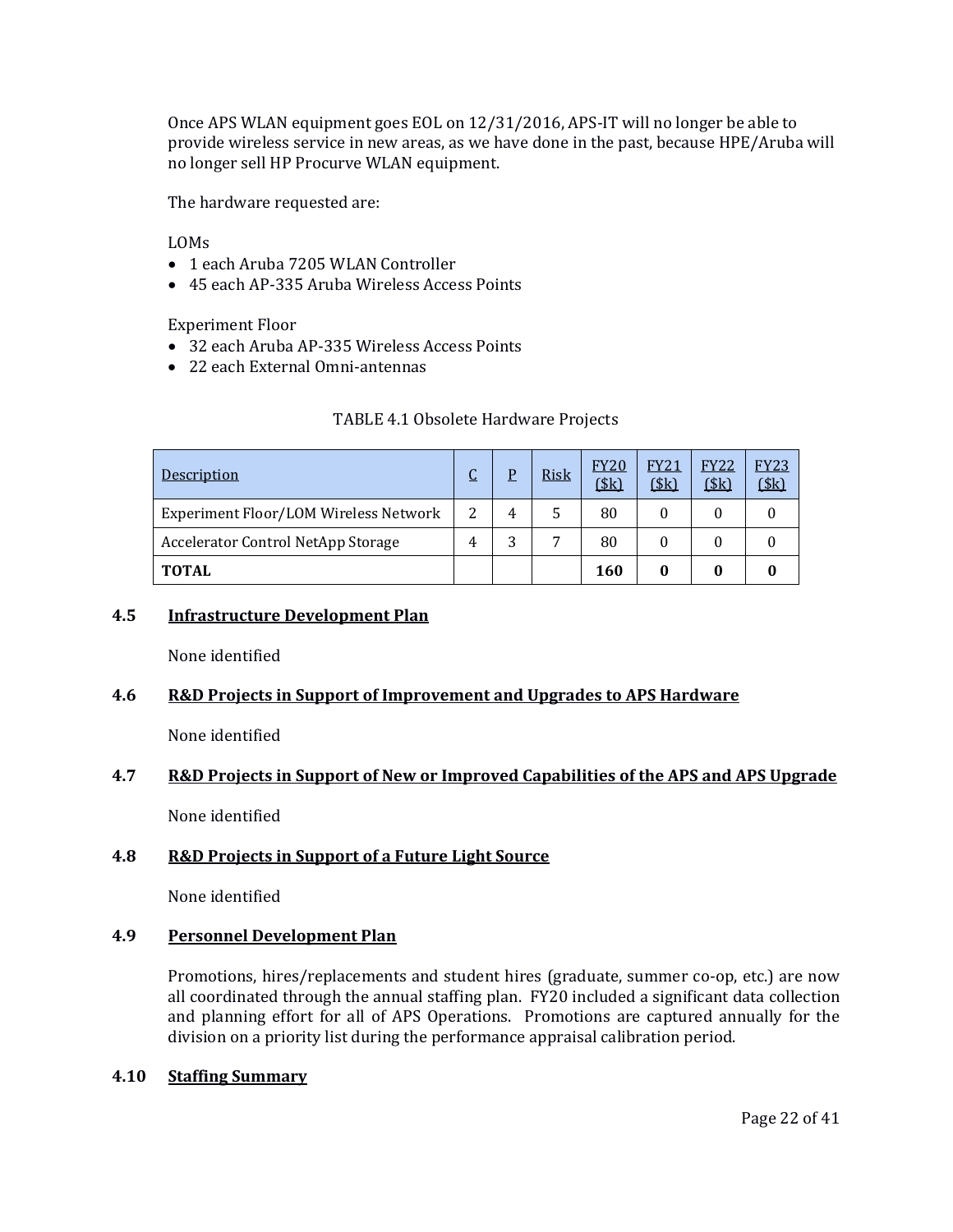Refer to the monthly and year ends AES (PSC) financials for most recent staffing summary. Online organizational charts are available in the public domain as well

# **LDRD projects**

None identified

# **Work for Others (Strategic Partnership Projects) projects**

None identified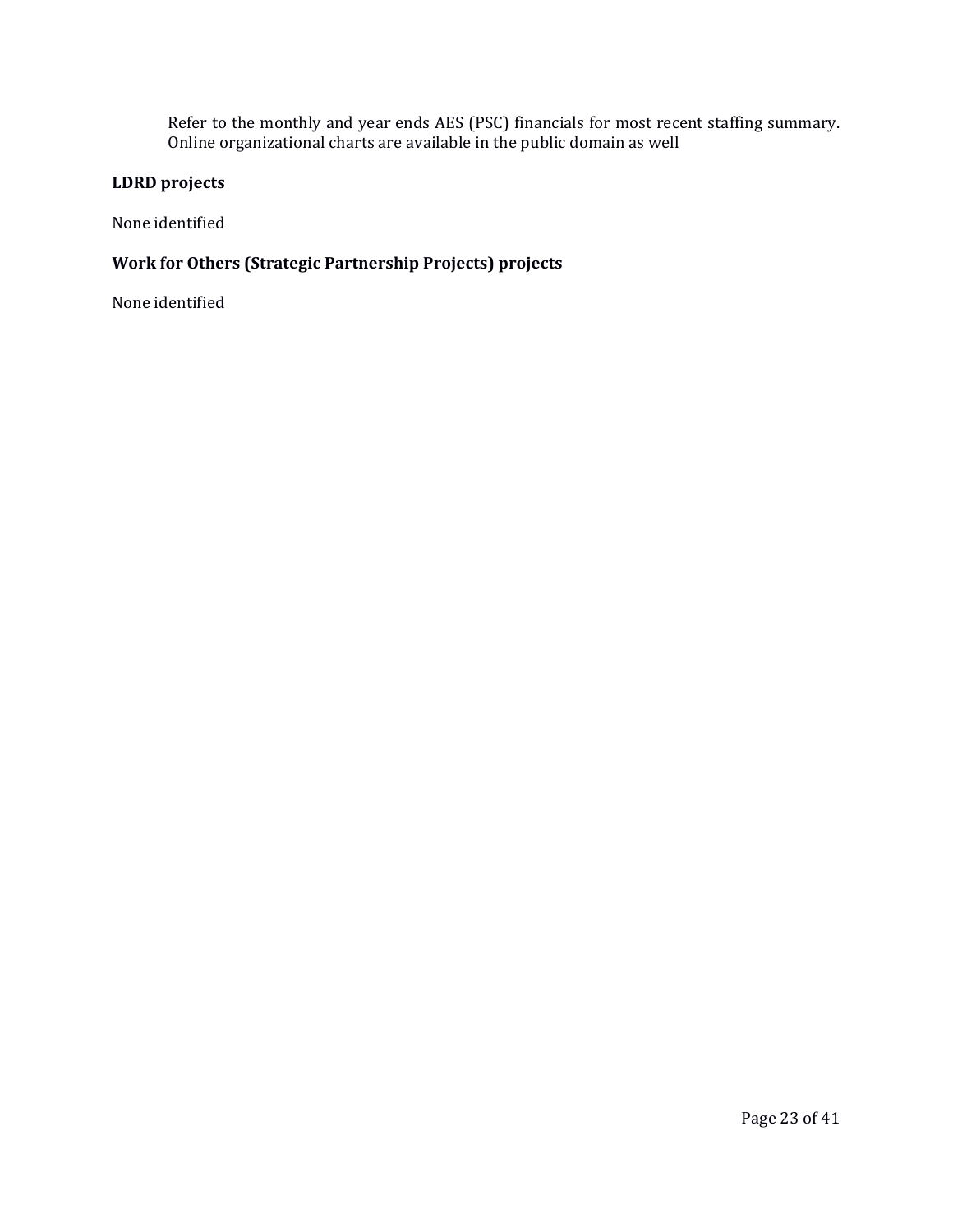# **5. AES Mechanical Engineering & Design (MED) Group (including Survey & Alignment Section) – Five-Year Development Plan**

# **5.1 Mission**

The MED Group provides highly-specialized mechanical engineering, precision metrology, measurement and alignment services, and analysis and design services for experimental and accelerator facilities. MED effort is strongly focused on engineering for the APS Upgrade project for the duration of this five-year plan.

# **5.2 Operation Responsibilities**

- Design engineering and fabrication for beamline and accelerator projects
- Survey, fiducialization, and alignment of beamlines and accelerators
- Engineering support for insertion devices and magnetic measurements
- Vacuum systems design for beamlines and accelerator improvements
- Manufacturing engineering for mechanical engineering projects and operations
- Vibration analysis, measurement, and mitigation for system designs
- Engineering R&D in support of XSD and ASD priorities
- Engineering and fabrication for strategic partnerships
- Pressure safety leadership

# **5.3 Major (non-recurring) Purchase of Spares and Replacement of "End-of-Lifetime" Equipment**

# • **Replace Obsolete Laser Trackers**

Laser trackers are essential for precision alignment of accelerator components. We continue to use hardware that is more than 20 years old. It is not as accurate or as easy to operate as currently available hardware and is subject to failure at critical times. The manufacturer no longer supports these obsolete systems. APS should embark on a program to replace one laser tracker each year for the next three years.

APS-U purchased one tracker in FY 2016. This instrument will be permanently moved to the proposed assembly facility. There is a plan to purchase some additional units for APS-U but to use rentals for all future APS-U needs.

This replacement was funded in FY20 for a single laser tracker. Also funded in FY20 was the purchase of 2 software licenses as well as an additional scanner to run the NETOBS program, which is used by FRIB (Peter Manwiller).

| <b>Description</b>              | $\sqrt{ }$<br><u>u</u> | <b>Risk</b> | <b>FY20</b><br>\$k\$ | <b>FY21</b><br>\$k\$ | <b>FY22</b><br>\$k\$ | FY23<br>$s_{k}$ |
|---------------------------------|------------------------|-------------|----------------------|----------------------|----------------------|-----------------|
| Replace Obsolete Laser Trackers |                        | 8           | 159                  |                      |                      |                 |
| <b>TOTAL</b>                    |                        |             | 159                  |                      |                      |                 |

# TABLE 5.1 Spares and Replacement of End-of-Life Equipment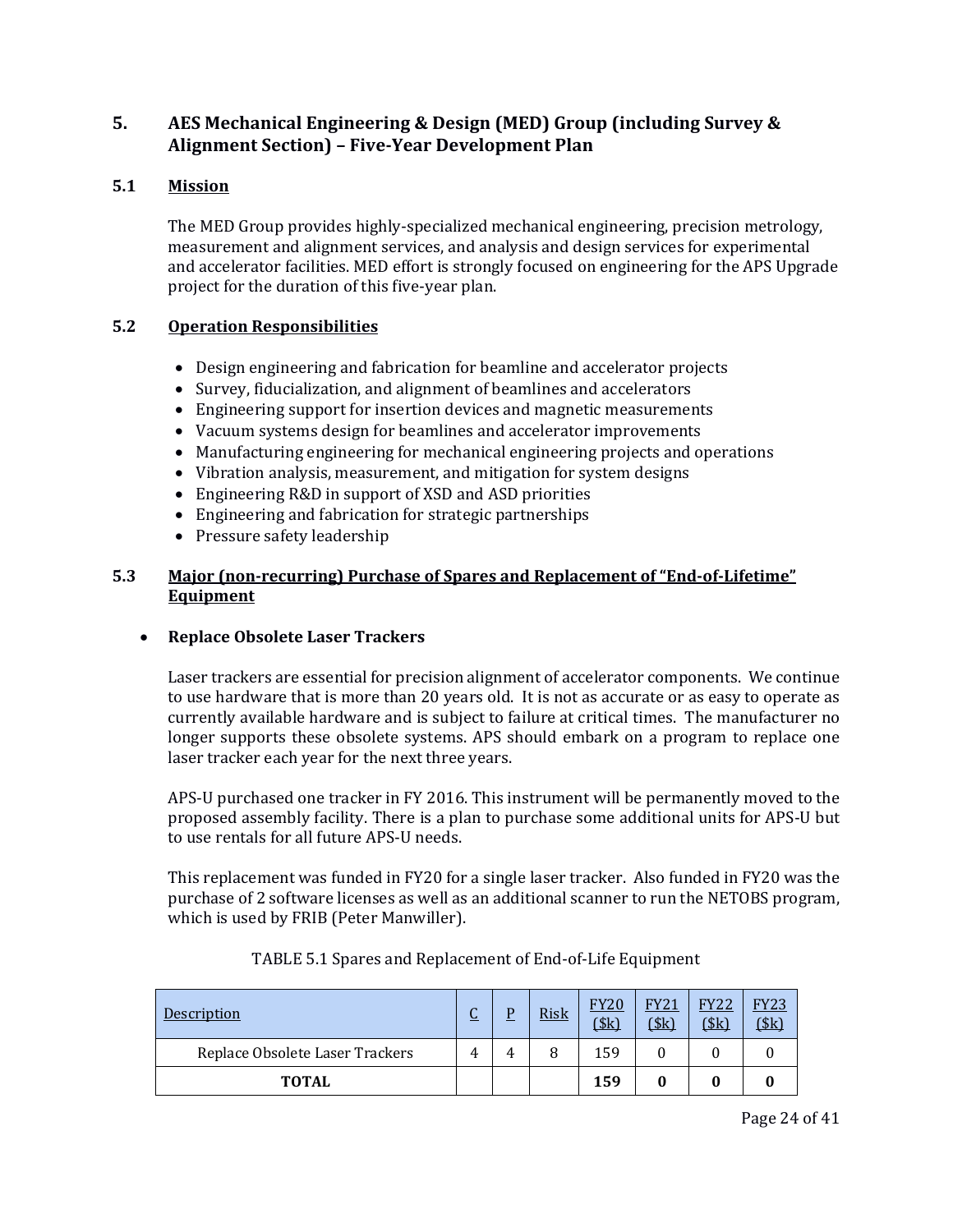# **5.4 Obsolete Hardware Replacement**

None identified

# **5.5 Infrastructure Development Plan**

# • **Acquisition and Development of Wet Lab for Engineered Nanomaterials**

The sub-group within MED developing engineered nanomaterials as part of an LDRD requires a dedicated space. This effort has already generated a patent application and more are expected. The group currently borrows space from XFD and CNM. This has led to crowded conditions. The cross-divisional space utilization has led to difficulties with equipment and WCD review and approvals, particularly with CNM which has no investment in the outcome of the experiments. The cost depends largely on whether an existing wet lab can be obtained or whether another space needs to be retrofitted with water, sewer, and hood. If an existing wet lab can be obtained the cost is small and can be covered with group recurring M&S.

# • **Portable Coordinate Measuring Machine (PCMM)**

An additional PCMM is needed for the EAA cleanroom to expand the capabilities and improve efficiency in QA and fiducialization of accelerator and beamline components. The number of components to fiducialize will be increasing and this equipment will be necessary to be able to keep up.

| <u>Description</u>    | r<br>u | P | <b>Risk</b> | <b>FY20</b><br>\$k\$ | <b>FY21</b><br>(\$k) | <b>FY22</b><br>(\$k) | <b>FY23</b><br>(\$k) |
|-----------------------|--------|---|-------------|----------------------|----------------------|----------------------|----------------------|
| New Nanomaterials Lab | 3      | 3 | b           | 75                   |                      |                      |                      |
| <b>PCMM</b>           | ◠      | 3 | b           | 70                   |                      |                      |                      |
| <b>TOTAL</b>          |        |   |             | 145                  |                      |                      |                      |

# TABLE 5.2 Infrastructure Development

#### **5.6 R&D Projects in Support of Improvement and Upgrades to APS Hardware**

MED does not currently envision any R&D in support of improvements and upgrades to APS hardware but will contribute to improvements and upgrades promoted by other groups and divisions when mechanical engineering is required.

# **5.7 R&D Projects in Support of New or Improved Capabilities of the APS and APS Upgrade**

# • **Additive Manufacturing R&D**

Continue to develop systems useful to the APS after additive manufacturing LDRD produces useable results.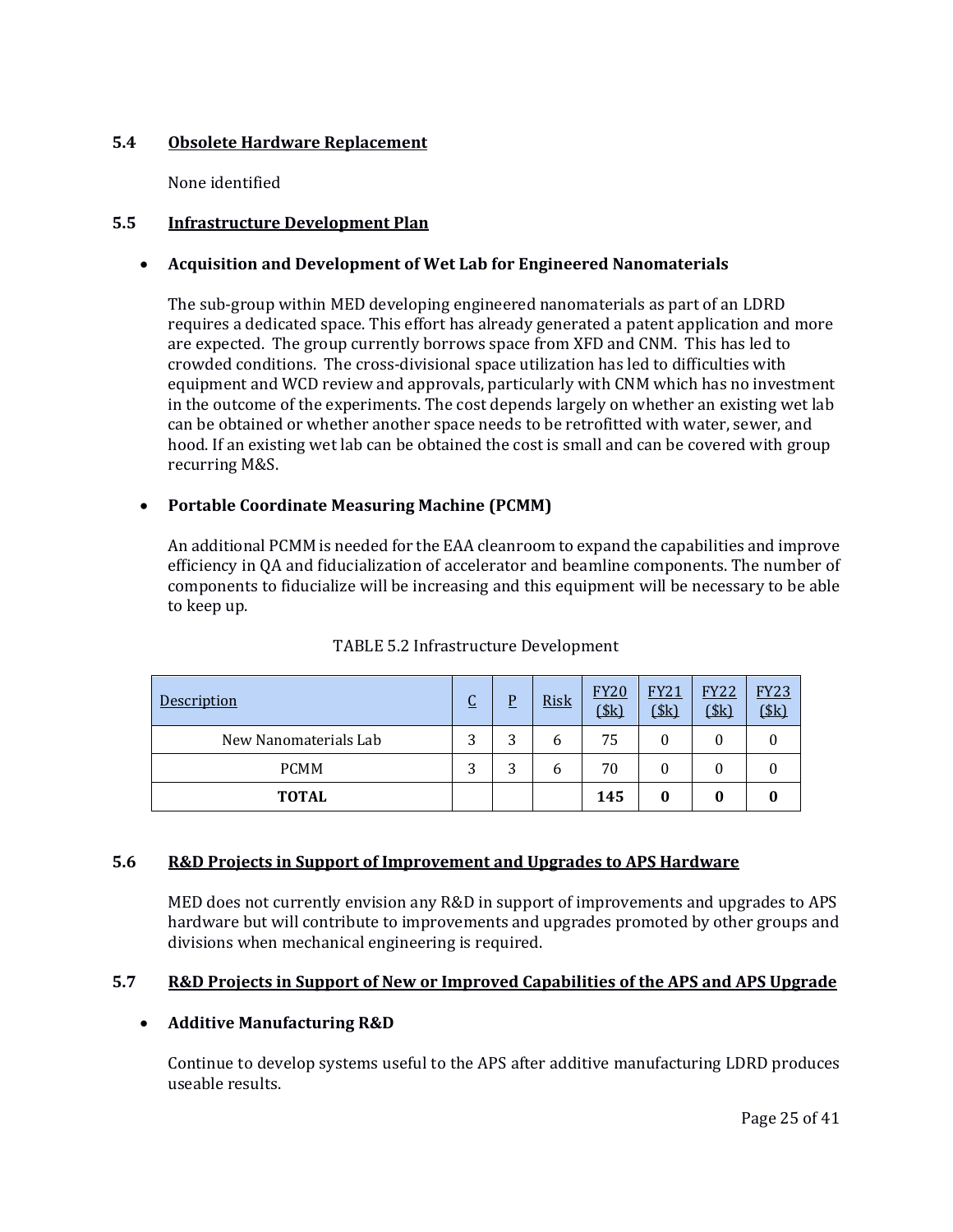#### • **X-Ray Sample Systems Development**

APS management provides beamtime to carefully scrutinized researchers to perform their unique experiments and the users bring samples in many varieties and in different physical forms. APS beamlines that utilize various kinds of samples must maintain a wide range of sample holders and mounts. Currently, these beamlines (such as small angle x-ray scattering) have limited options to mount their samples. Usually, the users have only a few choices from generic sample mounts from the available pool for selection. These sample holders and sample mounts are extremely useful; however, it is time consuming to work with them.

The proposed project will seek requests from beamlines to adapt to their sample holder needs. The project team will design sample-mounts using magnets, magnetic devices, kinematic mounts, and push and pop assembly, often utilizing 3D printing for rapid access and for unique geometries. Moreover, each sample paddle/cassettes/holder can be equipped with sensors such as a photo diode, thermocouple or thermistor, strain gage etc. that can be incorporated with a data acquisition system to check environment conditions, alignment, and send status notes that can be utilized during unattended operation. We propose developing and incorporating such systems for the beamlines at the APS and it will require a small investment in comparison to the benefits in beamline throughput.

### • **Acoustic Levitator Sample Chamber**

MED Group is proposing to further develop the capabilities of the acoustic levitation by building a chamber that can surround the levitator to allow the researcher to do experiments at variable pressures. Such a chamber will provide excellent environmental control to do biological or high-temperature research in inert as well as reactive gas environments. It will benefit a wide variety of users and scientific communities present at the APS from materials science and photochemistry to structural biology. This is well within the mission statement of APS and time-resolved research community, which has a specialized and diverse community to take full advantage of such systems.

| Description                       | J | P | <b>Risk</b> | <b>FY20</b><br>\$k\$ | FY21<br>\$k\$ | <b>FY22</b><br>(\$k) | <b>FY23</b><br><u>(\$k)</u> |
|-----------------------------------|---|---|-------------|----------------------|---------------|----------------------|-----------------------------|
| <b>Additive Manufacturing</b>     |   | 2 | 3           | $\theta$             | $\theta$      | 75                   |                             |
| X-Ray Sample Systems Development  | າ | 3 | 5           | 50                   | 50            | 25                   |                             |
| Acoustic Levitator Sample Chamber | っ | 3 |             | 75                   | 75            | 50                   |                             |
| <b>TOTAL</b>                      |   |   |             | 125                  | 125           | 150                  |                             |

# **5.8 R&D Projects in Support of a Future Light Source**

None identified

# **5.9 Personnel Development Plan**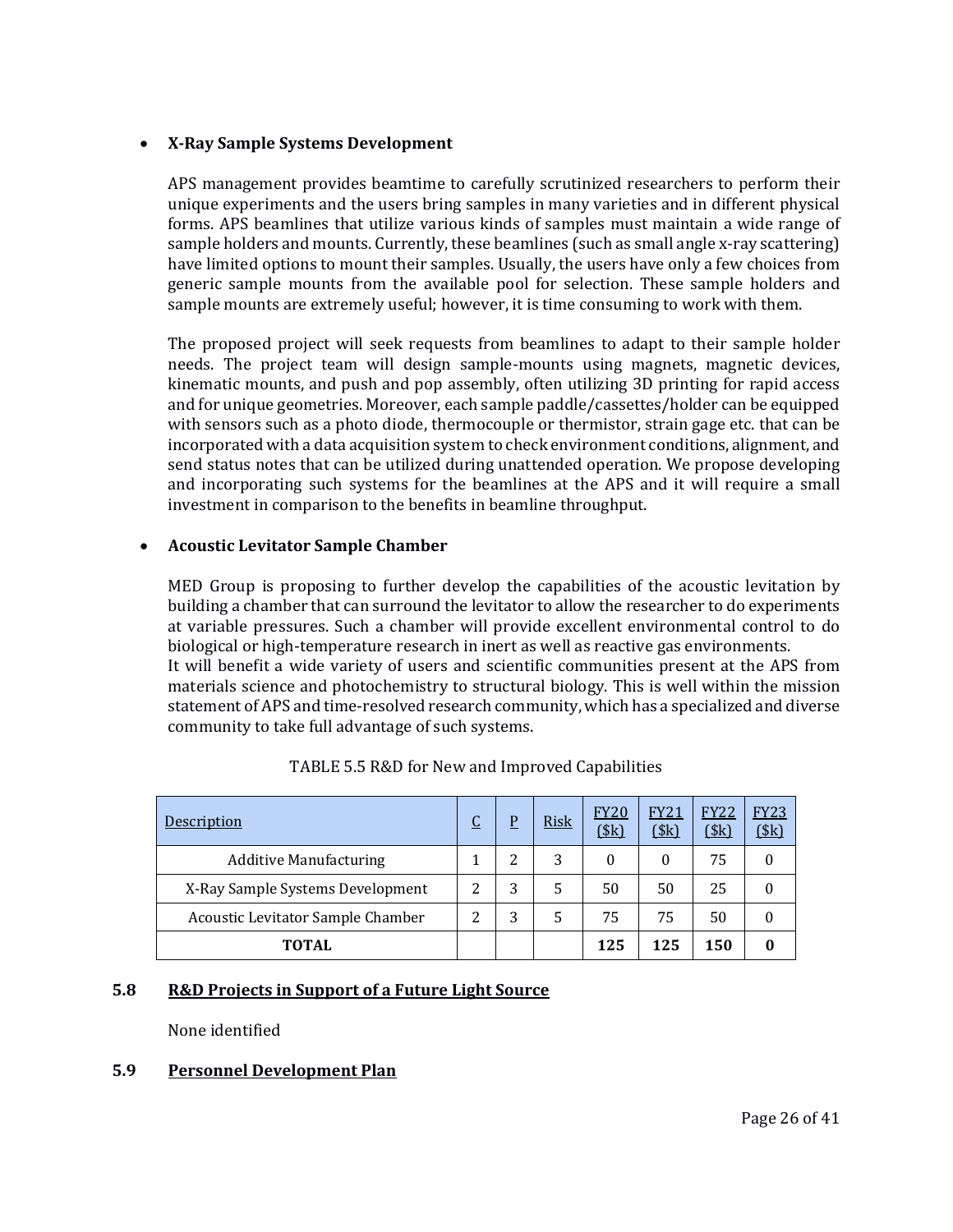Promotions, hires/replacements and student hires (graduate, summer co-op, etc.) are now all coordinated through the annual staffing plan. FY20 included a significant data collection and planning effort for all of APS Operations. Promotions are captured annually for the division on a priority list during the performance appraisal calibration period.

### **5.10 Staffing Summary**

Refer to the monthly and year ends AES (PSC) financials for most recent staffing summary. Online organizational charts are available in the public domain as well

### **LDRD projects**

# **1. Additive Manufacturing R&D**

Recent advances in 3D printing technology have opened up many ways of producing complex parts using novel materials that were not possible a decade back. The simplest example is the 3D printed sample holder for Small Angle X-ray Scattering. This designed and printed sample holder using 3D printing technology is not possible to produce using a conventional metal working method. 3D printed sample holders are being used at sector 9 and the biggest challenge the users are facing is that the sample holder is transparent to the X-rays and that makes it difficult to see in radiography mode. The proposed work will utilize photopolymer and nanomaterials to produce an X-ray absorbent 3D printing polymer. The material that is developed will be used to produce 3D printed sample holders that will absorb X-rays. The development of photopolymerized nanocomposite-ink requires the basic understanding of photopolymerization chemistry and nanomaterials. We have a tabletop 3D printer that can print CAD models utilizing UV light. The project will utilize a student's help to produce various nanocomposite ink material and characterize resulting materials.

For biological applications, we are exploring materials and techniques of producing 3D material ink/thermoplastic polymer composites with electrolytes and biomolecules that can provide breeding sites for biological tissue to grow and arrange in a bottom-up manner. The biological samples such as proteins, bacterial cultures, peptides, DNA etc. can be embedded in a 3D-printed petri-dish or sample holder. The printed parts with such biomaterial-composites can be utilized for various purposes and their uses are not only limited to X-ray characterization. There are many possibilities and avenues that X-ray scientific community can benefit, especially where small quantity samples are needed.

Similarly, in 3D metal printing, nanomaterial is under consideration for producing high strength alloy materials. However, not many research publications or commercial products are in the public domain. This technology will be very crucial to producing the lightweight structures that will be useful in producing prosthetic skeleton structures to space exploration parts. ANL has started an initiative in this area, which mostly deals with after-production characterization. There is a wide range of scientific, applied science, and engineering challenges associated with 3D-metal-printing technology. AES can play a large part in material processing, optimization of process, optimization of structure, and providing support to the user community in physical or mechanical characterization 3D-metal-printed parts and specimens.

MED is proposing to start research in the above three areas where APS's user community, department of homeland security, and biological research community can benefit.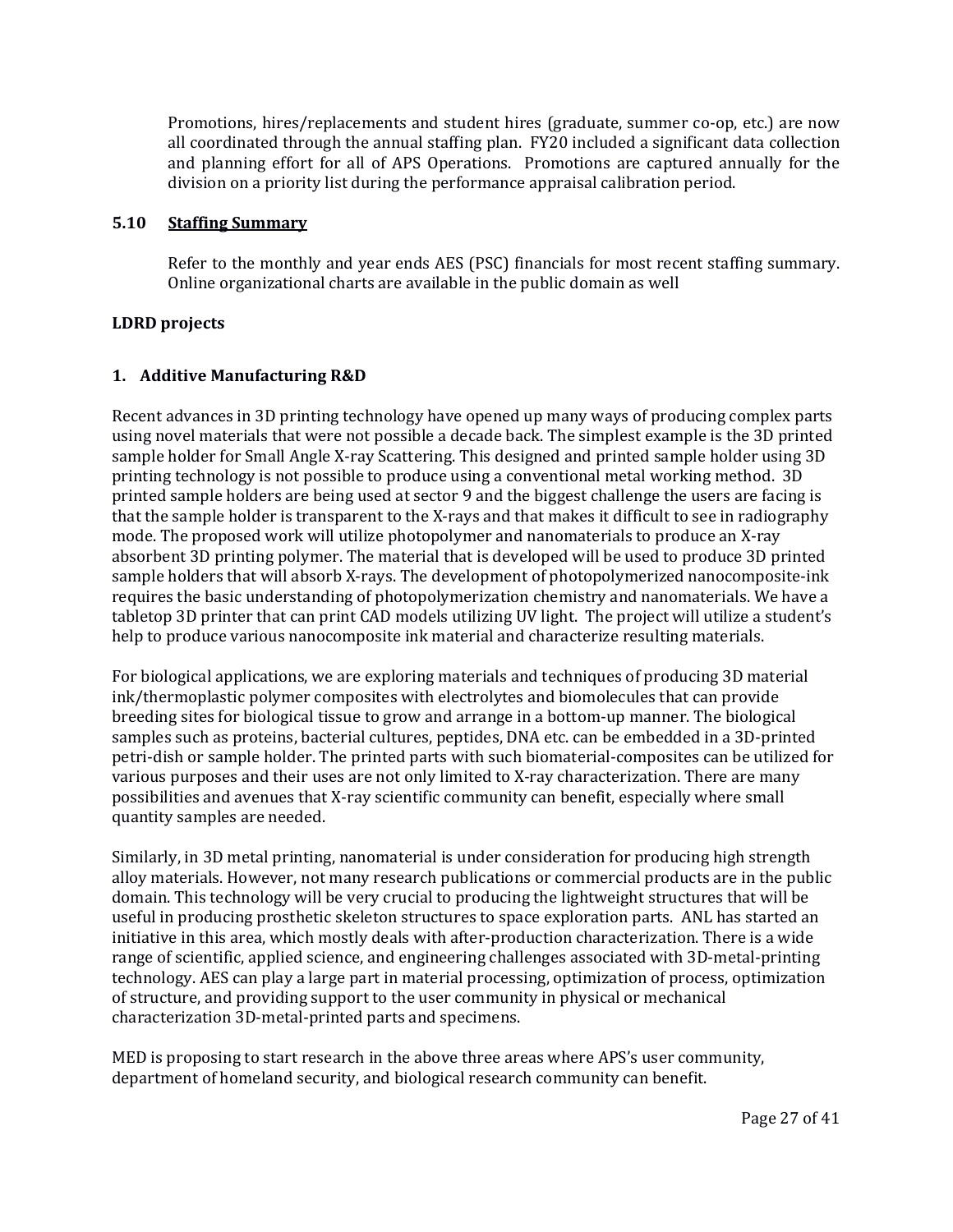| Description                   | <b>FY20</b> | <b>FY21</b> | <b>FY22</b> | <b>FY23</b> |
|-------------------------------|-------------|-------------|-------------|-------------|
| <b>Additive Manufacturing</b> |             |             |             |             |
| <b>FTEs</b>                   | 1.2         | 1.2         | 1.2         | 0           |
| M&S (\$k)                     | 150         | 100         | 100         | 0           |
| Effort (\$k)                  | 120         | 120         | 120         | 0           |
| TOTAL (\$k)                   | 270         | 220         | 220         | 0           |

### **2. Reduction of Thermal and Photon Stimulated Gas Desorption in Compact Accelerator Vacuum Chambers**

The proposed research is to precisely measure the thermal and photon-stimulated outgassing from a variety of vacuum chamber materials, many of which will be coated or otherwise treated to reduce outgassing. These measurements will accomplish two things. First, they will determine whether or not new surface treatment technologies recently developed at Argonne can be expected to reduce outgassing behavior of vacuum chamber materials. Second, the measurements will provide more reliable outgassing measurements for use in accelerator vacuum system simulations.

| <b>Description</b>                                                                                            | <b>FY20</b> | <u>FY21</u> | <b>FY22</b> | <b>FY23</b> |
|---------------------------------------------------------------------------------------------------------------|-------------|-------------|-------------|-------------|
| Reduction of Thermal and Photon<br>Stimulated Gas Desorption in Compact<br><b>Accelerator Vacuum Chambers</b> |             |             |             |             |
| <b>FTEs</b>                                                                                                   | 0.25        |             |             |             |
| M&S (\$k)                                                                                                     | 0           |             |             |             |
| Effort (\$k)                                                                                                  | 50          | 0           | 0           |             |
| TOTAL (\$k)                                                                                                   | 50          |             |             |             |

# **3. Nanobonding**

Metal nanoparticles can melt at significantly lower temperatures than the bulk metal. They are highly reactive due to their high surface-to-volume ratios; therefore, they can be reacted to produce compounds with other bonding materials without extensive chemical processing. For example, Nano-thermite materials such as a mixture of Aluminum and Nickel/Copper oxide nanoparticles can produce a very high temperature and can be reacted in vacuum. These properties of nanomaterials can be utilized for bonding. The resulting bonds will be thermally efficient, structurally sound, and with minimal residual thermal stresses in the bulk material. The assimilated nanoscale materials will assume properties of the bulk material, including its higher melting temperature.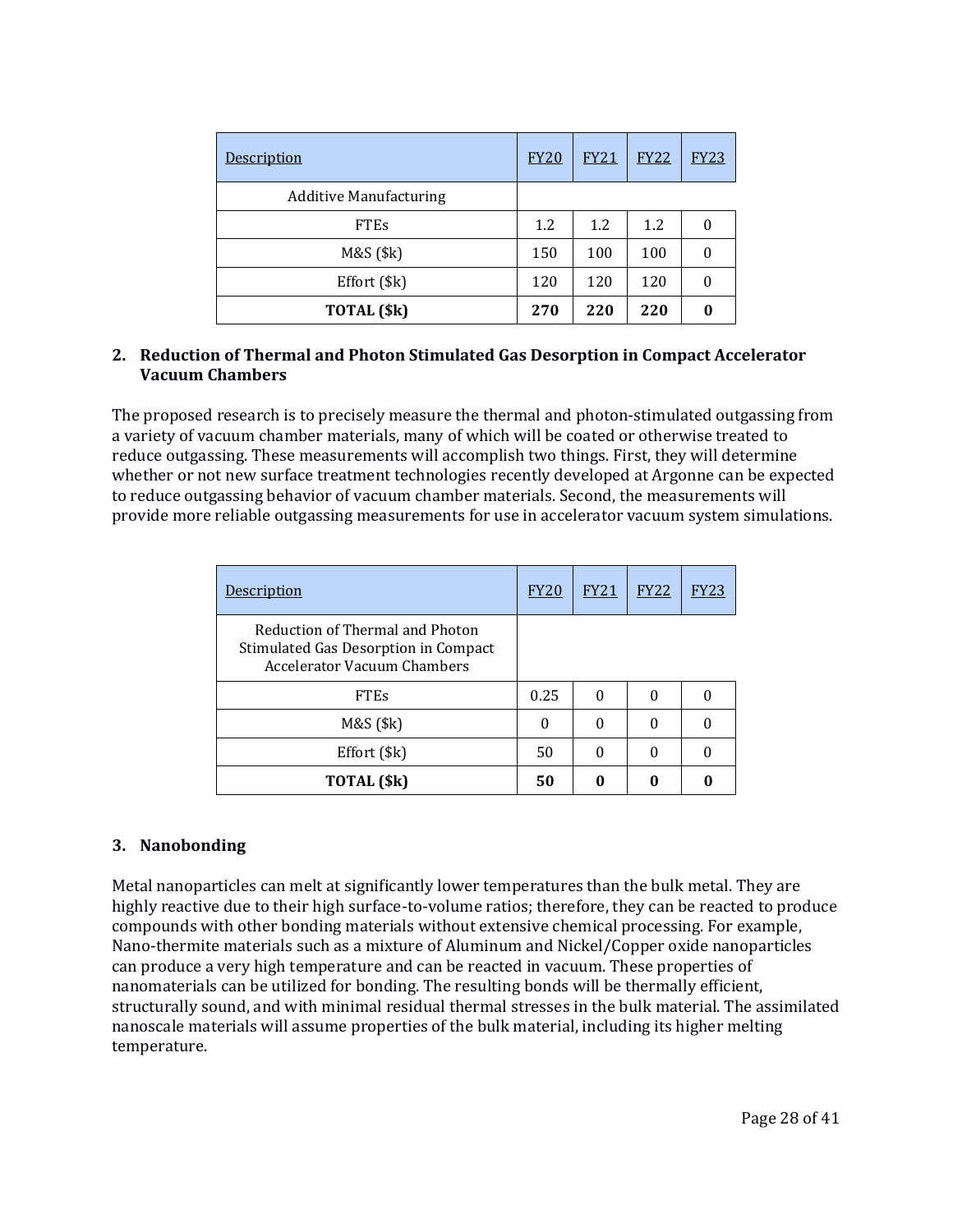The accelerator physics community requires bonding of dissimilar materials with thermally efficient, structurally sound, and strain-free bonds for many next-generation accelerator systems. Non-metallic materials, such as Quartz, Si, SiC, GaN, Si3N4, AlN, Fe2O3, etc. are often required to be bonded to metals. These ceramic/nonmetallic materials typically have low CTEs while the metallic structures that house them and act as heat sinks typically have high CTEs. Bonding of ceramics to metallic base/housings poses major challenges in the fabrication of many high-power accelerator and front-end components, including high-heat-load windows and absorbers, feedthroughs, and switches.

| Description  | <b>FY20</b> | <b>FY21</b> | <b>FY22</b> | <b>FY23</b>      |
|--------------|-------------|-------------|-------------|------------------|
| Nanobonding  |             |             |             |                  |
| <b>FTEs</b>  | 1.2         | 1.2         | 0           | $\boldsymbol{0}$ |
| M&S (\$k)    | 100         | 100         | 0           | 0                |
| Effort (\$k) | 200         | 200         | 0           | 0                |
| TOTAL (\$k)  | 300         | 300         | 0           | 0                |

# **Work for Others (Strategic Partnership Projects) projects**

#### **1. Advanced Integrated Storage Ring Vacuum Design Software SBIR**

APS participated in the completion of a Phase 1 SBIR. A proposal had been submitted by RadiaSoft, which includes AES/MED participation, in FY19 and was approved as a Part 2 continuation of this project.

This project benefits APS by being responsive to the program direction of the DOE SBIR office and by helping to develop the next generation of tools for storage ring vacuum design.

| <u>Description</u>                                              | <b>FY20</b> | <b>FY21</b> | <b>FY22</b> | <b>FY23</b> |
|-----------------------------------------------------------------|-------------|-------------|-------------|-------------|
| Advanced Integrated Storage Ring<br>Vacuum Design Software SBIR |             |             |             |             |
| <b>FTE<sub>s</sub></b>                                          | 0.6         | 0.6         | 0.6         | 0.6         |
| $M&S($ \$k $)$                                                  | 0           | $\theta$    | 0           |             |
| Effort (\$k)                                                    | 0           | $\theta$    | 0           |             |
| TOTAL (\$k)                                                     | 0.6         | 0.6         | 0.6         | 0.6         |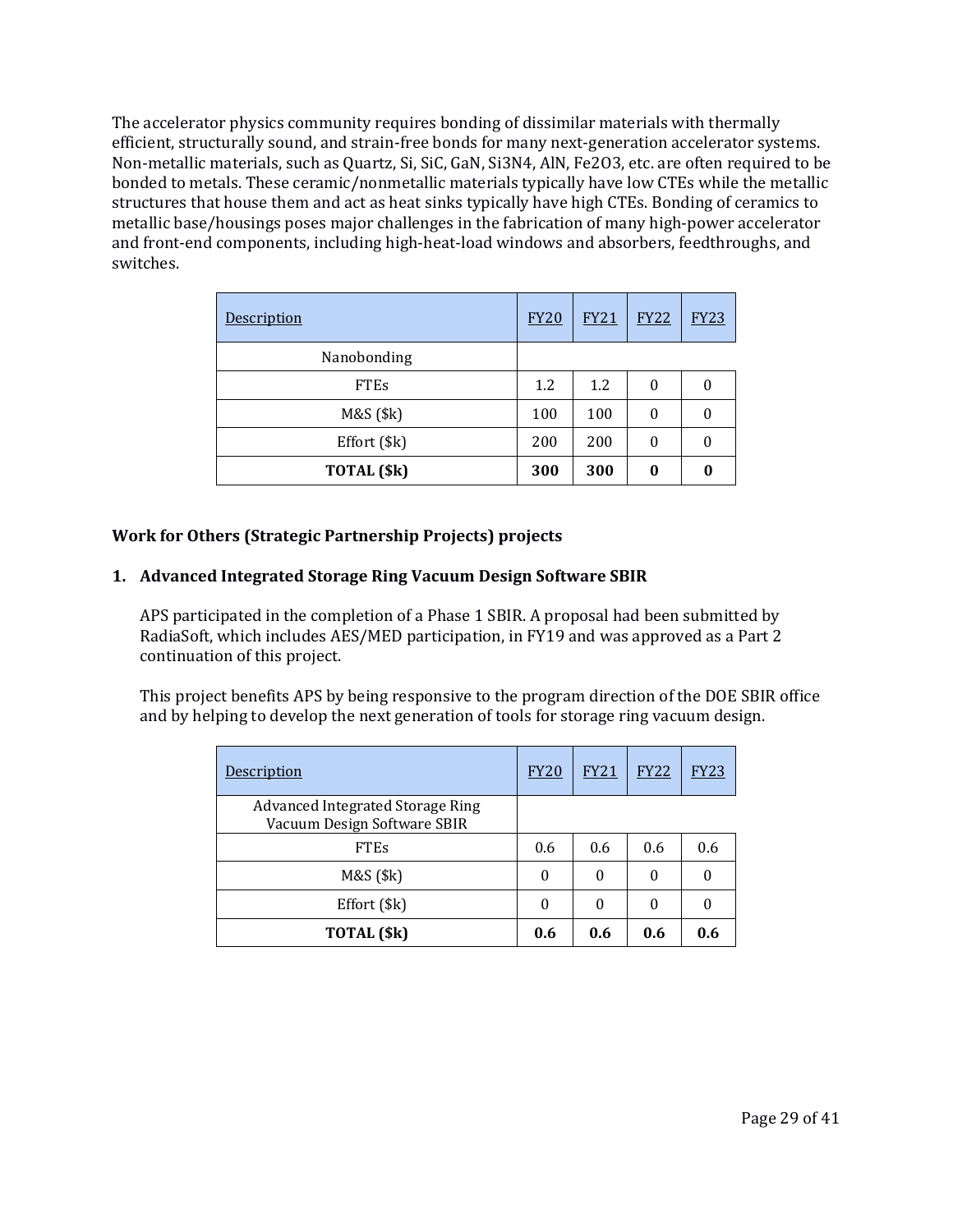# **6. AES Mechanical Operations & Maintenance (MOM) Group (including Vacuum Section) – Five-Year Development Plan**

# **6.1 Mission**

The MOM Group provides support for APS accelerators and beamlines during operations and maintenance periods that help the APS achieve its goals for high reliability, high availability, and long mean time between failures. The Group supports design and installation services for vacuum, water and mechanical systems as it relates to machine improvement, APS-Upgrade, accelerator R&D and APS research goals.

# **6.2 Operation Responsibilities**

• Monitoring the mechanical, vacuum, and water systems, of accelerators, beamlines, and front ends

Provide 24/7 response to downtime incidents

- Routine maintenance and emergency repairs
- Maintain a spare parts inventory for mechanical, vacuum, and water systems
- Provide engineering and technician support to APS technical groups and beamlines
- Assist in the design and installation of accelerator, front end, and beamline upgrades
- Providing services for UHV vacuum fabrication, cleaning, assembly and commissioning to the APS community
- Supporting accelerator R&D, the APS-Upgrade, and APS research goals
- Work for other provide services for organizations outside of APS (as time permits)

# **6.3 Major (non-recurring) Purchase of Spares and Replacement of Obsolete Equipment**

# • **DI H2O Pump Controls System for SR sectors 1 & 2 (Proposal #2373)**

Current pump controls is the Johnson Controls, Base Frame Gen-1 Metasys. Company no longer supports the current hardware and software. It has become more difficult to find hardware for spares on the open market; hence, component failure may result in extended machine downtime. Replace obsolete Johnson Controls equipment, wiring, and field devices as necessary with newer technology.

# • **DI H2O Pump Controls System for SR sectors 39 & 40 (Proposal #2374)**

Current pump controls is the Johnson Controls, Base Frame Gen-1 Metasys. Company no longer supports the current hardware and software. It has become more difficult to find hardware for spares on the open market; hence, component failure may result in extended machine downtime. Replace obsolete Johnson Controls equipment, wiring, and field devices as necessary with newer technology.

# • **DI H2O Pump Controls System for Injectors – (LINAC gallery, LINAC tunnel, PAR, Booster east & west) (Proposal #2376)**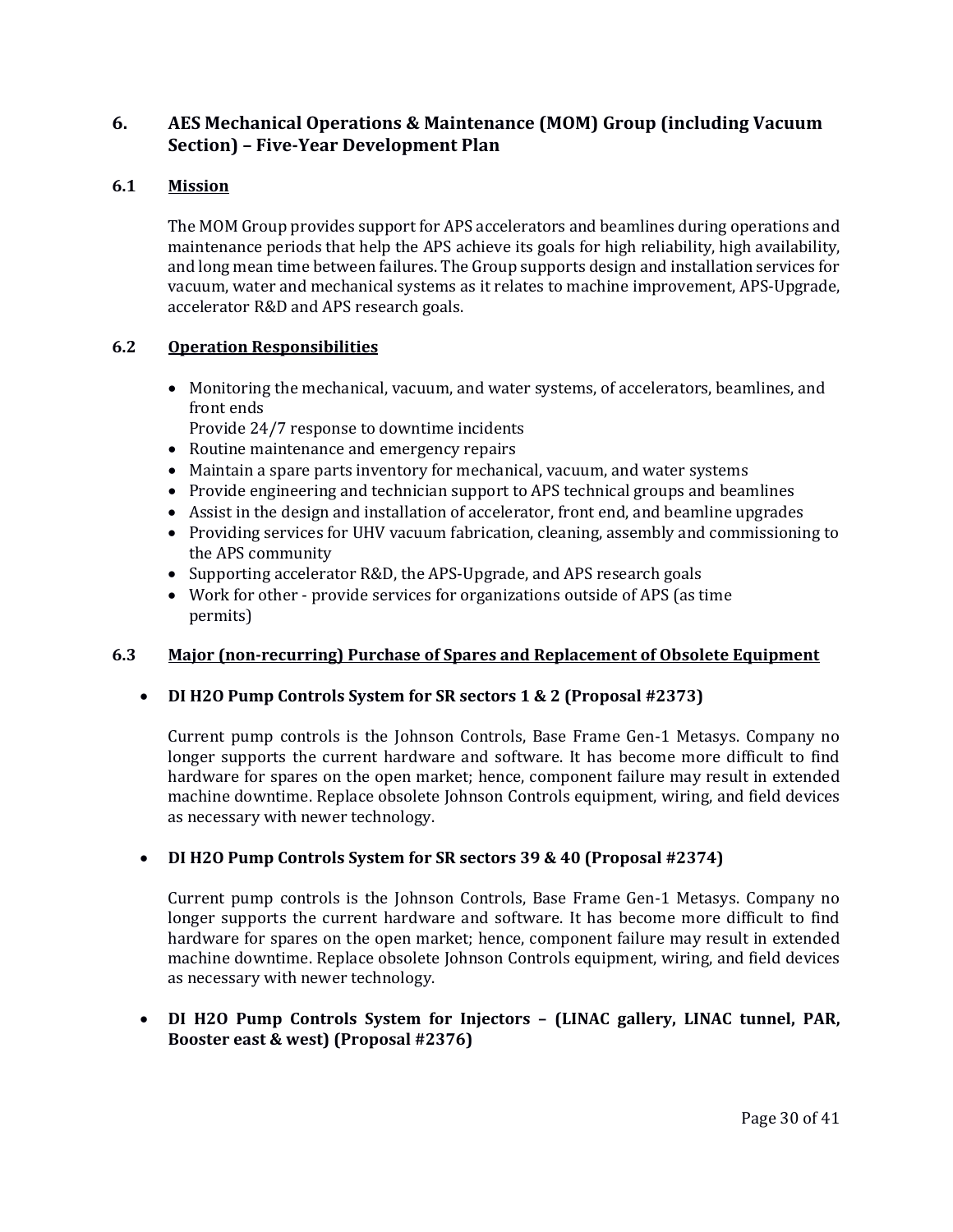Current pump controls are the Johnson Controls, Base Frame Gen-1 Metasys. Company no longer supports the current hardware and software. It has become more difficult to find hardware for spares on the open market; hence, component failure may result in extended machine downtime. Replace obsolete Johnson Controls equipment, wiring, and field devices as necessary with newer technology.

# • **DI H20 Pump Controls System for Storage Ring RF Systems (Bldg 420) (Proposal #2375)**

Current pump controls are the Johnson Controls, Base Frame Gen-1 Metasys. Company no longer supports the current hardware and software. It has become more difficult to find hardware for spares on the open market; hence, component failure may result in extended machine downtime. Replace obsolete Johnson Controls equipment, wiring, and field devices as necessary with newer technology.

# • **PC Gun Water System (Proposal #3138)**

One skid available to provide water to either PC gun or ITS room. Build and install separate water system for ITS room. This system may also serve as a spare for the PC Gun.. Failure of existing system may result in extended machine downtime.

# • **FE Instrumentation Reliability Upgrade (Project #416)**

Replace existing aging differential pressure transmitters with Yokogawa transmitters, the APS standard component.

| Description                                                                       | <u>يا</u> | $\overline{\mathrm{P}}$ | Risk | <b>FY20</b><br>\$k\$ | <b>FY21</b><br>\$k\$ | <b>FY22</b><br>\$k\$ | <b>FY23</b><br>\$k\$ |
|-----------------------------------------------------------------------------------|-----------|-------------------------|------|----------------------|----------------------|----------------------|----------------------|
| DI H2O Pump Control System for SR sect 1&2                                        | 3         | 3                       | 5    | $\Omega$             | 35                   | $\Omega$             | 0                    |
| DI H2O Pump Control System for SR sect 39&40                                      | 3         | 3                       | 5    | 35                   | $\theta$             | $\theta$             | 0                    |
| DI H2O Pump Controls for Injectors<br>(Linac gallery, Linac tunnel, PAR, Booster) | 3         | 3                       | 5    | 35                   | 35                   | 70                   | $\Omega$             |
| DI H <sub>20</sub> Pump Control Storage Ring RF Systems                           | 3         | 3                       | 5    | 40                   | 40                   | $\Omega$             | $\theta$             |
| PC Gun Water System                                                               | 3         | 3                       | 5    | 25                   | $\theta$             | $\theta$             | $\Omega$             |
| FE Instrumentation Reliability Upgrade                                            | 3         | 3                       | 5    | 60                   | 65                   | 65                   | $\theta$             |
| <b>TOTAL</b>                                                                      |           |                         |      | 195                  | 210                  | 135                  | 0                    |

# TABLE 6.1 Spares and Replacement of Obsolete Equipment

# **6.4 "End of Life" Hardware Replacement**

# • **Replace PLC5 Control Systems (Project #3136)**

Replacement of aging Allen-Bradley PLC-5 PLC system with Allen-Bradley ControlLogix (or similar) system: The current Allen-Bradley secondary process water temperature controls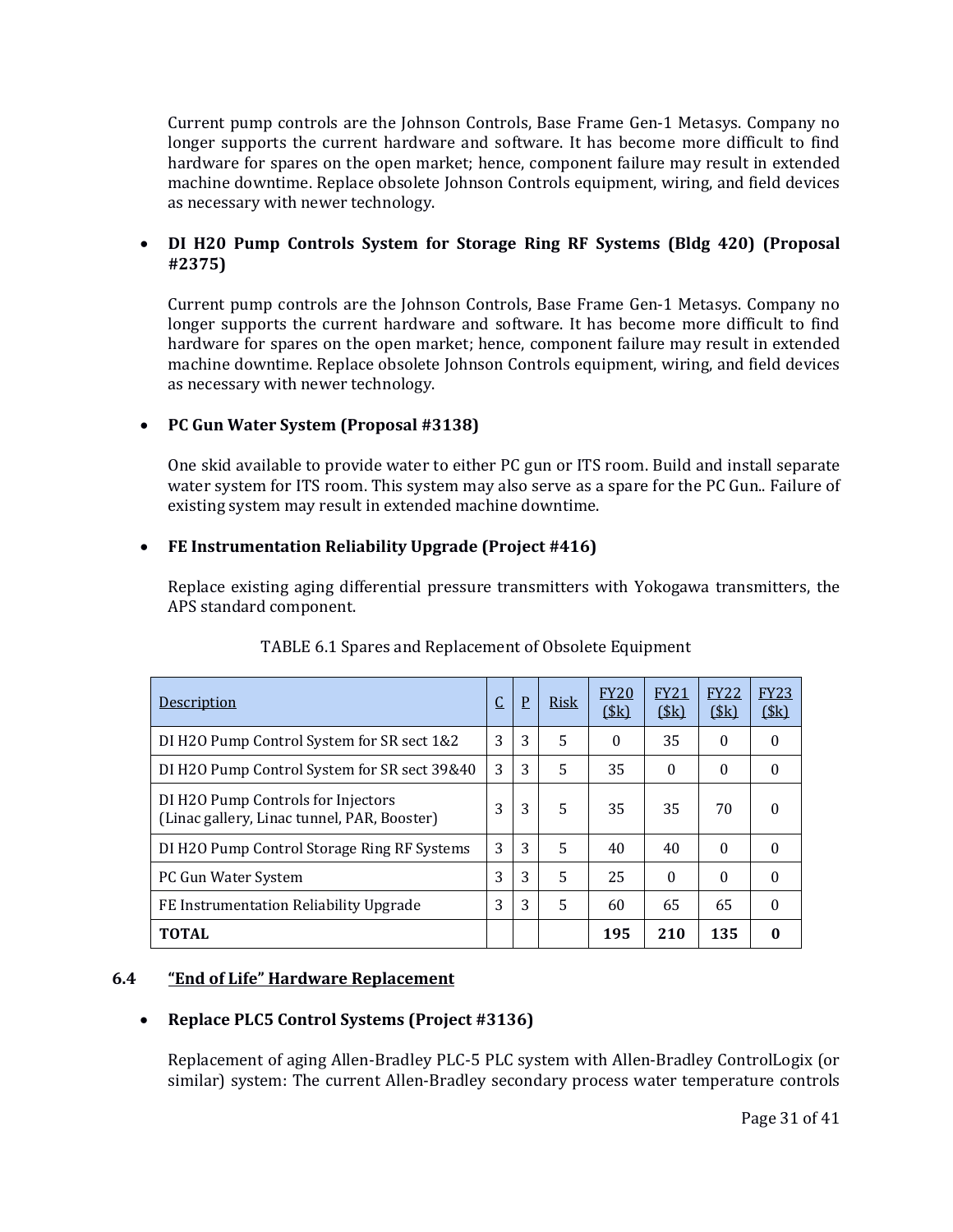for both the copper water and the aluminum vacuum chamber water are being done by an aging PLC-5 system. There have been failures of several modules. The cost of replacement modules is increasing and some modules replacement parts are not available. To increase beam reliability, the PLC-5 systems need to be replaced.

# • **LINAC Gallery and Klystrons Vacuum Systems Upgrade**

LINAC vacuum equipment such as ion pumps, controllers and gauges are over 20 years old. Vacuum gauges are outdated and no longer provide accurate vacuum diagnostics. Replacement of these equipment will improve vacuum quality, enable more accurate vacuum diagnostics and prepare us to meet the APS-U with a more robust vacuum system for the next 20 years.

# • **LINAC Cooling Water Skids Upgrade**

Upgrade 5 cooling water LINAC skids with new pumps, heat exchangers pressure and temperature transmitters and controls. Replace 20-year old heat exchangers, replace PLC5 controls with ControlLogix, install new temperature and pressure transmitters.

# • **DI Water Resistivity Analyzers Replacement**

Water quality is critical for reliability of machine components with resistivity being one of the principal parameters. Replace failing obsolete resistivity analyzers.

| Description                                           | ◡               | $\overline{P}$ | <b>Risk</b> | <b>FY19</b><br>(\$k) | <b>FY20</b><br>\$k\$ | <b>FY21</b><br>\$k\$ | <b>FY22</b><br>(\$k) | <b>FY23</b><br>\$k\$ |
|-------------------------------------------------------|-----------------|----------------|-------------|----------------------|----------------------|----------------------|----------------------|----------------------|
| Replace PLC5 Control Systems                          | 3               | 3              | 6           | 112                  | 56                   | $\theta$             | $\Omega$             | $\Omega$             |
| LINAC Gallery and Klystrons Vacuum<br>Systems Upgrade | າ<br>$\epsilon$ | 2              | 5           | 214                  | $\Omega$             | $\theta$             | $\mathbf{0}$         | 0                    |
| LINAC Cooling Water Skids Upgrade                     | 3               | 3              | 5           | 100                  | 100                  | 100                  | 100                  | 100                  |
| DI Water Resistivity Analyzers<br>Replacement         | 3               | 3              | 5           | $\theta$             | 25                   | 25                   | $\theta$             | 0                    |
| <b>TOTAL</b>                                          |                 |                |             | 326                  | 181                  | 125                  | 100                  | 100                  |

TABLE 6.2 "End of Life" Hardware Projects

# **6.5 Infrastructure Development Plan**

# • **Storage Ring Power Supplies Water Isolation Valves**

Isolation valves in the 2" PVC header are located every five sectors around the ring and are in difficult to reach locations. New valves are required because existing valves are in difficult to access locations. In case of a leak it will take a long time to isolate the water leak potentially resulting in major electrical equipment damage and extended downtime (from a few hours to days). Additional valves are required, which will allow us to isolate individual sectors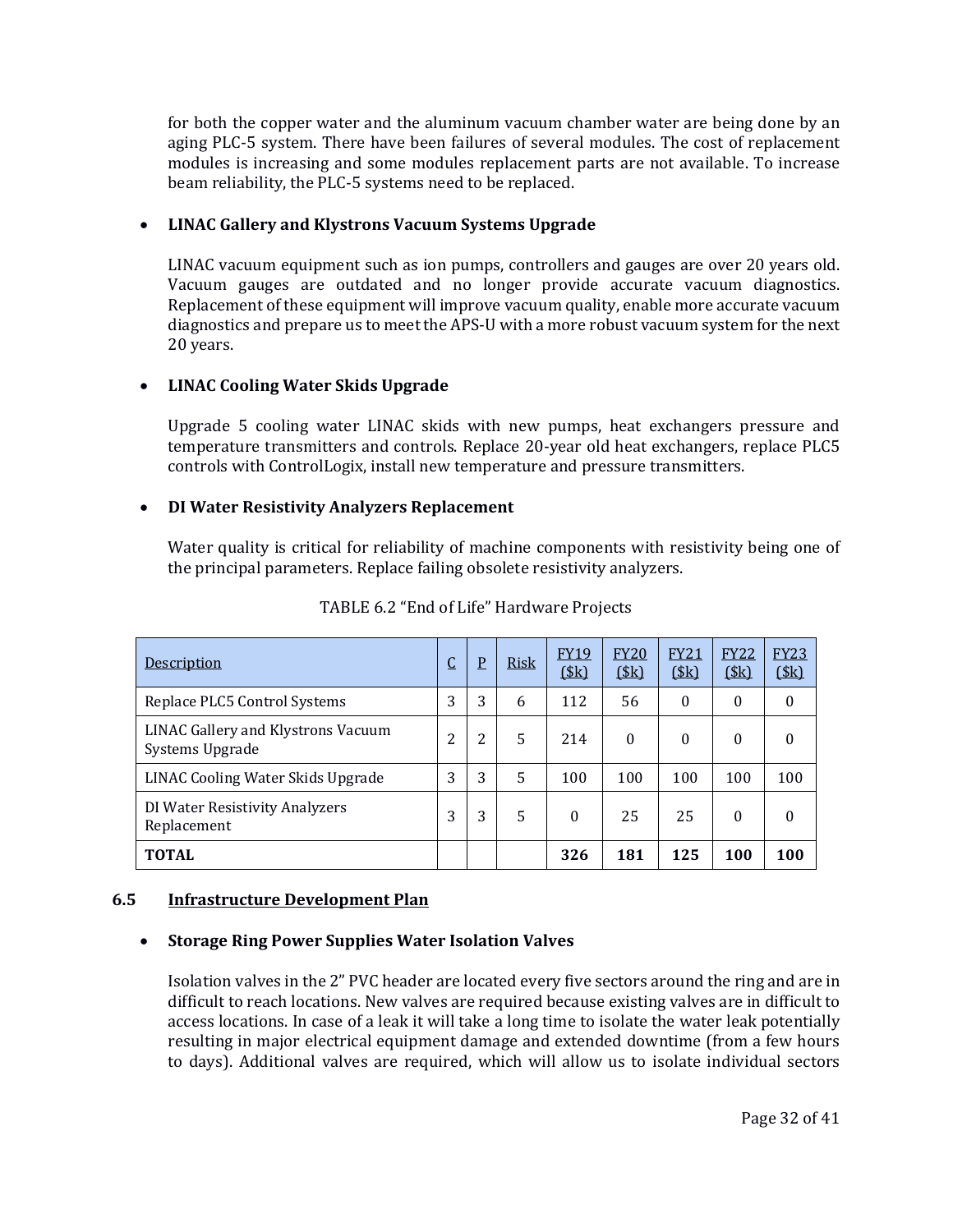allowing us to make repairs in a timely manner and reduce the potential water damage to equipment.

# • **Variable Frequency Drive (VFD) and Controls for DI Water Make-up Pumps**

Variable frequency drives and controls are needed on the DI water make-up pumps in Building 450, to prevent potentially damaging pressure spikes currently observed with each make-up pump operation.

| Description                                    | $\overline{C}$ | P | <b>Risk</b> | <b>FY20</b><br>$($ \$k $)$ | <b>FY21</b><br>(\$k) | <b>FY22</b><br>(\$k) | <b>FY23</b><br>\$k\$ |
|------------------------------------------------|----------------|---|-------------|----------------------------|----------------------|----------------------|----------------------|
| SR Power Supplies Water Isolation Valves       | 3              | 3 | 6           | 30                         | 30                   | 0                    |                      |
| VFD and Controls for DI Water Make-Up<br>Pumps | 3              | 3 | 6           | 25                         |                      |                      |                      |
| <b>TOTAL</b>                                   |                |   |             | 55                         | 30                   |                      |                      |

# TABLE 6.3 Infrastructure Development

# **6.6 R&D Projects in Support of Improvement and Upgrades to APS Hardware**

# • **VFD Elec Bypass for Injector Pumps**

Install variable frequency drive electrical bypass for pumps serving the Linac tunnel, PAR and Booster. New system will significantly reduce downtime in the event of VFD failure.

# • **VFD Elec Bypass for Sectors 1, 2 and EAA Pumps**

Install variable frequency drive electrical bypass for pumps serving SR sectors 1, 2 and EAA. New system will significantly reduce downtime in the event of VFD failure.

# • **SR Vacuum Chamber Water Skid Control Valves Replacement**

The control valves on the SRVC water stations are found to be worn and are likely due to 20 plus years of service. Temperature stability is directly related to beam stability. A small upset in the water temperature causes a change in the vacuum chamber position that can be detected by the beam position monitors. These valves are electronically operated and some failures have occurred affecting machine reliability.

#### • **Sulfur Hexaflouride (SF6) Recovery System**

SF6 is used in the LINAC waveguide system as a dielectric material to reduce high voltage breakdown and arcing. SF6, identified as a greenhouse gas can contribute to the greenhouse effect when released into the atmosphere. Occasionally, the waveguide system has to be vented for repairs and maintenance. The design, testing and installation of a recovery system will reduce cost and support the EPA program to reduce the emission of SF6 into the atmosphere.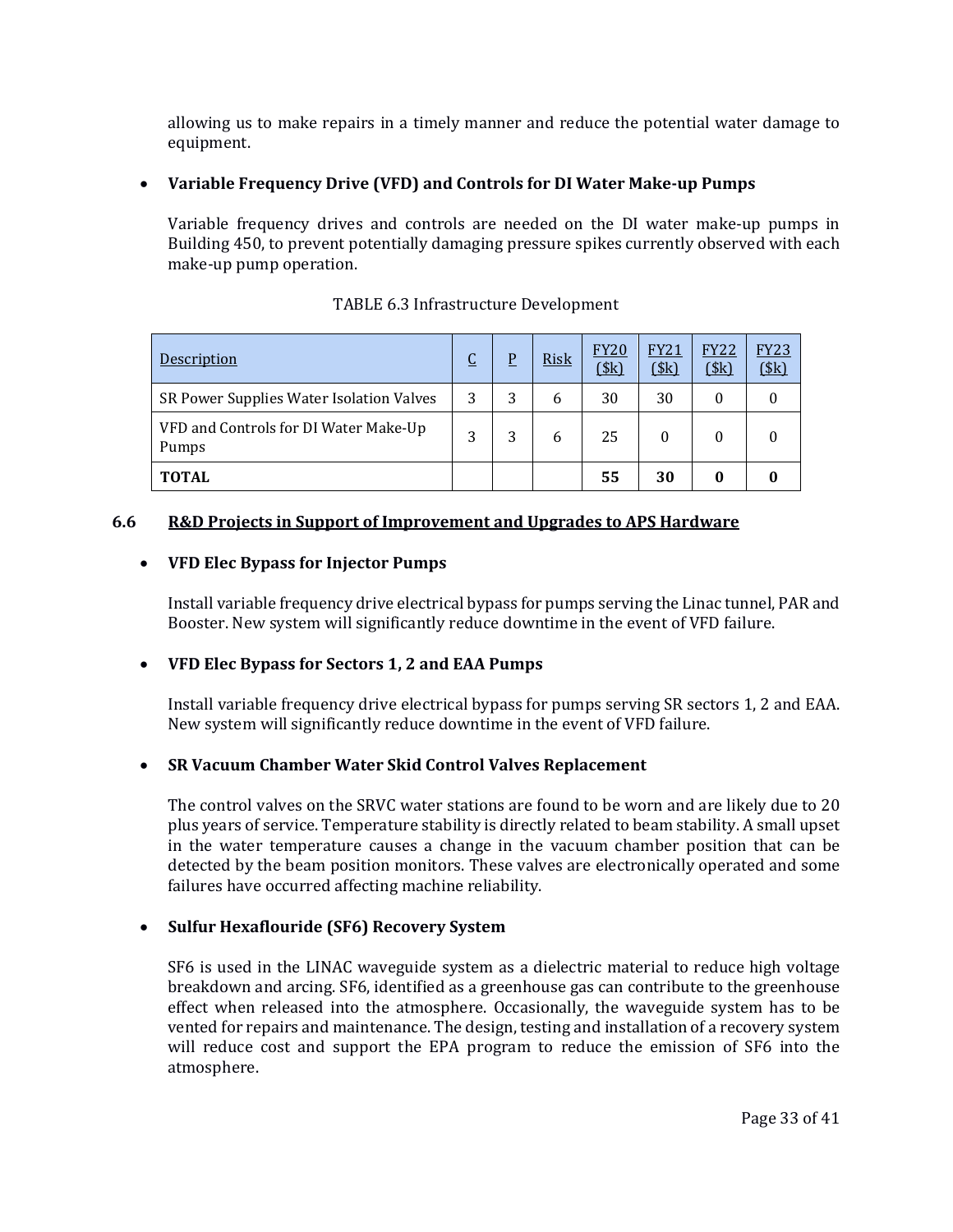| Description                                                | $\overline{C}$ | $\overline{P}$ | <b>Risk</b> | <b>FY20</b><br>(Sk) | <b>FY21</b><br>\$k\$ | <b>FY22</b><br>\$k\$ | <b>FY23</b><br>\$k\$ |
|------------------------------------------------------------|----------------|----------------|-------------|---------------------|----------------------|----------------------|----------------------|
| VFD Elec Bypass for Injector Pumps                         | 3              | 3              | 5           | 40                  | $\theta$             | $\theta$             | $\theta$             |
| VFD Elec Bypass for SR Sectors 1,2 & EAA<br>Pumps          | 3              | 3              | 5           | 25                  | $\theta$             | $\theta$             | 0                    |
| SR Vacuum Chamber Water Skid Control<br>Valves Replacement | 3              | 3              | 5           | 30                  | $\theta$             | $\theta$             | 0                    |
| Sulfur Hexaflouride (SF6) Recovery<br>System               | 2              | 2              | 5           | 33                  | $\theta$             | $\theta$             | 0                    |
| <b>TOTAL</b>                                               |                |                |             | 128                 | 0                    | 0                    |                      |

# TABLE 6.4 Hardware Improvements and Upgrades

# **6.7 R&D Projects in Support of New or Improved Capabilities of the APS and APS Upgrade**

# • **Reduction of pump and flow induced vibration**

The MBA storage ring stability requirements are much more stringent than those for the current ring, and will be many times more sensitive to vibration. It has already been proven that the current storage ring vacuum chamber cooling water-pumping system induces unwanted vibration into those chambers that are detected by the stored beam. This program will test different pump types and vibration reduction devices.

### • **Secondary Process Water Systems Reconfiguration and Upgrade - Copper Systems Serving Magnets, Power Supplies, Front Ends, Absorbers, Beamlines**

The secondary process water system serving copper components such as magnets, power supplies front ends and photon absorbers must be reconfigured to meet the demands of the MBA storage ring. As of 2017, estimated required flow for APS-U is 350 gpm vs current 450 gpm. This flow is within the existing pumps operating capabilities.

Potential required modifications include:

Install variable frequency drives on pumps to match required load – 20 units = \$200k. Install new control valves to match new operating requirements  $-20$  units  $= $160k$ . Improve temperature control by installing mixing sections and new RTD/transmitters. – 20 units = \$200k.

# • **Vacuum Chamber Cooling Water Skids**

Estimated required flow is 4 gpm per skid vs current 50 gpm. Potential required modifications include:

Replace 20 current skids with 5 new ones - \$100k per skid = \$500k New piping around storage ring - \$100k

# • **Bake-out Skids**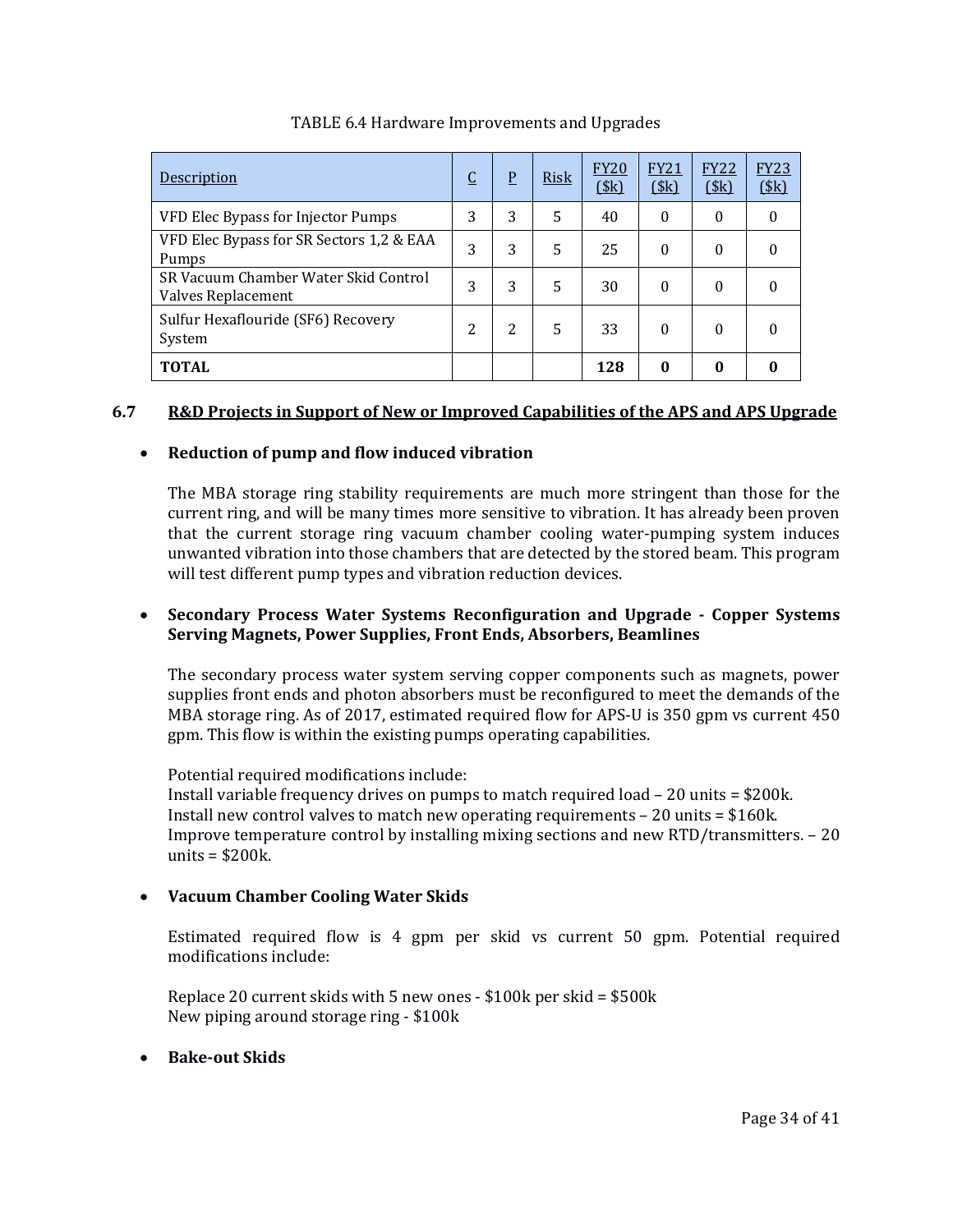Currently need a total of 20 skids (similar to vacuum chamber cooling water skids). Potential required modifications:

Procure 4 portable bake out skids - \$100k per skid = \$400k Retrofit existing bake out skids - \$30k per skid = \$600k Piping modification to bake out manifolds = \$200k

### • **Upgrade Building 382**

To support the APS-U with their 700 new vacuum chambers and to continue support of the current APS aging vacuum equipment, vacuum cleaning and certification equipment in Building 382 needs to be refurbished or replaced. A significant project was started with Infrastructure Services at Argonne in FY19 to not only address needed upgrades to this building, but also join Building 378 via a corridor to create a single piece flow for cleaned and vacuum certified chambers and components before movement to their final destination.

| <b>Description</b>                                                                                                                                          | <u>C</u> | P | Risk | <b>FY20</b><br>\$k\$ | <b>FY21</b><br>\$k\$ | <b>FY22</b><br>(\$k) | <b>FY23</b><br>\$k\$ |
|-------------------------------------------------------------------------------------------------------------------------------------------------------------|----------|---|------|----------------------|----------------------|----------------------|----------------------|
| Reduction of pump and flow induced vibration                                                                                                                | 3        | 3 | 6    | 100                  | 60                   | $\Omega$             | 0                    |
| Secondary Process Water Systems<br>Reconfiguration and Upgrade - Copper<br>Systems Serving Magnets, Power Supplies<br><b>Front Ends Absorbers Beamlines</b> | 3        | 3 | 6    | $\Omega$             | $\Omega$             | 280                  | 280                  |
| Vacuum Chamber Cooling Water Skids                                                                                                                          | 3        | 4 | 7    | $\Omega$             | $\Omega$             | 300                  | 300                  |
| <b>Bake-out Skids</b>                                                                                                                                       | 3        | 3 | 6    | $\Omega$             | $\Omega$             | 600                  | 600                  |
| <b>TOTAL</b>                                                                                                                                                |          |   |      | 100                  | 60                   | 1180                 | 1180                 |

### TABLE 6.5 R&D for New and Improved Capabilities

#### **6.8 R&D Projects in Support of a Future Light Source (APS-U)**

#### • **Welding R&D for L-Bend vacuum chamber**

A new vacuum chamber for the bending magnets is needed and can be welded on the automated welders in building 382. Development and testing is needed.

# • **APS-U Sector Mock Up**

A full sector mock up is to be created to prove that all components can be manufactured and that vacuum can be maintained under various conditions.

#### • **Chamber testing**

New vacuum chamber designs are being considered for the MBA storage ring. NEG coated chambers and copper vacuum chambers are unfamiliar to the current APS personnel. New designs need to be vacuum tested and certified.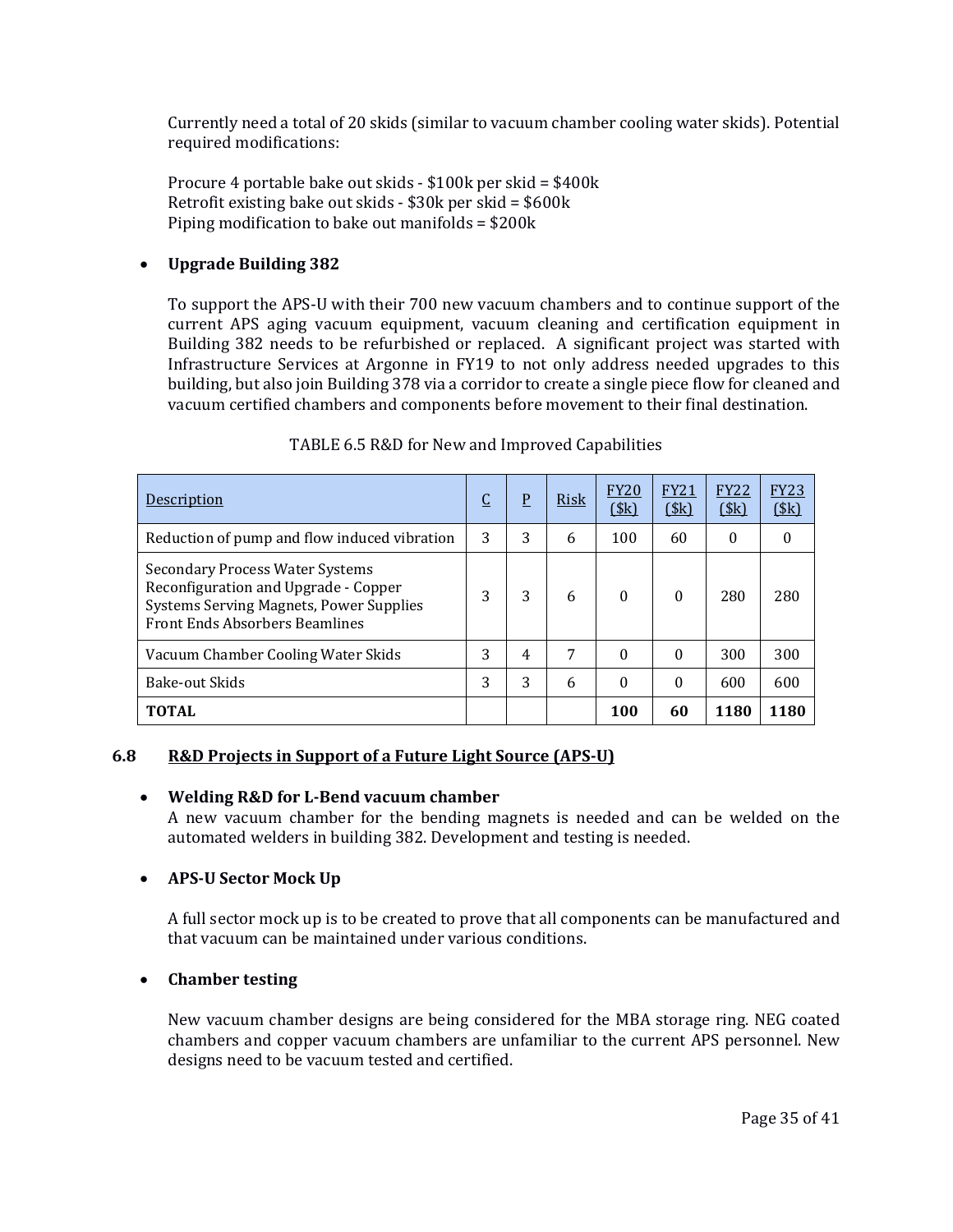The majority the projects with the exception of the last item above are supported by the APS Upgrade project, but are listed here for completeness.

| Description          | ⌒<br>◡ | D | <b>Risk</b> | <b>FY20</b><br>\$k\$ | <b>FY21</b><br>\$k\$ | <b>FY22</b><br>(\$k) | <b>FY23</b><br>(\$k) |
|----------------------|--------|---|-------------|----------------------|----------------------|----------------------|----------------------|
| Welding R&D          | 3      | 3 | 6           | 200                  | 200                  | 100                  | $\Omega$             |
| APS-U sector mock up | 3      | 4 | 7           | 200                  | $\theta$             | $\theta$             | 0                    |
| Chamber testing      | 4      | 4 | 8           | 100                  | 100                  | $\theta$             | $\theta$             |
| <b>TOTAL</b>         |        |   |             | 500                  | 300                  | 100                  | $\bf{0}$             |

| TABLE 6.6 R&D Projects in Support of a Future Light Source |
|------------------------------------------------------------|
|------------------------------------------------------------|

### **6.9 Personnel Development Plan**

Promotions, hires/replacements and student hires (graduate, summer co-op, etc.) are now all coordinated through the annual staffing plan. FY20 included a significant data collection and planning effort for all of APS Operations. Promotions are captured annually for the division on a priority list during the performance appraisal calibration period.

### **6.10 Staffing Summary**

Refer to the monthly and year ends AES (PSC) financials for most recent staffing summary. Online organizational charts are available in the public domain as well

#### **LDRD projects**

None identified

#### **Work for Others (Strategic Partnership Projects) projects**

None identified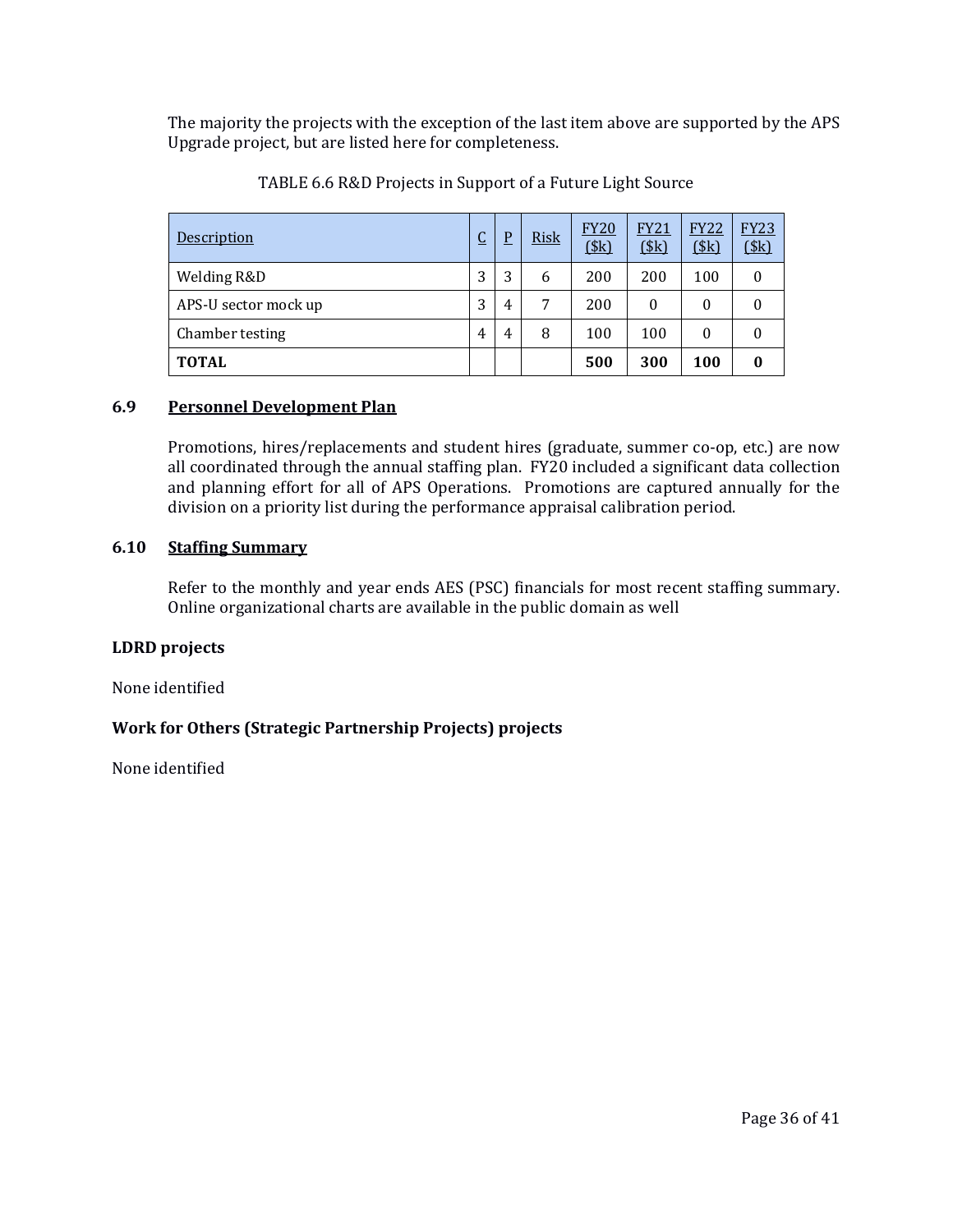# **7. AES Safety Interlocks (SI) Group – Five-Year Development Plan**

# **7.1 Mission**

The AES/Safety Interlocks Group is responsible for developing, implementing, and supporting primarily PLC-based interlock systems for personnel access control and equipment protection of the APS accelerators and beamlines, specifically ACIS, PSS, BLEPS and FEEPS. Coordinate and provide oversight for work performed on radiation safety systems, movable and stationary.

### **7.2 Operation Responsibilities**

- Access Control Interlock System (ACIS) for the Accelerator. Perform DOE mandated annual validations and perform maintenance/operational enhancements of 8 subsystems on ~5500 accelerator I/O field points that enable and monitor 43 sets of controlled equipment in a geographically large area.
- Front End Equipment Protection Systems (FEEPS). Maintaining over 5000 field I/O points on 63 systems and verify every  $\sim$  5 yrs. Upgrade systems when funding is available
- Personnel Safety Systems (PSS) for Beamlines. Perform maintenance, upgrades and DOE mandated annual validations on 57 redundant systems, monitoring  $\sim$  20,000 field I/O points that enable and monitor controlled equipment.
- Beamline Equipment Protection Systems (BLEPS). Installed and maintain 13 standardized ControlLogix PLC based systems, maintain 7 more but help with many others.
- Radiation Safety System Engineers (RSSE). Coordinate and oversee ALL work on radiation safety devices

# **7.3 Major (non-recurring) Purchase of Spares and Replacement of "End-of-Lifetime" Equipment**

44 Generation 1 PSS's will eventually have to be upgraded/replaced with a 4th generation PSS that utilizes safety certified PLC's. Upgrades will begin with select APS-U beamlines and continue years after the upgrade. Depending on resources, 1-2 beamline can be upgraded per shutdown.

#### **7.4 Obsolete Hardware Replacement**

#### • **ACIS Upgrade**

The ACIS utilizes 1985 vintage redundant Allen Bradley PLC's for monitoring and control of RSS equipment, and these are now obsolete. A new, modern system following the latest DOE orders and latest industrial standards is being developed to reliably support the new upgraded accelerator.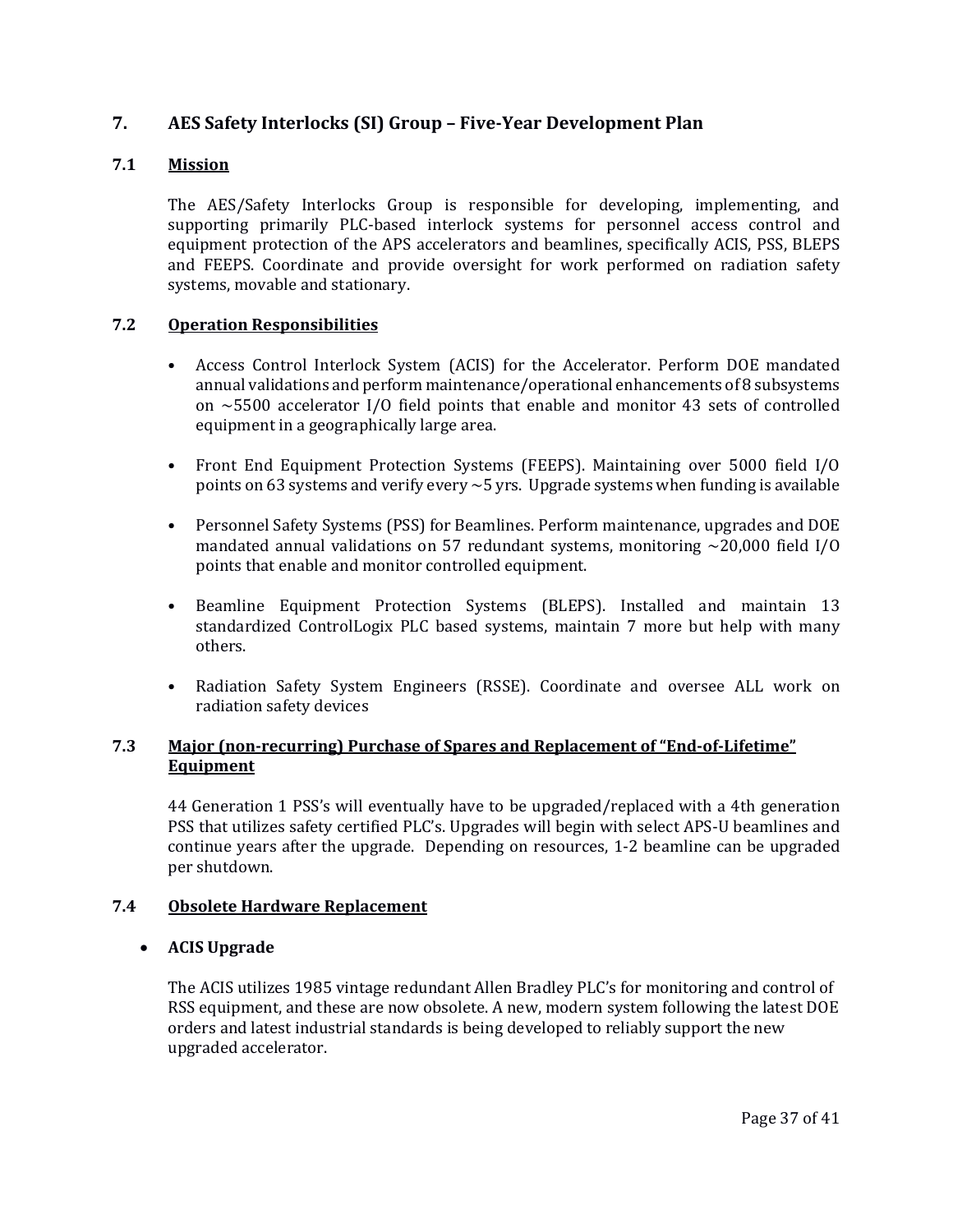A prototype was designed and implemented in the LINAC Extension Area (LEA) for proof of concept in FY16. The next 4 years will be spent designing, procuring, assembling and testing the complete replacement of the ACIS in the LINAC, PAR, Booster and Storage Ring. This upgrade will be installed during the "1-year" dark period of the APS Upgrade project. This system is too complicated and the scheduled shutdowns too short to install one sub-system at a time.

### • **FEEPS Upgrade**

Like the ACIS, FEEPS utilizes 1985 vintage Allen Bradley PLC's for monitoring and control of FE equipment, and are also obsolete. This request will replace the Bending Magnet FEEPS's not being replaced by the APS Upgrade project.

The APS-U will require replacement of every ID FEEPS and modifications to the newly installed BM FEEPS. Additionally, the ACIS-U project requires modifications to FEEPS. Additional staff will be required in FY22.

### • **PSS Upgrades**

Like the ACIS and FEEPS, PSS utilizes 1985 vintage Allen Bradley PLC's for monitoring and control of beamline RSS equipment, and these are now obsolete. Additionally, the GE remote I/O blocks are obsolete and must be replaced.

Sector 28 will be the first PSS utilizing the new safety certified PLC's and based off the ACIS LEA installation. A huge influx of techs and staff is anticipated to cover the modifications of the beamlines PSS's but these are guesses at this time as we have very very little information from the upgrade office. The staffing summary chart reflects the additional staff requirement starting in FY21.

# • **BLEPS Upgrade**

The BLEPS at beamlines 1-ID, 1-BM, 2-ID, 2-BM, 6-BM, 31-ID utilize 1985 vintage Allen Bradley PLC's for monitoring and control of RSS equipment, and these are now obsolete. A new, modern system following the latest DOE orders and latest industrial standards has been developed to reliably support these beamlines. Upgrades are being requested by XSD and are being installed as resources permit.

A huge influx of techs and staff is anticipated to cover the modifications of the beamlines EPS's but these are guesses at this time as we have very very little information from the upgrade office. The staffing summary chart reflects the additional staff requirement starting in FY21.

| Description          | ◠<br><u>u</u> | <u>Risk</u>    | FY20<br>\$k\$ | <b>FY21</b><br>\$k\$ | <b>FY22</b><br>\$k\$ | FY23<br><u>(\$k)</u> |
|----------------------|---------------|----------------|---------------|----------------------|----------------------|----------------------|
| ACIS Upgrade         | っ<br>Ć        | $\overline{ }$ | 360           | 100                  | 100                  | 100                  |
| <b>FEEPS Upgrade</b> | C<br>ر        | $\overline{ }$ |               |                      |                      |                      |

| TABLE 7.1 Obsolete Hardware Projects |  |  |
|--------------------------------------|--|--|
|--------------------------------------|--|--|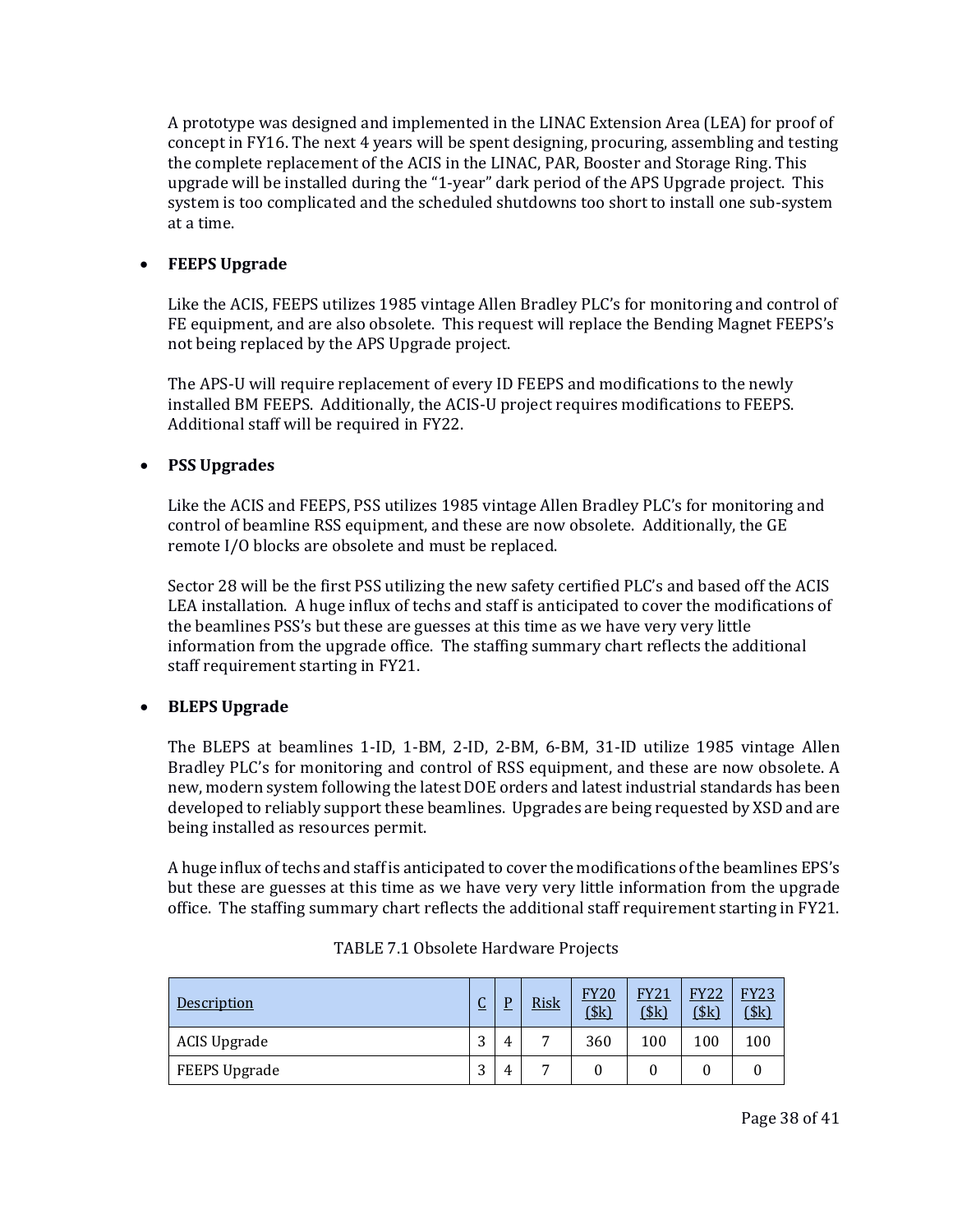| Description                | r<br><u>u</u> | D | <b>Risk</b> | <b>FY20</b><br>\$k\$ | <b>FY21</b><br>\$k\$ | <b>FY22</b><br>\$k\$ | <b>FY23</b><br>\$k\$ |
|----------------------------|---------------|---|-------------|----------------------|----------------------|----------------------|----------------------|
| PSS Upgrade                | 3             | 4 | 7           | 0                    |                      | 0                    | 100                  |
| BLEPS Upgrade (XSD Funded) | 3             | 4 | 7           | 0                    |                      |                      | 100                  |
| <b>TOTAL</b>               |               |   |             | 360                  | 100                  | 100                  | 300                  |

### **7.5 Infrastructure Development Plan**

None identified

#### **7.6 R&D Projects in Support of Improvement and Upgrades to APS Hardware**

None identified

#### **7.7 R&D Projects in Support of New or Improved Capabilities of the APS and APS Upgrade**

None identified

### **7.8 R&D Projects in Support of a Future Light Source**

None identified

#### **7.9 Personnel Development Plan**

Promotions, hires/replacements and student hires (graduate, summer co-op, etc.) are now all coordinated through the annual staffing plan. FY20 included a significant data collection and planning effort for all of APS Operations. Promotions are captured annually for the division on a priority list during the performance appraisal calibration period.

#### **7.10 Staffing Summary**

Refer to the monthly and year ends AES (PSC) financials for most recent staffing summary. Online organizational charts are available in the public domain as well

#### **LDRD projects**

None identified

# **Work for Others (Strategic Partnership Projects) projects**

None identified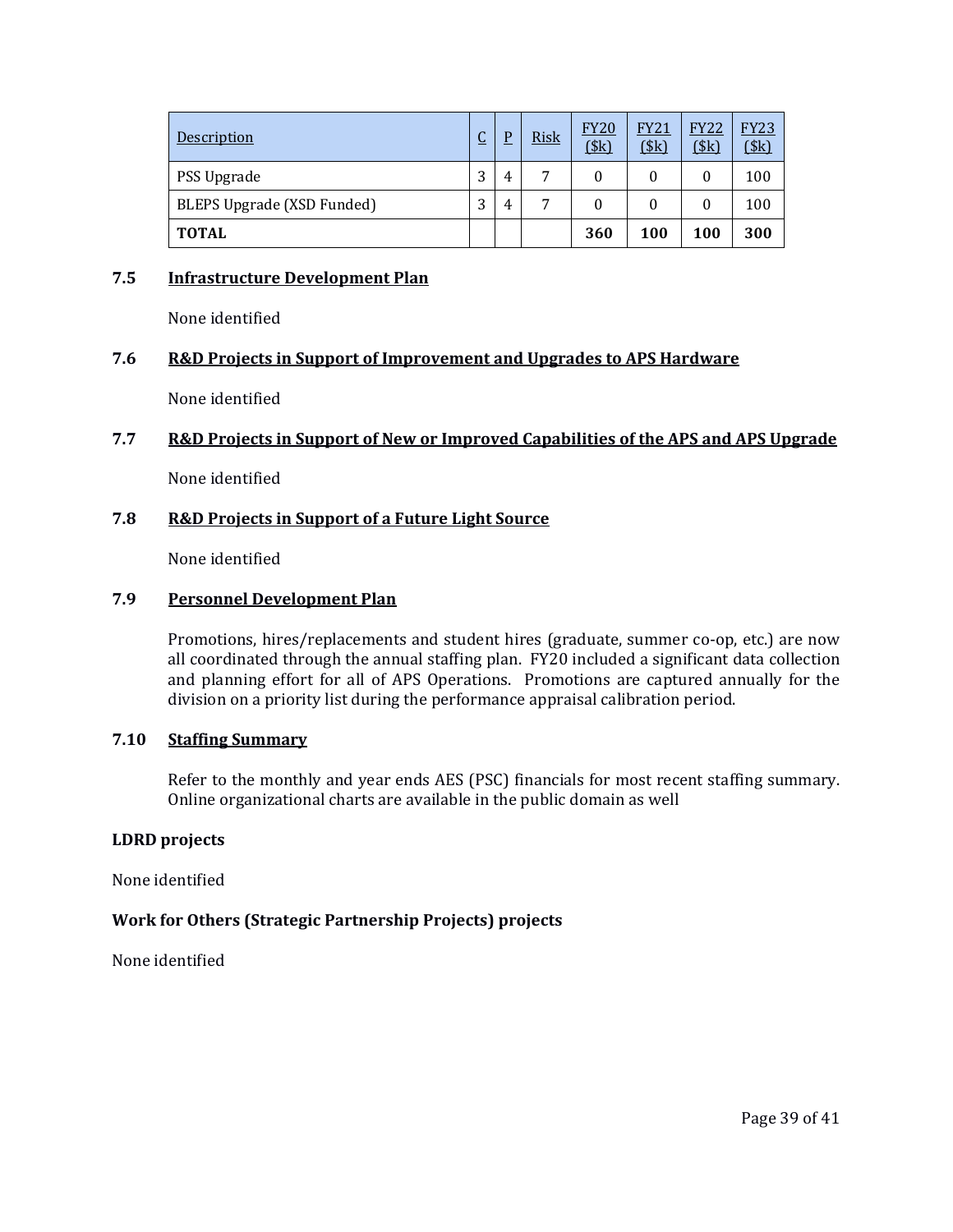# **8. AES Experimental Facility Operations Group (EFOG) – Five-Year Development Plan**

# **8.1 Mission**

The Experimental Facility Operation Group (EFOG) provides facility oversight for all user experiment safety and day-to-day beamline activities. The EFOG Floor Coordinators are deployed around the Experiment Hall, providing shift coverage and support to users and beamline operations personnel to help ensure their activities meet ESH standards.

### **8.2 Operation Responsibilities**

- Focal liaison between experimental operations and the facility and often the first point of contact with beamlines
- Manages the overall APS User Safety Program and User Experiment Oversight
- Chair of APS Experiment Safety Review Board (ESRB) including majority review and approval of all ESAFs as well as postings.
- Owner of experiments database, ESAF system
- Division Nuclear Material Custodian for Radioactive Material (DNMC)
- Chairs and conducts Three Year Sector Safety Review (TYSSR) of all beamlines
- Conduct Routine Radiation Surveys with ESHQ/HP; Coordinates HP Type C surveys required after beamline and Front End work
- Co-chairs the Argonne Institutional Biosafety Committee (IBC) as APS Biosafety Officer
- Chairs Radioactive Sample Safety Review Committee (RSSRC)
- Functions as Radioactive Item Custodian (RIC)
- Material Balance Area (MBA) Custodian for the APS
- Regulated Soil Custodian
- RSS Engineer (RSSE) for Front End and Beamline
- CCSM for Front Ends and Beamline
- Oversight of shielding modification
- Member of Commissioning Readiness Review Team (CRRT)
- Shielding Verification Coordinator, especially to facilitate new beamline commissioning shielding survey
- Oversees activities on the floor and works with Local FCs to coordinate CCWPs, Work Requests and JSA for third party contactors
- Numerous other responsibilities summarized at [https://www.aps.anl.gov/User-](https://www.aps.anl.gov/User-Environmental-Safety-Health)[Environmental-Safety-Health](https://www.aps.anl.gov/User-Environmental-Safety-Health)

# **8.3 Major (non-recurring) Purchase of Spares and Replacement of "End-of-Lifetime" Equipment**

None identified

# **8.4 Obsolete Hardware Replacement**